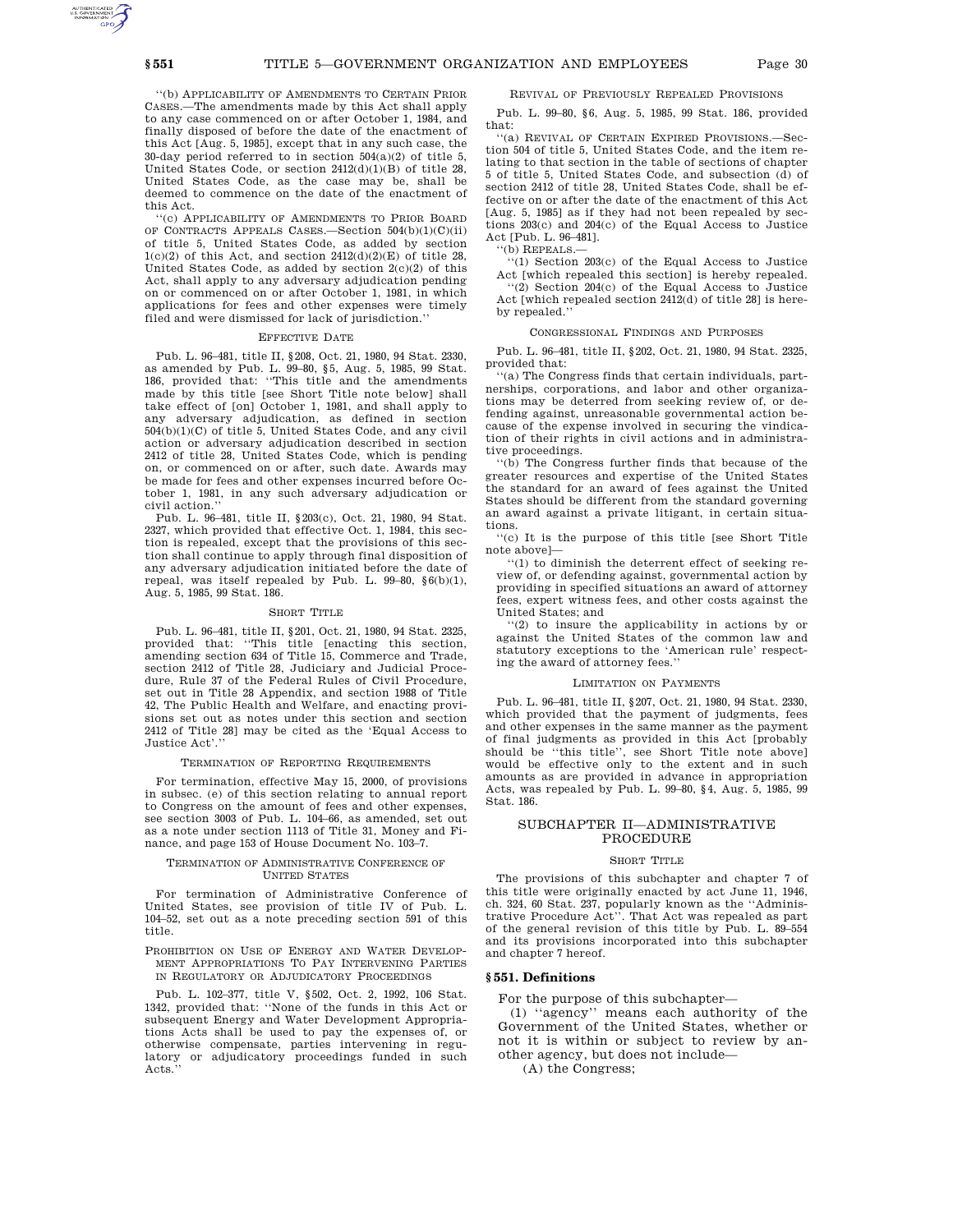(B) the courts of the United States;

(C) the governments of the territories or possessions of the United States;

(D) the government of the District of Columbia;

or except as to the requirements of section 552 of this title—

(E) agencies composed of representatives of the parties or of representatives of organizations of the parties to the disputes determined by them;

(F) courts martial and military commissions;

(G) military authority exercised in the field in time of war or in occupied territory; or

(H) functions conferred by sections 1738, 1739, 1743, and 1744 of title 12; subchapter II of chapter 471 of title 49; or sections 1884, 1891–1902, and former section 1641(b)(2), of title 50, appendix; 1

(2) ''person'' includes an individual, partnership, corporation, association, or public or private organization other than an agency;

(3) ''party'' includes a person or agency named or admitted as a party, or properly seeking and entitled as of right to be admitted as a party, in an agency proceeding, and a person or agency admitted by an agency as a party for limited purposes;

(4) ''rule'' means the whole or a part of an agency statement of general or particular applicability and future effect designed to implement, interpret, or prescribe law or policy or describing the organization, procedure, or practice requirements of an agency and includes the approval or prescription for the future of rates, wages, corporate or financial structures or reorganizations thereof, prices, facilities, appliances, services or allowances therefor or of valuations, costs, or accounting, or practices bearing on any of the foregoing;

(5) ''rule making'' means agency process for formulating, amending, or repealing a rule;

(6) ''order'' means the whole or a part of a final disposition, whether affirmative, negative, injunctive, or declaratory in form, of an agency in a matter other than rule making but including licensing;

(7) ''adjudication'' means agency process for the formulation of an order;

(8) ''license'' includes the whole or a part of an agency permit, certificate, approval, registration, charter, membership, statutory exemption or other form of permission;

(9) ''licensing'' includes agency process respecting the grant, renewal, denial, revocation, suspension, annulment, withdrawal, limitation, amendment, modification, or conditioning of a license;

(10) ''sanction'' includes the whole or a part of an agency—

(A) prohibition, requirement, limitation, or other condition affecting the freedom of a person;

(B) withholding of relief;

(C) imposition of penalty or fine;

(D) destruction, taking, seizure, or withholding of property;

(E) assessment of damages, reimbursement, restitution, compensation, costs, charges, or fees;

(F) requirement, revocation, or suspension of a license; or

(G) taking other compulsory or restrictive action;

(11) ''relief'' includes the whole or a part of an agency—

(A) grant of money, assistance, license, authority, exemption, exception, privilege, or remedy;

(B) recognition of a claim, right, immunity, privilege, exemption, or exception; or

(C) taking of other action on the application or petition of, and beneficial to, a person;

(12) ''agency proceeding'' means an agency process as defined by paragraphs (5), (7), and (9) of this section;

(13) ''agency action'' includes the whole or a part of an agency rule, order, license, sanction, relief, or the equivalent or denial thereof, or failure to act; and

(14) ''ex parte communication'' means an oral or written communication not on the public record with respect to which reasonable prior notice to all parties is not given, but it shall not include requests for status reports on any matter or proceeding covered by this subchapter.

(Pub. L. 89–554, Sept. 6, 1966, 80 Stat. 381; Pub. L. 94–409, §4(b), Sept. 13, 1976, 90 Stat. 1247; Pub. L. 103–272, §5(a), July 5, 1994, 108 Stat. 1373; Pub. L. 111–350, §5(a)(2), Jan. 4, 2011, 124 Stat. 3841.)

HISTORICAL AND REVISION NOTES

| <i>Derivation</i> | U.S. Code                       | Revised Statutes and<br><i>Statutes at Large</i>                                                                                                                                                                                                                                                       |
|-------------------|---------------------------------|--------------------------------------------------------------------------------------------------------------------------------------------------------------------------------------------------------------------------------------------------------------------------------------------------------|
| (1)<br>.          | $5 U.S.C. 1001(a)$ .            | June 11, 1946, ch. 324, §2(a),<br>60 Stat. 237.<br>Aug. 8, 1946, ch. 870, §302, 60<br>Stat. 918.<br>Aug. 10, 1946, ch. 951, §601,<br>60 Stat. 993.<br>Mar. 31, 1947, ch. 30, §6(a), 61<br>Stat. 37.<br>June 30, 1947, ch. 163, §210,<br>61 Stat. 201.<br>Mar. 30, 1948, ch. 161, §301,<br>62 Stat. 99. |
| $(2)$ – $(13)$    | 5 U.S.C. 1001 (less<br>$(a)$ ). | June 11, 1946, ch. 324, §2<br>(less (a)), 60 Stat. 237.                                                                                                                                                                                                                                                |

In paragraph (1), the sentence ''Nothing in this Act shall be construed to repeal delegations of authority as provided by law,'' is omitted as surplusage since there is nothing in the Act which could reasonably be so construed.

In paragraph  $(1)(G)$ , the words "or naval" are omitted as included in ''military''.

In paragraph  $(1)(H)$ , the words "functions which by law expire on the termination of present hostilities, within any fixed period thereafter, or before July 1, 1947'' are omitted as executed. Reference to the ''Selective Training and Service Act of 1940'' is omitted as that Act expired Mar. 31, 1947. Reference to the ''Sugar Control Extension Act of 1947'' is omitted as that Act expired on Mar. 31, 1948. References to the ''Housing and Rent Act of 1947, as amended'' and the ''Veterans' Emergency Housing Act of 1946'' have been consolidated as they are related. The reference to former section 1641(b)(2) of title 50, appendix, is retained notwithstanding its repeal by §111(a)(1) of the Act of Sept. 21, 1961, Pub. L. 87–256, 75 Stat. 538, since  $$111(c)$  of the Act

<sup>1</sup>See References in Text note below.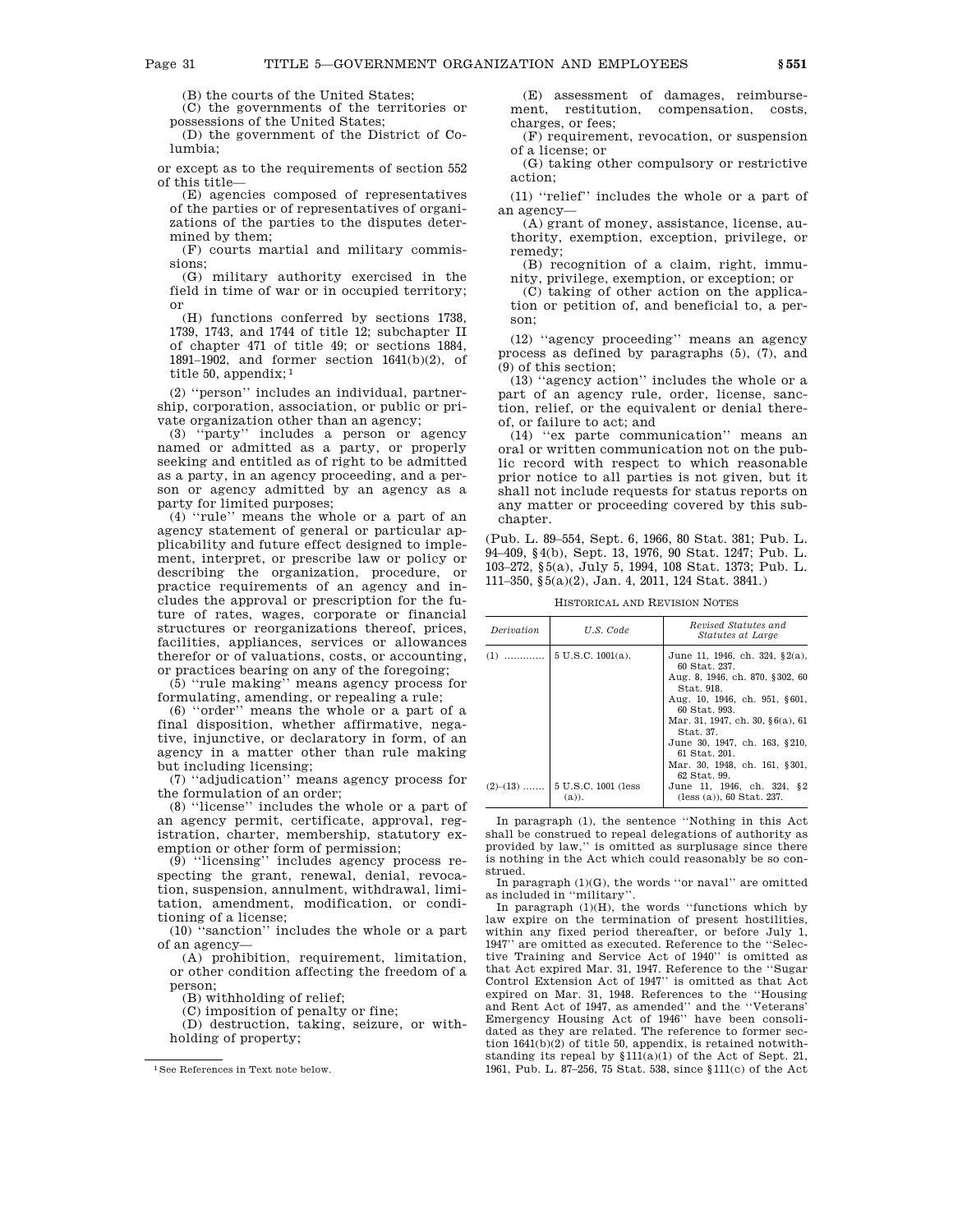provides that a reference in other Acts to a provision of law repealed by §111(a) shall be considered to be a reference to the appropriate provisions of Pub. L. 87–256.

In paragraph (2), the words ''of any character'' are omitted as surplusage.

In paragraph (3), the words ''and a person or agency admitted by an agency as a party for limited purposes'' are substituted for ''but nothing herein shall be construed to prevent an agency from admitting any person or agency as a party for limited purposes''.

In paragraph (9), a comma is supplied between the words ''limitation'' and ''amendment'' to correct an editorial error of omission.

In paragraph (10)(C), the words ''of any form'' are omitted as surplusage.

Standard changes are made to conform with the definitions applicable and the style of this title as outlined in the preface to the report.

#### REFERENCES IN TEXT

Sections 1884 and 1891–1902 of title 50, appendix, referred to in par. (1)(H), were a part of the various Housing and Rent Acts which were classified to section 1881 et seq. of the former Appendix to Title 50, War and National Defense, and had been repealed or omitted from the Code as executed prior to the elimination of the Appendix to Title 50. See Elimination of Title 50, Appendix note preceding section 1 of Title 50. Section 1641 of title 50, appendix, referred to in par.  $(1)(H)$ , was repealed by Pub. L. 87–256, §111(a)(1), Sept. 21, 1961, 75 Stat. 538. See Historical and Revision Note above.

#### CODIFICATION

Section 551 of former Title 5, Executive Departments and Government Officers and Employees, was transferred to section 2242 of Title 7, Agriculture.

#### **AMENDMENTS**

2011—Par. (1)(H). Pub. L. 111–350 struck out ''chapter

2 of title 41;'' after ''title 12;''. 1994—Par. (1)(H). Pub. L. 103–272 substituted ''subchapter II of chapter 471 of title 49; or sections'' for ''or sections 1622.

1976—Par. (14). Pub. L. 94–409 added par. (14).

# EFFECTIVE DATE OF 1976 AMENDMENT

Amendment by Pub. L. 94–409 effective 180 days after Sept. 13, 1976, see section 6 of Pub. L. 94–409, set out as an Effective Date note under section 552b of this title.

STUDY AND REPORTS ON ADMINISTRATIVE SUBPOENAS

Pub. L. 106–544, §7, Dec. 19, 2000, 114 Stat. 2719, provided that:

'(a) STUDY ON USE OF ADMINISTRATIVE SUBPOENAS.-Not later than December 31, 2001, the Attorney General, in consultation with the Secretary of the Treasury, shall complete a study on the use of administrative subpoena power by executive branch agencies or entities and shall report the findings to the Committees on the Judiciary of the Senate and the House of Representatives. Such report shall include—

''(1) a description of the sources of administrative subpoena power and the scope of such subpoena power within executive branch agencies;

''(2) a description of applicable subpoena enforcement mechanisms;

''(3) a description of any notification provisions and any other provisions relating to safeguarding privacy interests;

''(4) a description of the standards governing the issuance of administrative subpoenas; and

''(5) recommendations from the Attorney General regarding necessary steps to ensure that administrative subpoena power is used and enforced consistently

and fairly by executive branch agencies. ''(b) REPORT ON FREQUENCY OF USE OF ADMINISTRA-TIVE SUBPOENAS.—

''(1) IN GENERAL.—The Attorney General and the Secretary of the Treasury shall report in January of each year to the Committees on the Judiciary of the Senate and the House of Representatives on the number of administrative subpoenas issued by them under this section and the identity of the agency or component of the Department of Justice or the Department of the Treasury issuing the subpoena and imposing the charges.

''(2) EXPIRATION.—The reporting requirement of this subsection shall terminate in 3 years after the date of the enactment of this section [Dec. 19, 2000].

## **§ 552. Public information; agency rules, opinions, orders, records, and proceedings**

(a) Each agency shall make available to the public information as follows:

(1) Each agency shall separately state and currently publish in the Federal Register for the guidance of the public—

(A) descriptions of its central and field organization and the established places at which, the employees (and in the case of a uniformed service, the members) from whom, and the methods whereby, the public may obtain information, make submittals or requests, or obtain decisions;

(B) statements of the general course and method by which its functions are channeled and determined, including the nature and requirements of all formal and informal procedures available;

(C) rules of procedure, descriptions of forms available or the places at which forms may be obtained, and instructions as to the scope and contents of all papers, reports, or examinations;

(D) substantive rules of general applicability adopted as authorized by law, and statements of general policy or interpretations of general applicability formulated and adopted by the agency; and

(E) each amendment, revision, or repeal of the foregoing.

Except to the extent that a person has actual and timely notice of the terms thereof, a person may not in any manner be required to resort to, or be adversely affected by, a matter required to be published in the Federal Register and not so published. For the purpose of this paragraph, matter reasonably available to the class of persons affected thereby is deemed published in the Federal Register when incorporated by reference therein with the approval of the Director of the Federal Register.

(2) Each agency, in accordance with published rules, shall make available for public inspection in an electronic format—

(A) final opinions, including concurring and dissenting opinions, as well as orders, made in the adjudication of cases;

(B) those statements of policy and interpretations which have been adopted by the agency and are not published in the Federal Register;

(C) administrative staff manuals and instructions to staff that affect a member of the public;

(D) copies of all records, regardless of form or format—

(i) that have been released to any person under paragraph (3); and

(ii)(I) that because of the nature of their subject matter, the agency determines have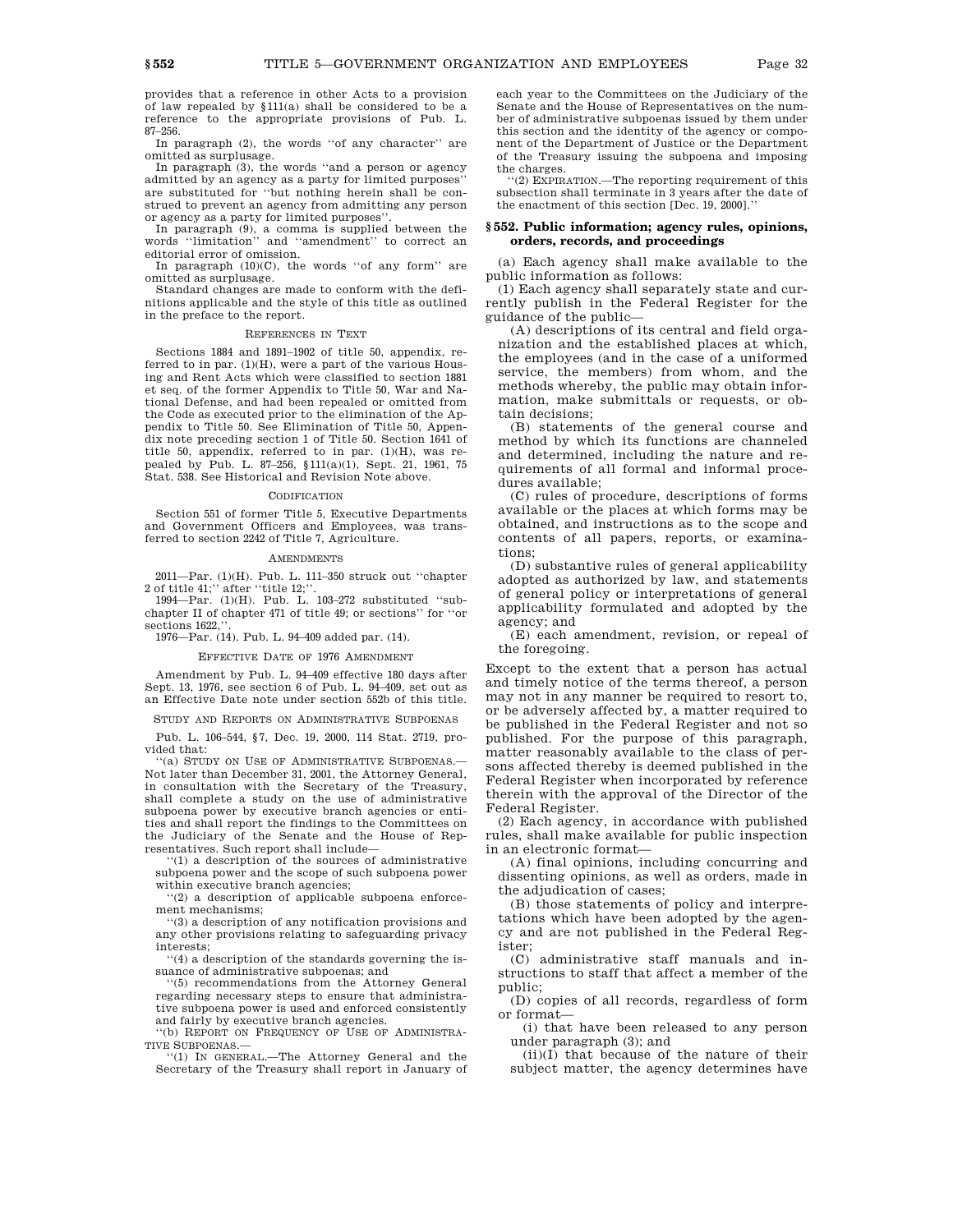become or are likely to become the subject of subsequent requests for substantially the same records; or

(II) that have been requested 3 or more times; and

(E) a general index of the records referred to under subparagraph (D);

unless the materials are promptly published and copies offered for sale. For records created on or after November 1, 1996, within one year after such date, each agency shall make such records available, including by computer telecommunications or, if computer telecommunications means have not been established by the agency, by other electronic means. To the extent required to prevent a clearly unwarranted invasion of personal privacy, an agency may delete identifying details when it makes available or publishes an opinion, statement of policy, interpretation, staff manual, instruction, or copies of records referred to in subparagraph (D). However, in each case the justification for the deletion shall be explained fully in writing, and the extent of such deletion shall be indicated on the portion of the record which is made available or published, unless including that indication would harm an interest protected by the exemption in subsection (b) under which the deletion is made. If technically feasible, the extent of the deletion shall be indicated at the place in the record where the deletion was made. Each agency shall also maintain and make available for public inspection in an electronic format current indexes providing identifying information for the public as to any matter issued, adopted, or promulgated after July 4, 1967, and required by this paragraph to be made available or published. Each agency shall promptly publish, quarterly or more frequently, and distribute (by sale or otherwise) copies of each index or supplements thereto unless it determines by order published in the Federal Register that the publication would be unnecessary and impracticable, in which case the agency shall nonetheless provide copies of such index on request at a cost not to exceed the direct cost of duplication. Each agency shall make the index referred to in subparagraph (E) available by computer telecommunications by December 31, 1999. A final order, opinion, statement of policy, interpretation, or staff manual or instruction that affects a member of the public may be relied on, used, or cited as precedent by an agency against a party other than an agency only if—

(i) it has been indexed and either made available or published as provided by this paragraph; or

(ii) the party has actual and timely notice of the terms thereof.

 $\rm(3)(A)$  Except with respect to the records made available under paragraphs (1) and (2) of this subsection, and except as provided in subparagraph (E), each agency, upon any request for records which (i) reasonably describes such records and (ii) is made in accordance with published rules stating the time, place, fees (if any), and procedures to be followed, shall make the records promptly available to any person.

(B) In making any record available to a person under this paragraph, an agency shall provide the record in any form or format requested by the person if the record is readily reproducible by the agency in that form or format. Each agency shall make reasonable efforts to maintain its records in forms or formats that are reproducible for purposes of this section.

(C) In responding under this paragraph to a request for records, an agency shall make reasonable efforts to search for the records in electronic form or format, except when such efforts would significantly interfere with the operation of the agency's automated information system.

(D) For purposes of this paragraph, the term ''search'' means to review, manually or by automated means, agency records for the purpose of locating those records which are responsive to a request.

(E) An agency, or part of an agency, that is an element of the intelligence community (as that term is defined in section 3(4) of the National Security Act of 1947 (50 U.S.C.  $401a(4))$ <sup>1</sup> shall not make any record available under this paragraph to—

(i) any government entity, other than a State, territory, commonwealth, or district of the United States, or any subdivision thereof; or

(ii) a representative of a government entity described in clause (i).

 $(4)(A)(i)$  In order to carry out the provisions of this section, each agency shall promulgate regulations, pursuant to notice and receipt of public comment, specifying the schedule of fees applicable to the processing of requests under this section and establishing procedures and guidelines for determining when such fees should be waived or reduced. Such schedule shall conform to the guidelines which shall be promulgated, pursuant to notice and receipt of public comment, by the Director of the Office of Management and Budget and which shall provide for a uniform schedule of fees for all agencies.

(ii) Such agency regulations shall provide that—

(I) fees shall be limited to reasonable standard charges for document search, duplication, and review, when records are requested for commercial use;

(II) fees shall be limited to reasonable standard charges for document duplication when records are not sought for commercial use and the request is made by an educational or noncommercial scientific institution, whose purpose is scholarly or scientific research; or a representative of the news media; and

(III) for any request not described in (I) or (II), fees shall be limited to reasonable standard charges for document search and duplication.

In this clause, the term ''a representative of the news media'' means any person or entity that gathers information of potential interest to a segment of the public, uses its editorial skills to turn the raw materials into a distinct work, and distributes that work to an audience. In this clause, the term ''news'' means information that is about current events or that would be of current interest to the public. Examples of news-

<sup>1</sup>See References in Text note below.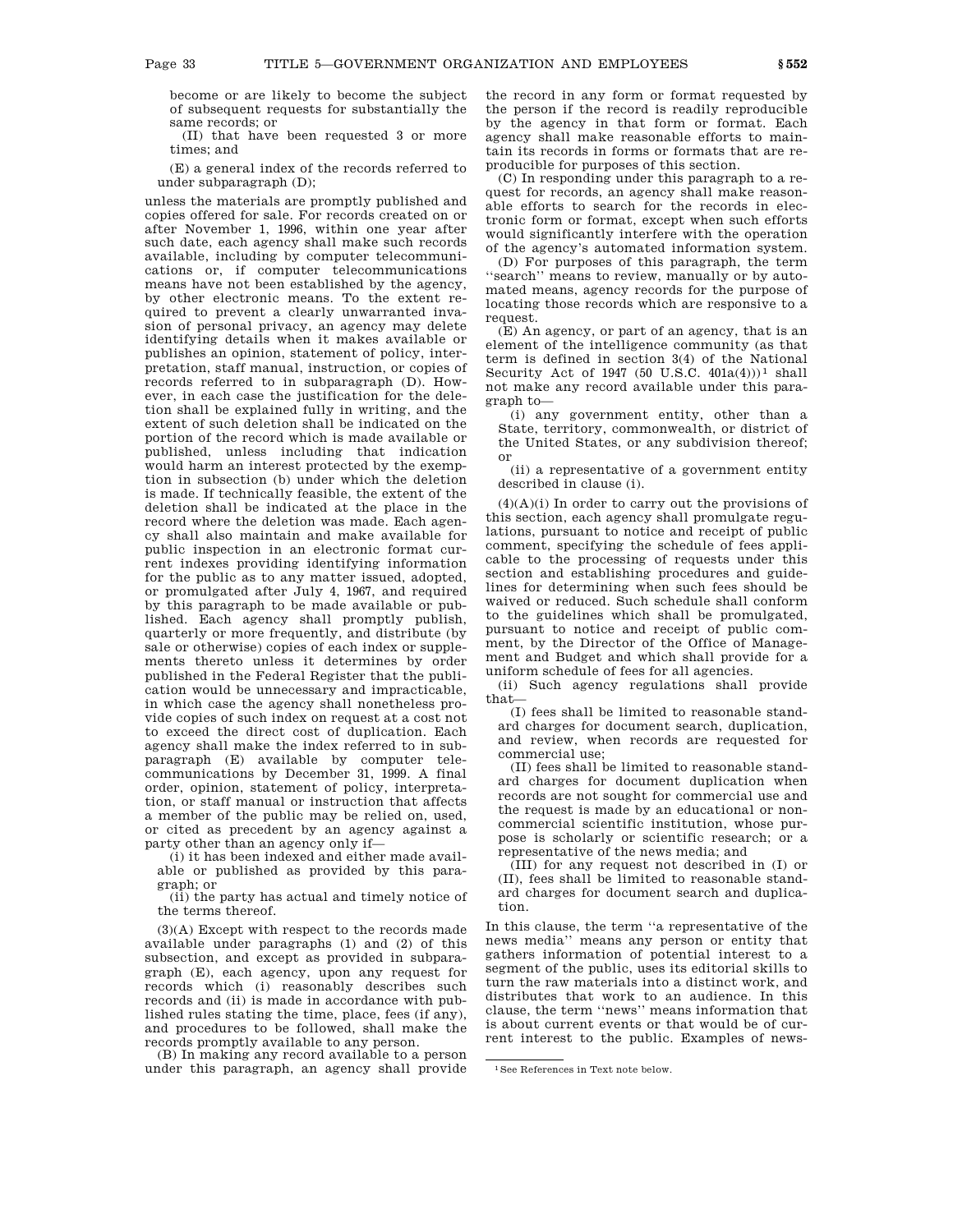media entities are television or radio stations broadcasting to the public at large and publishers of periodicals (but only if such entities qualify as disseminators of ''news'') who make their products available for purchase by or subscription by or free distribution to the general public. These examples are not all-inclusive. Moreover, as methods of news delivery evolve (for example, the adoption of the electronic dissemination of newspapers through telecommunications services), such alternative media shall be considered to be news-media entities. A freelance journalist shall be regarded as working for a news-media entity if the journalist can demonstrate a solid basis for expecting publication through that entity, whether or not the journalist is actually employed by the entity. A publication contract would present a solid basis for such an expectation; the Government may also consider the past publication record of the requester in making such a determination.

(iii) Documents shall be furnished without any charge or at a charge reduced below the fees established under clause (ii) if disclosure of the information is in the public interest because it is likely to contribute significantly to public understanding of the operations or activities of the government and is not primarily in the commercial interest of the requester.

(iv) Fee schedules shall provide for the recovery of only the direct costs of search, duplication, or review. Review costs shall include only the direct costs incurred during the initial examination of a document for the purposes of determining whether the documents must be disclosed under this section and for the purposes of withholding any portions exempt from disclosure under this section. Review costs may not include any costs incurred in resolving issues of law or policy that may be raised in the course of processing a request under this section. No fee may be charged by any agency under this section—

(I) if the costs of routine collection and processing of the fee are likely to equal or exceed the amount of the fee; or

(II) for any request described in clause (ii) (II) or (III) of this subparagraph for the first two hours of search time or for the first one hundred pages of duplication.

(v) No agency may require advance payment of any fee unless the requester has previously failed to pay fees in a timely fashion, or the agency has determined that the fee will exceed \$250.

(vi) Nothing in this subparagraph shall supersede fees chargeable under a statute specifically providing for setting the level of fees for particular types of records.

(vii) In any action by a requester regarding the waiver of fees under this section, the court shall determine the matter de novo: *Provided*, That the court's review of the matter shall be limited to the record before the agency.

 $(viii)(I)$  Except as provided in subclause  $(II)$ , an agency shall not assess any search fees (or in the case of a requester described under clause  $\rm (ii)(II)$ of this subparagraph, duplication fees) under this subparagraph if the agency has failed to comply with any time limit under paragraph (6).

(II)(aa) If an agency has determined that unusual circumstances apply (as the term is defined in paragraph  $(6)(B)$  and the agency provided a timely written notice to the requester in accordance with paragraph (6)(B), a failure described in subclause (I) is excused for an additional 10 days. If the agency fails to comply with the extended time limit, the agency may not assess any search fees (or in the case of a requester described under clause (ii)(II) of this subparagraph, duplication fees).

(bb) If an agency has determined that unusual circumstances apply and more than 5,000 pages are necessary to respond to the request, an agency may charge search fees (or in the case of a requester described under clause (ii)(II) of this subparagraph, duplication fees) if the agency has provided a timely written notice to the requester in accordance with paragraph (6)(B) and the agency has discussed with the requester via written mail, electronic mail, or telephone (or made not less than 3 good-faith attempts to do so) how the requester could effectively limit the scope of the request in accordance with para $graph (6)(B)(ii)$ .

(cc) If a court has determined that exceptional circumstances exist (as that term is defined in paragraph  $(6)(C)$ , a failure described in subclause (I) shall be excused for the length of time provided by the court order.

(B) On complaint, the district court of the United States in the district in which the complainant resides, or has his principal place of business, or in which the agency records are situated, or in the District of Columbia, has jurisdiction to enjoin the agency from withholding agency records and to order the production of any agency records improperly withheld from the complainant. In such a case the court shall determine the matter de novo, and may examine the contents of such agency records in camera to determine whether such records or any part thereof shall be withheld under any of the exemptions set forth in subsection (b) of this section, and the burden is on the agency to sustain its action. In addition to any other matters to which a court accords substantial weight, a court shall accord substantial weight to an affidavit of an agency concerning the agency's determination as to technical feasibility under paragraph  $(2)(C)$  and subsection (b) and reproducibility under paragraph (3)(B).

(C) Notwithstanding any other provision of law, the defendant shall serve an answer or otherwise plead to any complaint made under this subsection within thirty days after service upon the defendant of the pleading in which such complaint is made, unless the court otherwise directs for good cause shown.

 $[(D)$  Repealed. Pub. L. 98–620, title IV, §402 $(2)$ , Nov. 8, 1984, 98 Stat. 3357.]

(E)(i) The court may assess against the United States reasonable attorney fees and other litigation costs reasonably incurred in any case under this section in which the complainant has substantially prevailed.

(ii) For purposes of this subparagraph, a complainant has substantially prevailed if the complainant has obtained relief through either—

(I) a judicial order, or an enforceable written agreement or consent decree; or

(II) a voluntary or unilateral change in position by the agency, if the complainant's claim is not insubstantial.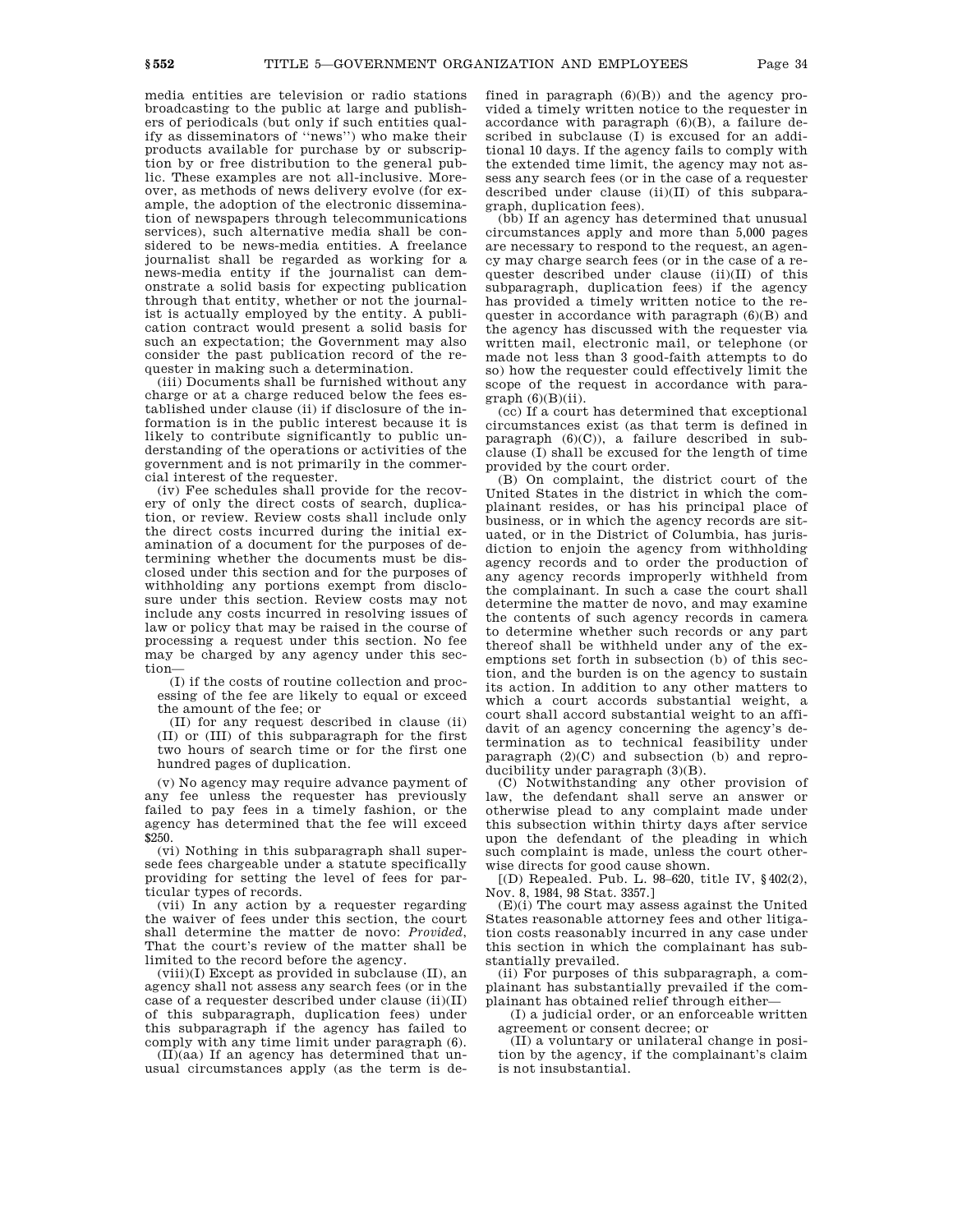$(F)(i)$  Whenever the court orders the production of any agency records improperly withheld from the complainant and assesses against the United States reasonable attorney fees and other litigation costs, and the court additionally issues a written finding that the circumstances surrounding the withholding raise questions whether agency personnel acted arbitrarily or capriciously with respect to the withholding, the Special Counsel shall promptly initiate a proceeding to determine whether disciplinary action is warranted against the officer or employee who was primarily responsible for the withholding. The Special Counsel, after investigation and consideration of the evidence submitted, shall submit his findings and recommendations to the administrative authority of the agency concerned and shall send copies of the findings and recommendations to the officer or employee or his representative. The administrative authority shall take the corrective action that the Special Counsel recommends.

(ii) The Attorney General shall—

(I) notify the Special Counsel of each civil action described under the first sentence of clause (i); and

(II) annually submit a report to Congress on the number of such civil actions in the preceding year.

(iii) The Special Counsel shall annually submit a report to Congress on the actions taken by the Special Counsel under clause (i).

(G) In the event of noncompliance with the order of the court, the district court may punish for contempt the responsible employee, and in the case of a uniformed service, the responsible member.

(5) Each agency having more than one member shall maintain and make available for public inspection a record of the final votes of each member in every agency proceeding.

(6)(A) Each agency, upon any request for records made under paragraph (1), (2), or (3) of this subsection, shall—

(i) determine within 20 days (excepting Saturdays, Sundays, and legal public holidays) after the receipt of any such request whether to comply with such request and shall immediately notify the person making such request of—

(I) such determination and the reasons therefor;

(II) the right of such person to seek assistance from the FOIA Public Liaison of the agency; and

(III) in the case of an adverse determination—

(aa) the right of such person to appeal to the head of the agency, within a period determined by the head of the agency that is not less than 90 days after the date of such adverse determination; and

(bb) the right of such person to seek dispute resolution services from the FOIA Public Liaison of the agency or the Office of Government Information Services; and

(ii) make a determination with respect to any appeal within twenty days (excepting Saturdays, Sundays, and legal public holidays) after the receipt of such appeal. If on appeal the denial of the request for records is in whole or in part upheld, the agency shall notify the person making such request of the provisions for judicial review of that determination under paragraph (4) of this subsection.

The 20-day period under clause (i) shall commence on the date on which the request is first received by the appropriate component of the agency, but in any event not later than ten days after the request is first received by any component of the agency that is designated in the agency's regulations under this section to receive requests under this section. The 20-day period shall not be tolled by the agency except—

(I) that the agency may make one request to the requester for information and toll the 20 day period while it is awaiting such information that it has reasonably requested from the requester under this section; or

(II) if necessary to clarify with the requester issues regarding fee assessment. In either case, the agency's receipt of the requester's response to the agency's request for information or clarification ends the tolling period.

(B)(i) In unusual circumstances as specified in this subparagraph, the time limits prescribed in either clause (i) or clause (ii) of subparagraph (A) may be extended by written notice to the person making such request setting forth the unusual circumstances for such extension and the date on which a determination is expected to be dispatched. No such notice shall specify a date that would result in an extension for more than ten working days, except as provided in clause (ii) of this subparagraph.

(ii) With respect to a request for which a written notice under clause (i) extends the time limits prescribed under clause (i) of subparagraph (A), the agency shall notify the person making the request if the request cannot be processed within the time limit specified in that clause and shall provide the person an opportunity to limit the scope of the request so that it may be processed within that time limit or an opportunity to arrange with the agency an alternative time frame for processing the request or a modified request. To aid the requester, each agency shall make available its FOIA Public Liaison, who shall assist in the resolution of any disputes between the requester and the agency, and notify the requester of the right of the requester to seek dispute resolution services from the Office of Government Information Services. Refusal by the person to reasonably modify the request or arrange such an alternative time frame shall be considered as a factor in determining whether exceptional circumstances exist for purposes of subparagraph (C).

(iii) As used in this subparagraph, ''unusual circumstances'' means, but only to the extent reasonably necessary to the proper processing of the particular requests—

(I) the need to search for and collect the requested records from field facilities or other establishments that are separate from the office processing the request;

(II) the need to search for, collect, and appropriately examine a voluminous amount of separate and distinct records which are demanded in a single request; or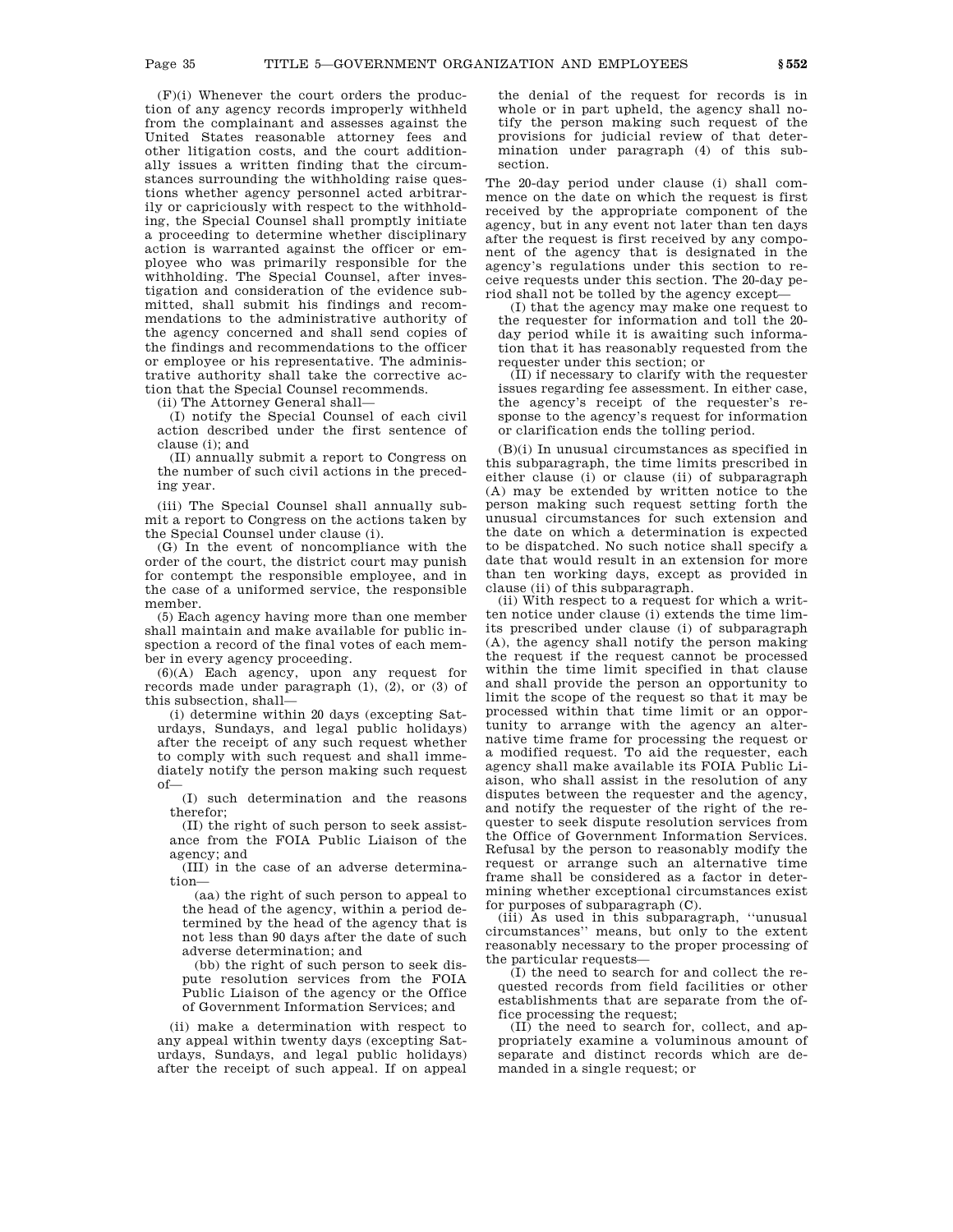(III) the need for consultation, which shall be conducted with all practicable speed, with another agency having a substantial interest in the determination of the request or among two or more components of the agency having substantial subject-matter interest therein.

(iv) Each agency may promulgate regulations, pursuant to notice and receipt of public comment, providing for the aggregation of certain requests by the same requestor, or by a group of requestors acting in concert, if the agency reasonably believes that such requests actually constitute a single request, which would otherwise satisfy the unusual circumstances specified in this subparagraph, and the requests involve clearly related matters. Multiple requests involving unrelated matters shall not be aggregated.

(C)(i) Any person making a request to any agency for records under paragraph (1), (2), or (3) of this subsection shall be deemed to have exhausted his administrative remedies with respect to such request if the agency fails to comply with the applicable time limit provisions of this paragraph. If the Government can show exceptional circumstances exist and that the agency is exercising due diligence in responding to the request, the court may retain jurisdiction and allow the agency additional time to complete its review of the records. Upon any determination by an agency to comply with a request for records, the records shall be made promptly available to such person making such request. Any notification of denial of any request for records under this subsection shall set forth the names and titles or positions of each person responsible for the denial of such request.

(ii) For purposes of this subparagraph, the term ''exceptional circumstances'' does not include a delay that results from a predictable agency workload of requests under this section, unless the agency demonstrates reasonable progress in reducing its backlog of pending requests.

(iii) Refusal by a person to reasonably modify the scope of a request or arrange an alternative time frame for processing a request (or a modified request) under clause (ii) after being given an opportunity to do so by the agency to whom the person made the request shall be considered as a factor in determining whether exceptional circumstances exist for purposes of this subparagraph.

 $(\overline{D})(i)$  Each agency may promulgate regulations, pursuant to notice and receipt of public comment, providing for multitrack processing of requests for records based on the amount of work or time (or both) involved in processing requests.

(ii) Regulations under this subparagraph may provide a person making a request that does not qualify for the fastest multitrack processing an opportunity to limit the scope of the request in order to qualify for faster processing.

(iii) This subparagraph shall not be considered to affect the requirement under subparagraph (C) to exercise due diligence.

(E)(i) Each agency shall promulgate regulations, pursuant to notice and receipt of public comment, providing for expedited processing of requests for records—

(I) in cases in which the person requesting the records demonstrates a compelling need; and

(II) in other cases determined by the agency.

(ii) Notwithstanding clause (i), regulations under this subparagraph must ensure—

(I) that a determination of whether to provide expedited processing shall be made, and notice of the determination shall be provided to the person making the request, within 10 days after the date of the request; and

(II) expeditious consideration of administrative appeals of such determinations of whether to provide expedited processing.

(iii) An agency shall process as soon as practicable any request for records to which the agency has granted expedited processing under this subparagraph. Agency action to deny or affirm denial of a request for expedited processing pursuant to this subparagraph, and failure by an agency to respond in a timely manner to such a request shall be subject to judicial review under paragraph (4), except that the judicial review shall be based on the record before the agency at the time of the determination.

(iv) A district court of the United States shall not have jurisdiction to review an agency denial of expedited processing of a request for records after the agency has provided a complete response to the request.

(v) For purposes of this subparagraph, the term ''compelling need'' means—

(I) that a failure to obtain requested records on an expedited basis under this paragraph could reasonably be expected to pose an imminent threat to the life or physical safety of an individual; or

(II) with respect to a request made by a person primarily engaged in disseminating information, urgency to inform the public concerning actual or alleged Federal Government activity.

(vi) A demonstration of a compelling need by a person making a request for expedited processing shall be made by a statement certified by such person to be true and correct to the best of such person's knowledge and belief.

(F) In denying a request for records, in whole or in part, an agency shall make a reasonable effort to estimate the volume of any requested matter the provision of which is denied, and shall provide any such estimate to the person making the request, unless providing such estimate would harm an interest protected by the exemption in subsection (b) pursuant to which the denial is made.

(7) Each agency shall—

(A) establish a system to assign an individualized tracking number for each request received that will take longer than ten days to process and provide to each person making a request the tracking number assigned to the request; and

(B) establish a telephone line or Internet service that provides information about the status of a request to the person making the request using the assigned tracking number, including—

(i) the date on which the agency originally received the request; and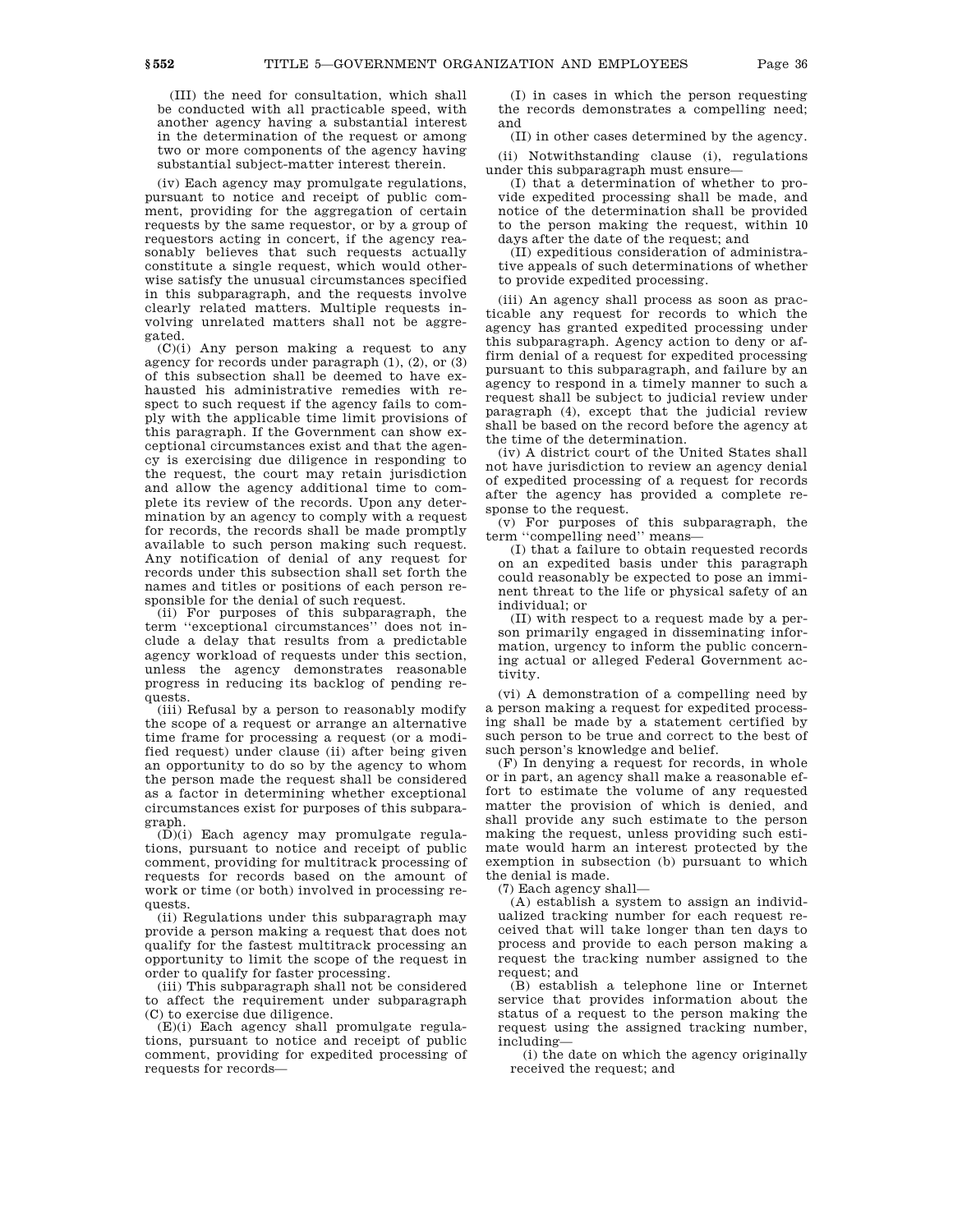(ii) an estimated date on which the agency will complete action on the request.

 $(8)(A)$  An agency shall-

(i) withhold information under this section only if—

(I) the agency reasonably foresees that disclosure would harm an interest protected by an exemption described in subsection (b); or (II) disclosure is prohibited by law; and

(ii)(I) consider whether partial disclosure of information is possible whenever the agency determines that a full disclosure of a requested record is not possible; and

(II) take reasonable steps necessary to segregate and release nonexempt information; and

(B) Nothing in this paragraph requires disclosure of information that is otherwise prohibited from disclosure by law, or otherwise exempted from disclosure under subsection (b)(3).

(b) This section does not apply to matters that are—

(1)(A) specifically authorized under criteria established by an Executive order to be kept secret in the interest of national defense or foreign policy and (B) are in fact properly classified pursuant to such Executive order;

(2) related solely to the internal personnel rules and practices of an agency;

(3) specifically exempted from disclosure by statute (other than section 552b of this title), if that statute—

 $(A)(i)$  requires that the matters be withheld from the public in such a manner as to leave no discretion on the issue; or

(ii) establishes particular criteria for withholding or refers to particular types of matters to be withheld; and

(B) if enacted after the date of enactment of the OPEN FOIA Act of 2009, specifically cites to this paragraph.

(4) trade secrets and commercial or financial information obtained from a person and privileged or confidential;

(5) inter-agency or intra-agency memorandums or letters that would not be available by law to a party other than an agency in litigation with the agency, provided that the deliberative process privilege shall not apply to records created 25 years or more before the date on which the records were requested;

(6) personnel and medical files and similar files the disclosure of which would constitute a clearly unwarranted invasion of personal privacy;

(7) records or information compiled for law enforcement purposes, but only to the extent that the production of such law enforcement records or information (A) could reasonably be expected to interfere with enforcement proceedings, (B) would deprive a person of a right to a fair trial or an impartial adjudication, (C) could reasonably be expected to constitute an unwarranted invasion of personal privacy, (D) could reasonably be expected to disclose the identity of a confidential source, including a State, local, or foreign agency or authority or any private institution which furnished information on a confidential basis, and, in the

case of a record or information compiled by criminal law enforcement authority in the course of a criminal investigation or by an agency conducting a lawful national security intelligence investigation, information furnished by a confidential source, (E) would disclose techniques and procedures for law enforcement investigations or prosecutions, or would disclose guidelines for law enforcement investigations or prosecutions if such disclosure could reasonably be expected to risk circumvention of the law, or (F) could reasonably be expected to endanger the life or physical safety of any individual;

(8) contained in or related to examination, operating, or condition reports prepared by, on behalf of, or for the use of an agency responsible for the regulation or supervision of financial institutions; or

(9) geological and geophysical information and data, including maps, concerning wells.

Any reasonably segregable portion of a record shall be provided to any person requesting such record after deletion of the portions which are exempt under this subsection. The amount of information deleted, and the exemption under which the deletion is made, shall be indicated on the released portion of the record, unless including that indication would harm an interest protected by the exemption in this subsection under which the deletion is made. If technically feasible, the amount of the information deleted, and the exemption under which the deletion is made, shall be indicated at the place in the record where such deletion is made.

 $(c)(1)$  Whenever a request is made which involves access to records described in subsection  $(b)(7)(A)$  and-

(A) the investigation or proceeding involves a possible violation of criminal law; and

(B) there is reason to believe that (i) the subject of the investigation or proceeding is not aware of its pendency, and (ii) disclosure of the existence of the records could reasonably be expected to interfere with enforcement proceedings,

the agency may, during only such time as that circumstance continues, treat the records as not subject to the requirements of this section.

(2) Whenever informant records maintained by a criminal law enforcement agency under an informant's name or personal identifier are requested by a third party according to the informant's name or personal identifier, the agency may treat the records as not subject to the requirements of this section unless the informant's status as an informant has been officially confirmed.

(3) Whenever a request is made which involves access to records maintained by the Federal Bureau of Investigation pertaining to foreign intelligence or counterintelligence, or international terrorism, and the existence of the records is classified information as provided in subsection  $(b)(1)$ , the Bureau may, as long as the existence of the records remains classified information, treat the records as not subject to the requirements of this section.

(d) This section does not authorize withholding of information or limit the availability of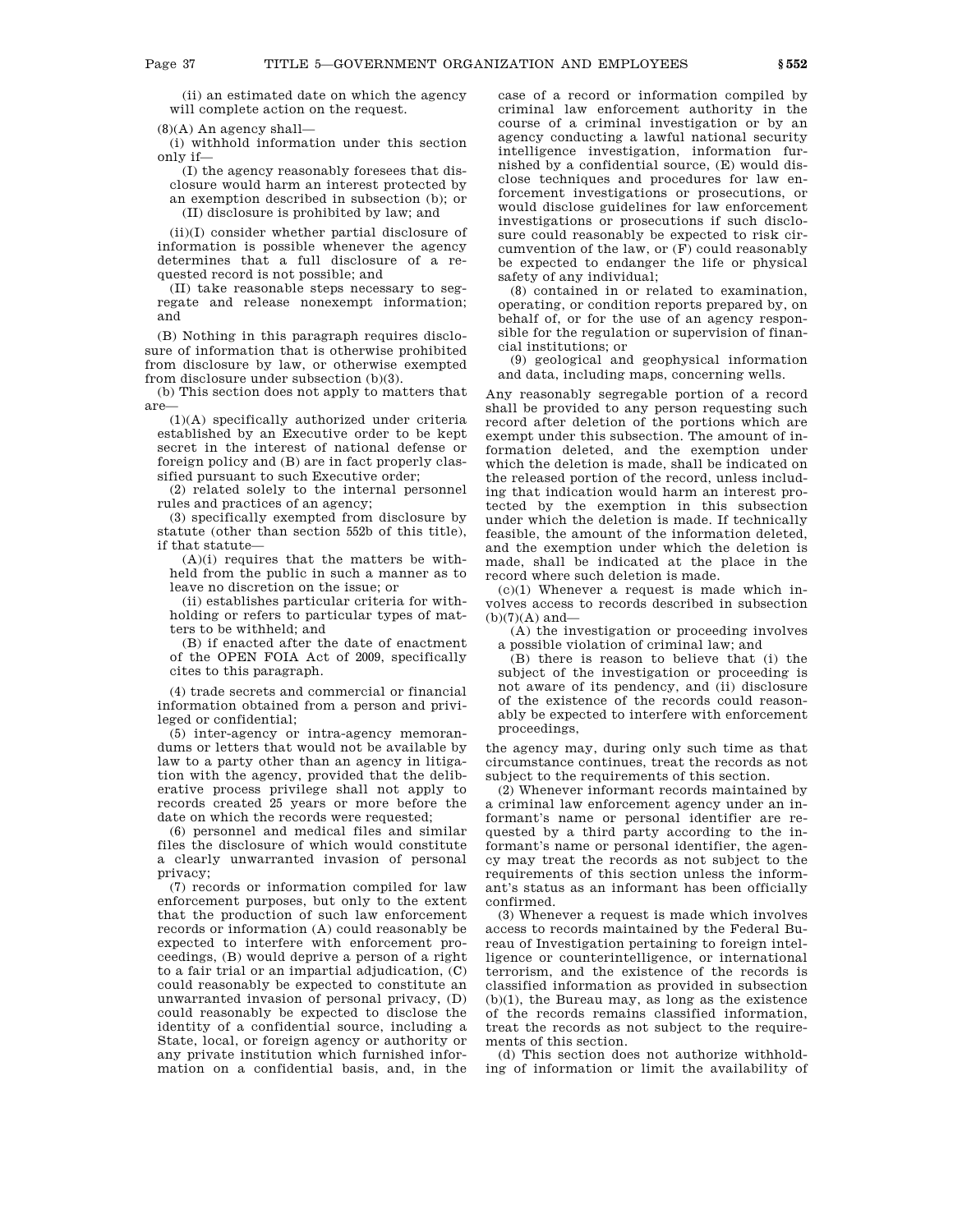records to the public, except as specifically stated in this section. This section is not authority to withhold information from Congress.

(e)(1) On or before February 1 of each year, each agency shall submit to the Attorney General of the United States and to the Director of the Office of Government Information Services a report which shall cover the preceding fiscal year and which shall include—

(A) the number of determinations made by the agency not to comply with requests for records made to such agency under subsection (a) and the reasons for each such determination;

(B)(i) the number of appeals made by persons under subsection  $(a)(6)$ , the result of such appeals, and the reason for the action upon each appeal that results in a denial of information; and

(ii) a complete list of all statutes that the agency relies upon to authorize the agency to withhold information under subsection (b)(3), the number of occasions on which each statute was relied upon, a description of whether a court has upheld the decision of the agency to withhold information under each such statute, and a concise description of the scope of any information withheld;

(C) the number of requests for records pending before the agency as of September 30 of the preceding year, and the median and average number of days that such requests had been pending before the agency as of that date;

(D) the number of requests for records received by the agency and the number of requests which the agency processed;

(E) the median number of days taken by the agency to process different types of requests, based on the date on which the requests were received by the agency;

(F) the average number of days for the agency to respond to a request beginning on the date on which the request was received by the agency, the median number of days for the agency to respond to such requests, and the range in number of days for the agency to respond to such requests:

(G) based on the number of business days that have elapsed since each request was originally received by the agency—

(i) the number of requests for records to which the agency has responded with a determination within a period up to and including 20 days, and in 20-day increments up to and including 200 days;

(ii) the number of requests for records to which the agency has responded with a determination within a period greater than 200 days and less than 301 days;

(iii) the number of requests for records to which the agency has responded with a determination within a period greater than 300 days and less than 401 days; and

(iv) the number of requests for records to which the agency has responded with a determination within a period greater than 400 days;

(H) the average number of days for the agency to provide the granted information beginning on the date on which the request was originally filed, the median number of days for the agency to provide the granted information, and the range in number of days for the agency to provide the granted information;

(I) the median and average number of days for the agency to respond to administrative appeals based on the date on which the appeals originally were received by the agency, the highest number of business days taken by the agency to respond to an administrative appeal, and the lowest number of business days taken by the agency to respond to an administrative appeal;

(J) data on the 10 active requests with the earliest filing dates pending at each agency, including the amount of time that has elapsed since each request was originally received by the agency;

(K) data on the 10 active administrative appeals with the earliest filing dates pending before the agency as of September 30 of the preceding year, including the number of business days that have elapsed since the requests were originally received by the agency;

(L) the number of expedited review requests that are granted and denied, the average and median number of days for adjudicating expedited review requests, and the number adjudicated within the required 10 days;

(M) the number of fee waiver requests that are granted and denied, and the average and median number of days for adjudicating fee waiver determinations;

(N) the total amount of fees collected by the agency for processing requests;

(O) the number of full-time staff of the agency devoted to processing requests for records under this section, and the total amount expended by the agency for processing such requests;

(P) the number of times the agency denied a request for records under subsection (c); and

(Q) the number of records that were made available for public inspection in an electronic format under subsection (a)(2).

(2) Information in each report submitted under paragraph (1) shall be expressed in terms of each principal component of the agency and for the agency overall.

(3) Each agency shall make each such report available for public inspection in an electronic format. In addition, each agency shall make the raw statistical data used in each report available in a timely manner for public inspection in an electronic format, which shall be made available—

(A) without charge, license, or registration requirement;

(B) in an aggregated, searchable format; and (C) in a format that may be downloaded in bulk.

(4) The Attorney General of the United States shall make each report which has been made available by electronic means available at a single electronic access point. The Attorney General of the United States shall notify the Chairman and ranking minority member of the Committee on Oversight and Government Reform of the House of Representatives and the Chairman and ranking minority member of the Committees on Homeland Security and Governmental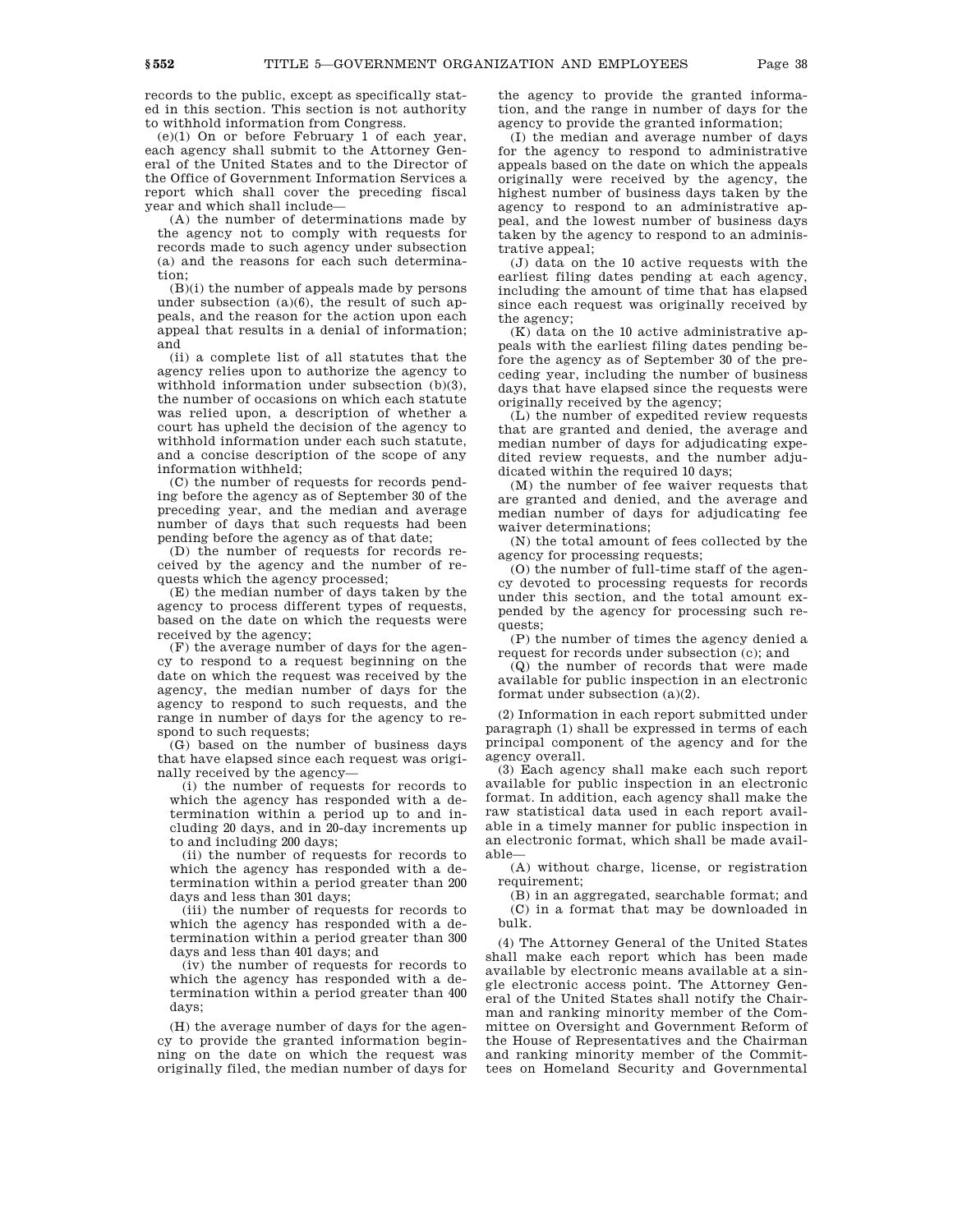Affairs and the Judiciary of the Senate, no later than March 1 of the year in which each such report is issued, that such reports are available by electronic means.

(5) The Attorney General of the United States, in consultation with the Director of the Office of Management and Budget, shall develop reporting and performance guidelines in connection with reports required by this subsection by October 1, 1997, and may establish additional requirements for such reports as the Attorney General determines may be useful.

(6)(A) The Attorney General of the United States shall submit to the Committee on Oversight and Government Reform of the House of Representatives, the Committee on the Judiciary of the Senate, and the President a report on or before March 1 of each calendar year, which shall include for the prior calendar year—

(i) a listing of the number of cases arising under this section;

(ii) a listing of—

(I) each subsection, and any exemption, if applicable, involved in each case arising under this section;

(II) the disposition of each case arising under this section; and

(III) the cost, fees, and penalties assessed under subparagraphs  $(E)$ ,  $(F)$ , and  $(G)$  of subsection (a)(4); and

(iii) a description of the efforts undertaken by the Department of Justice to encourage agency compliance with this section.

(B) The Attorney General of the United States shall make—

(i) each report submitted under subparagraph (A) available for public inspection in an electronic format; and

(ii) the raw statistical data used in each report submitted under subparagraph (A) available for public inspection in an electronic format, which shall be made available—

(I) without charge, license, or registration requirement;

(II) in an aggregated, searchable format; and

(III) in a format that may be downloaded in bulk.

(f) For purposes of this section, the term—

(1) ''agency'' as defined in section 551(1) of this title includes any executive department, military department, Government corporation, Government controlled corporation, or other establishment in the executive branch of the Government (including the Executive Office of the President), or any independent regulatory agency; and

(2) ''record'' and any other term used in this section in reference to information includes—

(A) any information that would be an agency record subject to the requirements of this section when maintained by an agency in any format, including an electronic format; and

(B) any information described under subparagraph (A) that is maintained for an agency by an entity under Government contract, for the purposes of records management.

(g) The head of each agency shall prepare and make available for public inspection in an electronic format, reference material or a guide for requesting records or information from the agency, subject to the exemptions in subsection (b), including—

(1) an index of all major information systems of the agency;

(2) a description of major information and record locator systems maintained by the agency; and

(3) a handbook for obtaining various types and categories of public information from the agency pursuant to chapter 35 of title 44, and under this section.

(h)(1) There is established the Office of Government Information Services within the National Archives and Records Administration. The head of the Office shall be the Director of the Office of Government Information Services.

(2) The Office of Government Information Services shall—

(A) review policies and procedures of administrative agencies under this section;

(B) review compliance with this section by administrative agencies; and

(C) identify procedures and methods for improving compliance under this section.

(3) The Office of Government Information Services shall offer mediation services to resolve disputes between persons making requests under this section and administrative agencies as a nonexclusive alternative to litigation and may issue advisory opinions at the discretion of the Office or upon request of any party to a dispute.

(4)(A) Not less frequently than annually, the Director of the Office of Government Information Services shall submit to the Committee on Oversight and Government Reform of the House of Representatives, the Committee on the Judiciary of the Senate, and the President—

(i) a report on the findings of the information reviewed and identified under paragraph (2);

(ii) a summary of the activities of the Office of Government Information Services under paragraph (3), including—

(I) any advisory opinions issued; and

(II) the number of times each agency engaged in dispute resolution with the assistance of the Office of Government Information Services or the FOIA Public Liaison; and

(iii) legislative and regulatory recommendations, if any, to improve the administration of this section.

(B) The Director of the Office of Government Information Services shall make each report submitted under subparagraph (A) available for public inspection in an electronic format.

(C) The Director of the Office of Government Information Services shall not be required to obtain the prior approval, comment, or review of any officer or agency of the United States, including the Department of Justice, the Archivist of the United States, or the Office of Management and Budget before submitting to Congress, or any committee or subcommittee thereof, any reports, recommendations, testimony, or comments, if such submissions include a state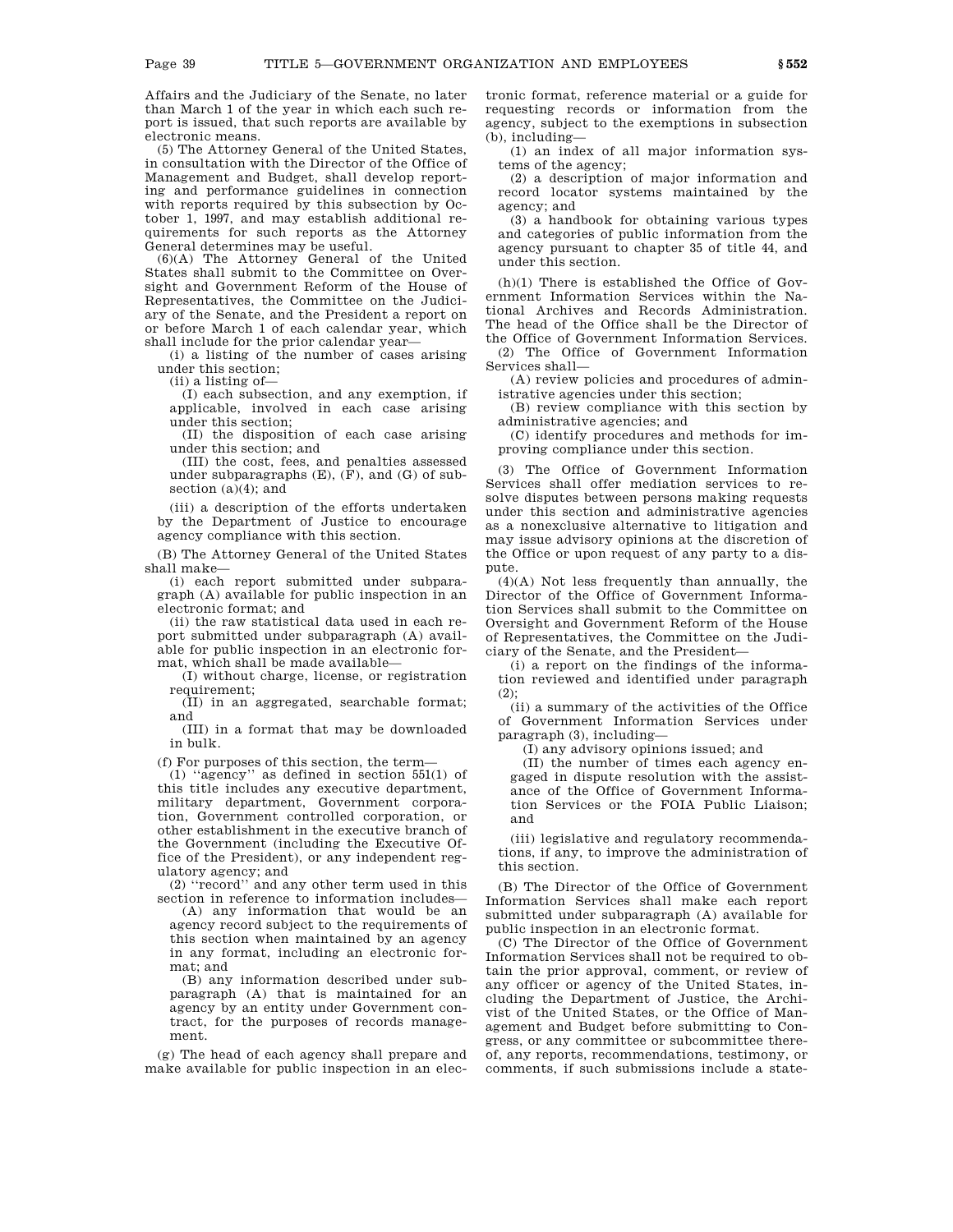ment indicating that the views expressed therein are those of the Director and do not necessarily represent the views of the President.

(5) The Director of the Office of Government Information Services may directly submit additional information to Congress and the President as the Director determines to be appropriate.

(6) Not less frequently than annually, the Office of Government Information Services shall conduct a meeting that is open to the public on the review and reports by the Office and shall allow interested persons to appear and present oral or written statements at the meeting.

(i) The Government Accountability Office shall conduct audits of administrative agencies on the implementation of this section and issue reports detailing the results of such audits.

 $(j)(1)$  Each agency shall designate a Chief FOIA Officer who shall be a senior official of such agency (at the Assistant Secretary or equivalent level).

(2) The Chief FOIA Officer of each agency shall, subject to the authority of the head of the agency—

(A) have agency-wide responsibility for efficient and appropriate compliance with this section;

(B) monitor implementation of this section throughout the agency and keep the head of the agency, the chief legal officer of the agency, and the Attorney General appropriately informed of the agency's performance in implementing this section;

(C) recommend to the head of the agency such adjustments to agency practices, policies, personnel, and funding as may be necessary to improve its implementation of this section;

(D) review and report to the Attorney General, through the head of the agency, at such times and in such formats as the Attorney General may direct, on the agency's performance in implementing this section;

(E) facilitate public understanding of the purposes of the statutory exemptions of this section by including concise descriptions of the exemptions in both the agency's handbook issued under subsection (g), and the agency's annual report on this section, and by providing an overview, where appropriate, of certain general categories of agency records to which those exemptions apply;

(F) offer training to agency staff regarding their responsibilities under this section;

(G) serve as the primary agency liaison with the Office of Government Information Services and the Office of Information Policy; and

(H) designate 1 or more FOIA Public Liaisons.

(3) The Chief FOIA Officer of each agency shall review, not less frequently than annually, all aspects of the administration of this section by the agency to ensure compliance with the requirements of this section, including—

(A) agency regulations;

(B) disclosure of records required under paragraphs (2) and (8) of subsection (a);

(C) assessment of fees and determination of eligibility for fee waivers;

(D) the timely processing of requests for information under this section;

(E) the use of exemptions under subsection (b); and

(F) dispute resolution services with the assistance of the Office of Government Information Services or the FOIA Public Liaison.

 $(k)(1)$  There is established in the executive branch the Chief FOIA Officers Council (referred to in this subsection as the ''Council'').

(2) The Council shall be comprised of the following members:

(A) The Deputy Director for Management of the Office of Management and Budget.

(B) The Director of the Office of Information Policy at the Department of Justice.

(C) The Director of the Office of Government Information Services.

(D) The Chief FOIA Officer of each agency.

(E) Any other officer or employee of the United States as designated by the Co-Chairs.

(3) The Director of the Office of Information Policy at the Department of Justice and the Director of the Office of Government Information Services shall be the Co-Chairs of the Council.

(4) The Administrator of General Services shall provide administrative and other support for the Council.

(5)(A) The duties of the Council shall include the following:

(i) Develop recommendations for increasing compliance and efficiency under this section.

(ii) Disseminate information about agency experiences, ideas, best practices, and innovative approaches related to this section.

(iii) Identify, develop, and coordinate initiatives to increase transparency and compliance with this section.

(iv) Promote the development and use of common performance measures for agency compliance with this section.

(B) In performing the duties described in subparagraph (A), the Council shall consult on a regular basis with members of the public who make requests under this section.

(6)(A) The Council shall meet regularly and such meetings shall be open to the public unless the Council determines to close the meeting for reasons of national security or to discuss information exempt under subsection (b).

(B) Not less frequently than annually, the Council shall hold a meeting that shall be open to the public and permit interested persons to appear and present oral and written statements to the Council.

(C) Not later than 10 business days before a meeting of the Council, notice of such meeting shall be published in the Federal Register.

(D) Except as provided in subsection (b), the records, reports, transcripts, minutes, appendices, working papers, drafts, studies, agenda, or other documents that were made available to or prepared for or by the Council shall be made publicly available.

(E) Detailed minutes of each meeting of the Council shall be kept and shall contain a record of the persons present, a complete and accurate description of matters discussed and conclusions reached, and copies of all reports received, issued, or approved by the Council. The minutes shall be redacted as necessary and made publicly available.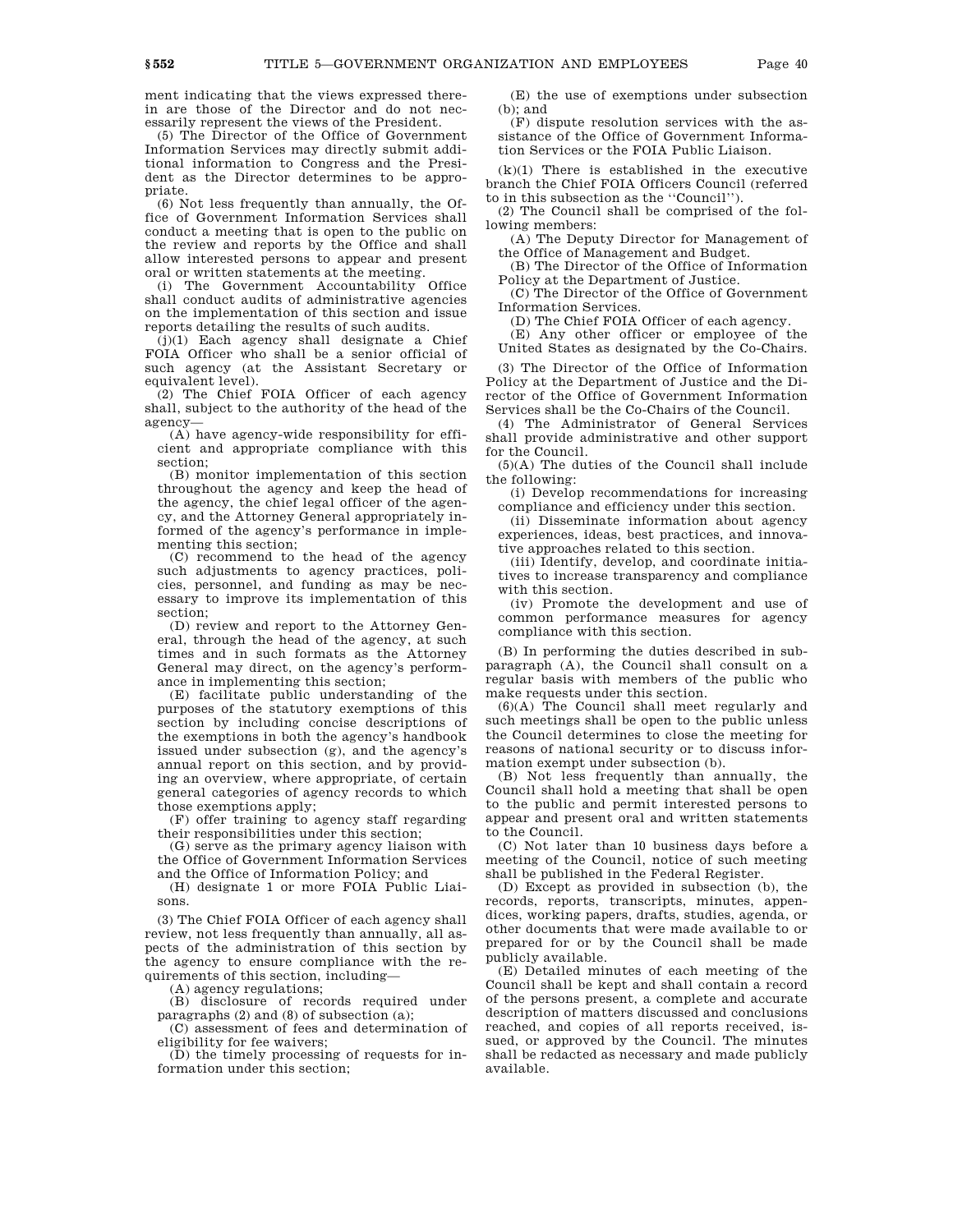(*l*) FOIA Public Liaisons shall report to the agency Chief FOIA Officer and shall serve as supervisory officials to whom a requester under this section can raise concerns about the service the requester has received from the FOIA Requester Center, following an initial response from the FOIA Requester Center Staff. FOIA Public Liaisons shall be responsible for assisting in reducing delays, increasing transparency and understanding of the status of requests, and assisting in the resolution of disputes.

(m)(1) The Director of the Office of Management and Budget, in consultation with the Attorney General, shall ensure the operation of a consolidated online request portal that allows a member of the public to submit a request for records under subsection (a) to any agency from a single website. The portal may include any additional tools the Director of the Office of Management and Budget finds will improve the implementation of this section.

(2) This subsection shall not be construed to alter the power of any other agency to create or maintain an independent online portal for the submission of a request for records under this section. The Director of the Office of Management and Budget shall establish standards for interoperability between the portal required under paragraph (1) and other request processing software used by agencies subject to this section.

(Pub. L. 89–554, Sept. 6, 1966, 80 Stat. 383; Pub. L. 90–23, §1, June 5, 1967, 81 Stat. 54; Pub. L. 93–502, §§1–3, Nov. 21, 1974, 88 Stat. 1561–1564; Pub. L. 94–409, §5(b), Sept. 13, 1976, 90 Stat. 1247; Pub. L. 95–454, title IX, §906(a)(10), Oct. 13, 1978, 92 Stat. 1225; Pub. L. 98–620, title IV, §402(2), Nov. 8, 1984, 98 Stat. 3357; Pub. L. 99–570, title I, §§1802, 1803, Oct. 27, 1986, 100 Stat. 3207–48, 3207–49; Pub. L. 104–231, §§3–11, Oct. 2, 1996, 110 Stat. 3049–3054; Pub. L. 107–306, title III, §312, Nov. 27, 2002, 116 Stat. 2390; Pub. L. 110–175, §§3, 4(a), 5, 6(a)(1), (b)(1), 7(a), 8–10(a), 12, Dec. 31, 2007, 121 Stat. 2525–2530; Pub. L. 111–83, title V, §564(b), Oct. 28, 2009, 123 Stat. 2184; Pub. L. 114–185, §2, June 30, 2016, 130 Stat. 538.)

HISTORICAL AND REVISION NOTES 1966 ACT

| Derivation | U.S. Code      | Revised Statutes and<br>Statutes at Large    |
|------------|----------------|----------------------------------------------|
|            | 5 U.S.C. 1002. | June 11, 1946, ch. 324, §3, 60<br>Stat. 238. |

In subsection (b)(3), the words ''formulated and'' are omitted as surplusage. In the last sentence of subsection (b), the words ''in any manner'' are omitted as surplusage since the prohibition is all inclusive.

Standard changes are made to conform with the definitions applicable and the style of this title as outlined in the preface to the report.

#### 1967 ACT

Section 1 [of Pub. L. 90–23] amends section 552 of title 5, United States Code, to reflect Public Law 89–487.

In subsection  $(a)(1)(A)$ , the words "employees (and in the case of a uniformed service, the member)'' are substituted for ''officer'' to retain the coverage of Public Law 89–487 and to conform to the definitions in 5 U.S.C. 2101, 2104, and 2105.

In the last sentence of subsection  $(a)(2)$ , the words "A final order  $* * *$  may be relied on  $* * *$  only if" are substituted for ''No final order \* \* \* may be relied upon \* \* \* unless''; and the words ''a party other than an agency'' and ''the party'' are substituted for ''a private party'' and ''the private party'', respectively, on authority of the definition of ''private party'' in 5 App. U.S.C. 1002(g).

In subsection  $(a)(3)$ , the words "the responsible employee, and in the case of a uniformed service, the responsible member'' are substituted for ''the responsible officers'' to retain the coverage of Public Law 89–487 and to conform to the definitions in 5 U.S.C. 2101, 2104, and 2105.

In subsection (a)(4), the words ''shall maintain and make available for public inspection a record'' are sub-stituted for ''shall keep a record \* \* \* and that record shall be available for public inspection''.

In subsection (b)(5) and (7), the words ''a party other than an agency'' are substituted for ''a private party'' on authority of the definition of ''private party'' in 5 App. U.S.C. 1002(g).

In subsection (c), the words ''This section does not authorize'' and ''This section is not authority'' are substituted for ''Nothing in this section authorizes'' and ''nor shall this section be authority'', respectively.

5 App. U.S.C. 1002(g), defining ''private party'' to mean a party other than an agency, is omitted since the words ''party other than an agency'' are substituted for the words ''private party'' wherever they appear in revised 5 U.S.C. 552.

5 App. U.S.C. 1002(h), prescribing the effective date, is omitted as unnecessary. That effective date is prescribed by section 4 of this bill.

### REFERENCES IN TEXT

The National Security Act of 1947, referred to in subsec. (a)(3)(E), is act July 26, 1947, ch. 343, 61 Stat. 495, which was formerly classified principally to chapter 15 (§401 et seq.) of Title 50, War and National Defense, prior to editorial reclassification in chapter 44 (§3001 et seq.) of Title 50. Section 3 of the Act is now classified to section 3003 of Title 50. For complete classification of this Act to the Code, see Tables.

The date of enactment of the OPEN FOIA Act of 2009, referred to in subsec. (b)(3)(B), is the date of enactment of Pub. L. 111–83, which was approved Oct. 28, 2009.

#### **CODIFICATION**

Section 552 of former Title 5, Executive Departments and Government Officers and Employees, was transferred to section 2243 of Title 7, Agriculture.

#### **AMENDMENTS**

2016—Subsec. (a)(2). Pub. L. 114–185, §2(1)(A)(i), in introductory provisions, substituted ''for public inspection in an electronic format'' for ''for public inspection and copying''.

Pub. L. 114–185, §2(1)(A)(iii), in concluding provisions, substituted ''public inspection in an electronic format current'' for ''public inspection and copying current''.

Subsec. (a)(2)(D). Pub. L. 114–185, §2(1)(A)(ii), added subpar. (D) and struck out former subpar. (D) which read as follows: ''copies of all records, regardless of form or format, which have been released to any person under paragraph (3) and which, because of the nature of their subject matter, the agency determines have become or are likely to become the subject of subsequent requests for substantially the same records; and''.

Subsec. (a)(4)(A)(viii). Pub. L. 114–185, §2(1)(B), added cl. (viii) and struck out former cl. (viii) which read as follows: ''An agency shall not assess search fees (or in the case of a requester described under clause  $(ii)(II)$ , duplication fees) under this subparagraph if the agency fails to comply with any time limit under paragraph (6), if no unusual or exceptional circumstances (as those terms are defined for purposes of paragraphs (6)(B) and (C), respectively) apply to the processing of the request.''

Subsec. (a)(6)(A)(i). Pub. L. 114–185, §2(1)(C)(i), substituted ''making such request of—'' for ''making such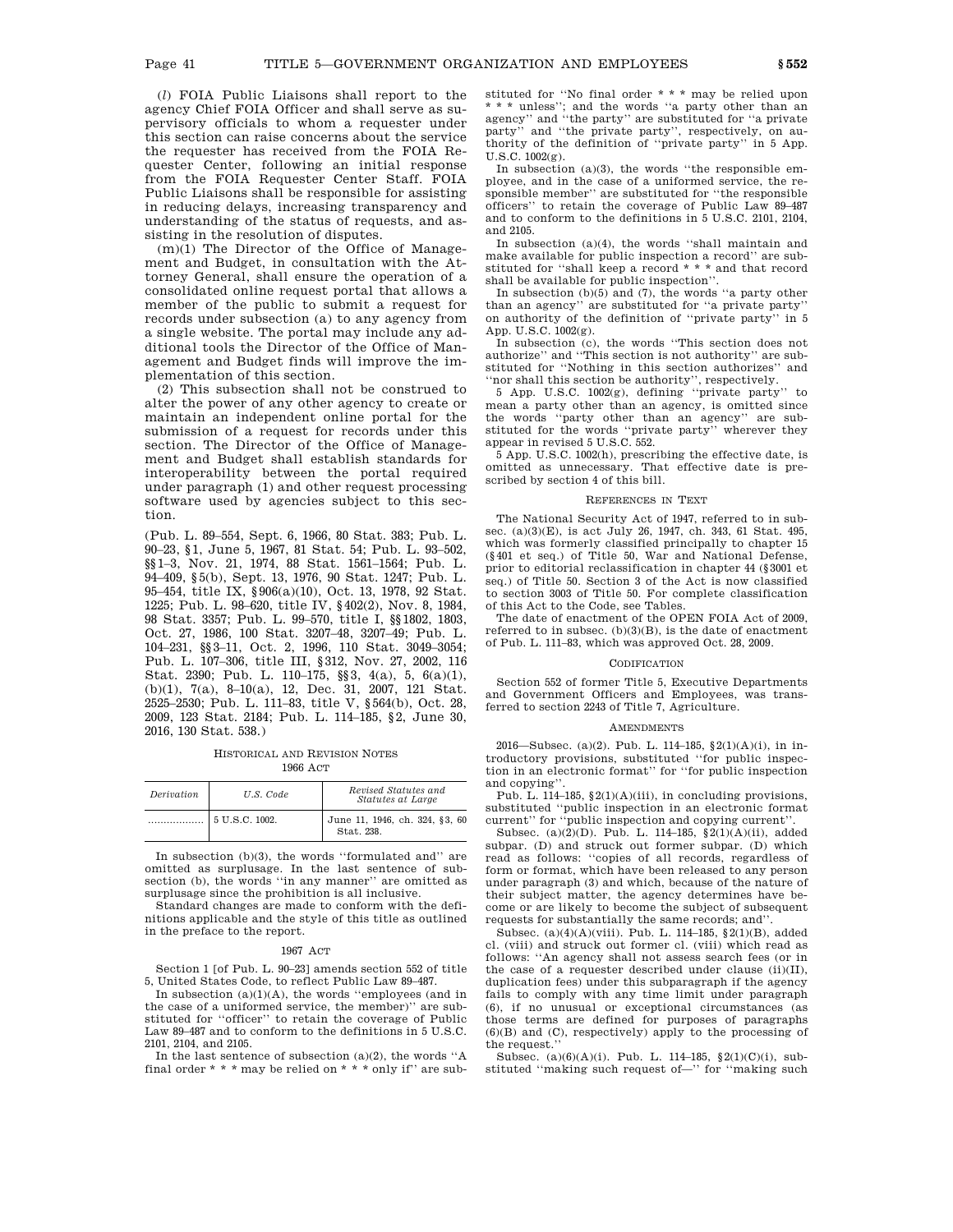request of such determination and the reasons therefor, and of the right of such person to appeal to the head of the agency any adverse determination; and'' and added subcls. (I) to (III).

Subsec. (a)(6)(B)(ii). Pub. L. 114-185, §2(1)(C)(ii), substituted ''the agency, and notify the requester of the right of the requester to seek dispute resolution services from the Office of Government Information Services.'' for ''the agency.''

Subsec. (a)(8). Pub. L. 114–185, §2(1)(D), added par. (8). Subsec. (b)(5). Pub. L. 114–185, §2(2), amended par. (5) generally. Prior to amendment, par. (5) read as follows: 'inter-agency or intra-agency memorandums or letters which would not be available by law to a party other than an agency in litigation with the agency;

Subsec. (e)(1). Pub. L. 114–185, §2(3)(A)(i), in introductory provisions, inserted ''and to the Director of the Office of Government Information Services'' after ''United States''.

Subsec. (e)(1)(P), (Q). Pub. L. 114–185, §2(3)(A)(ii)–(iv), added subpars. (P) and (Q).

Subsec. (e)(3). Pub. L. 114–185, §2(3)(B), added par. (3) and struck out former par. (3) which read as follows: ''Each agency shall make each such report available to the public including by computer telecommunications, or if computer telecommunications means have not been established by the agency, by other electronic means. In addition, each agency shall make the raw statistical data used in its reports available electronically to the public upon request.''

Subsec. (e)(4). Pub. L. 114–185, §2(3)(C), substituted ''Oversight and Government Reform'' for ''Government Reform and Oversight'' and ''March'' for ''April'' and inserted ''Homeland Security and'' before ''Governmental Affairs''.

Subsec. (e)(6). Pub. L. 114–185, §2(3)(D), added par. (6) and struck out former par. (6) which read as follows: ''The Attorney General of the United States shall submit an annual report on or before April 1 of each calendar year which shall include for the prior calendar year a listing of the number of cases arising under this section, the exemption involved in each case, the disposition of such case, and the cost, fees, and penalties assessed under subparagraphs  $(E)$ ,  $(F)$ , and  $(G)$  of subsection (a)(4). Such report shall also include a description of the efforts undertaken by the Department of Justice to encourage agency compliance with this section.''

Subsec. (g). Pub. L. 114–185, §2(4), in introductory provisions, substituted ''available for public inspection in an electronic format'' for ''publicly available upon request''.

Subsec. (h)(1). Pub. L. 114–185, §2(5)(A), inserted at end ''The head of the Office shall be the Director of the Office of Government Information Services.''

Subsec. (h)(2)(C). Pub. L. 114–185, §2(5)(B), added subpar. (C) and struck out former subpar. (C) which read as follows: ''recommend policy changes to Congress and the President to improve the administration of this section.''

Subsec. (h)(3). Pub. L. 114–185, §2(5)(C), added par. (3) and struck out former par. (3) which read as follows: ''The Office of Government Information Services shall offer mediation services to resolve disputes between persons making requests under this section and administrative agencies as a non-exclusive alternative to litigation and, at the discretion of the Office, may issue advisory opinions if mediation has not resolved the dispute.''

Subsec. (h)(4) to (6). Pub. L. 114–185, §2(5)(D), added pars. (4) to (6).

Subsec. (j). Pub. L. 114–185, §2(6), added subsec. (j) and struck out former subsec. (j) which read as follows: ''Each agency shall designate a Chief FOIA Officer who shall be a senior official of such agency (at the Assistant Secretary or equivalent level).''

Subsec. (k). Pub. L. 114–185, §2(6), added subsec. (k) and struck out former subsec. (k) which related to authority and responsibilities of the Chief FOIA Officer.

Subsec. (m). Pub. L. 114–185, §2(7), added subsec. (m).

2009—Subsec. (b)(3). Pub. L. 111–83 added par. (3) and struck out former par. (3) which read as follows: ''specifically exempted from disclosure by statute (other than section 552b of this title), provided that such statute (A) requires that the matters be withheld from the public in such a manner as to leave no discretion on the issue, or (B) establishes particular criteria for withholding or refers to particular types of matters to be withheld;''.

2007—Subsec. (a)(4)(A)(ii). Pub. L. 110–175, §3, inserted concluding provisions.

Subsec.  $(a)(4)(A)(viii)$ . Pub. L. 110-175,  $§6(b)(1)(A)$ , added cl. (viii).

Subsec.  $(a)(4)(E)$ . Pub. L. 110–175, §4(a), designated existing provisions as cl. (i) and added cl. (ii).

Subsec.  $(a)(4)(F)$ . Pub. L. 110-175, §5, designated existing provisions as cl. (i) and added cls. (ii) and (iii).

Subsec. (a)(6)(A). Pub. L. 110-175,  $§ 6(a)(1)$ , inserted concluding provisions.

Subsec. (a)(6)(B)(ii). Pub. L. 110–175, §6(b)(1)(B), inserted after the first sentence ''To aid the requester, each agency shall make available its FOIA Public Liaison, who shall assist in the resolution of any disputes between the requester and the agency.''

Subsec. (a)(7). Pub. L. 110–175, §7(a), added par. (7).

Subsec. (b). Pub. L. 110-175, §12, in concluding provisions, inserted '', and the exemption under which the deletion is made,'' after ''The amount of information deleted'' in second sentence and after ''the amount of the information deleted'' in third sentence.

Subsec. (e)(1)(B)(ii). Pub. L. 110–175, §8(a)(1), inserted ''the number of occasions on which each statute was relied upon," after "subsection (b)(3),"

Subsec. (e)(1)(C). Pub. L. 110–175, §8(a)(2), inserted ''and average'' after ''median''.

Subsec. (e)(1)(E). Pub. L. 110–175, §8(a)(3), inserted before semicolon '', based on the date on which the requests were received by the agency''.

Subsec. (e)(1)(F) to (O). Pub. L. 110–175,  $\S 8(a)(4)$ , (5), added subpars. (F) to (M) and redesignated former subpars. (F) and (G) as (N) and (O), respectively.

Subsec. (e)(2). Pub. L. 110–175, §8(b)(2), added par. (2). Former par. (2) redesignated (3).

Subsec. (e)(3). Pub. L. 110–175, §8(b)(1), (c), redesignated par. (2) as (3) and inserted at end ''In addition, each agency shall make the raw statistical data used in its reports available electronically to the public upon request.'' Former par. (3) redesignated (4).

Subsec. (e)(4) to (6). Pub. L. 110–175, §8(b)(1), redesignated pars. (3) to  $(5)$  as  $(4)$  to  $(6)$ , respectively.

Subsec. (f)(2). Pub. L. 110–175, §9, added par. (2) and struck out former par. (2) which read as follows: '''record' and any other term used in this section in

reference to information includes any information that would be an agency record subject to the requirements of this section when maintained by an agency in any format, including an electronic format.''

Subsecs. (h) to (*l*). Pub. L. 110–175, §10(a), added subsecs. (h) to (*l*).

2002—Subsec. (a)(3)(A). Pub. L. 107–306, §312(1), inserted ''and except as provided in subparagraph (E),'' after "of this subsection,

Subsec. (a)(3)(E). Pub. L. 107–306, §312(2), added subpar. (E).

1996—Subsec. (a)(2). Pub. L. 104–231, §4(4), (5), in first sentence struck out "and" at end of subpar. (B) and inserted subpars. (D) and (E).

Pub. L. 104–231, §4(7), inserted after first sentence ''For records created on or after November 1, 1996, within one year after such date, each agency shall make such records available, including by computer telecommunications or, if computer telecommunications means have not been established by the agency, by other electronic means.''

Pub. L. 104–231, §4(1), in second sentence substituted ''staff manual, instruction, or copies of records referred to in subparagraph (D)'' for ''or staff manual or instruction'

Pub. L. 104–231, §4(2), inserted before period at end of third sentence '', and the extent of such deletion shall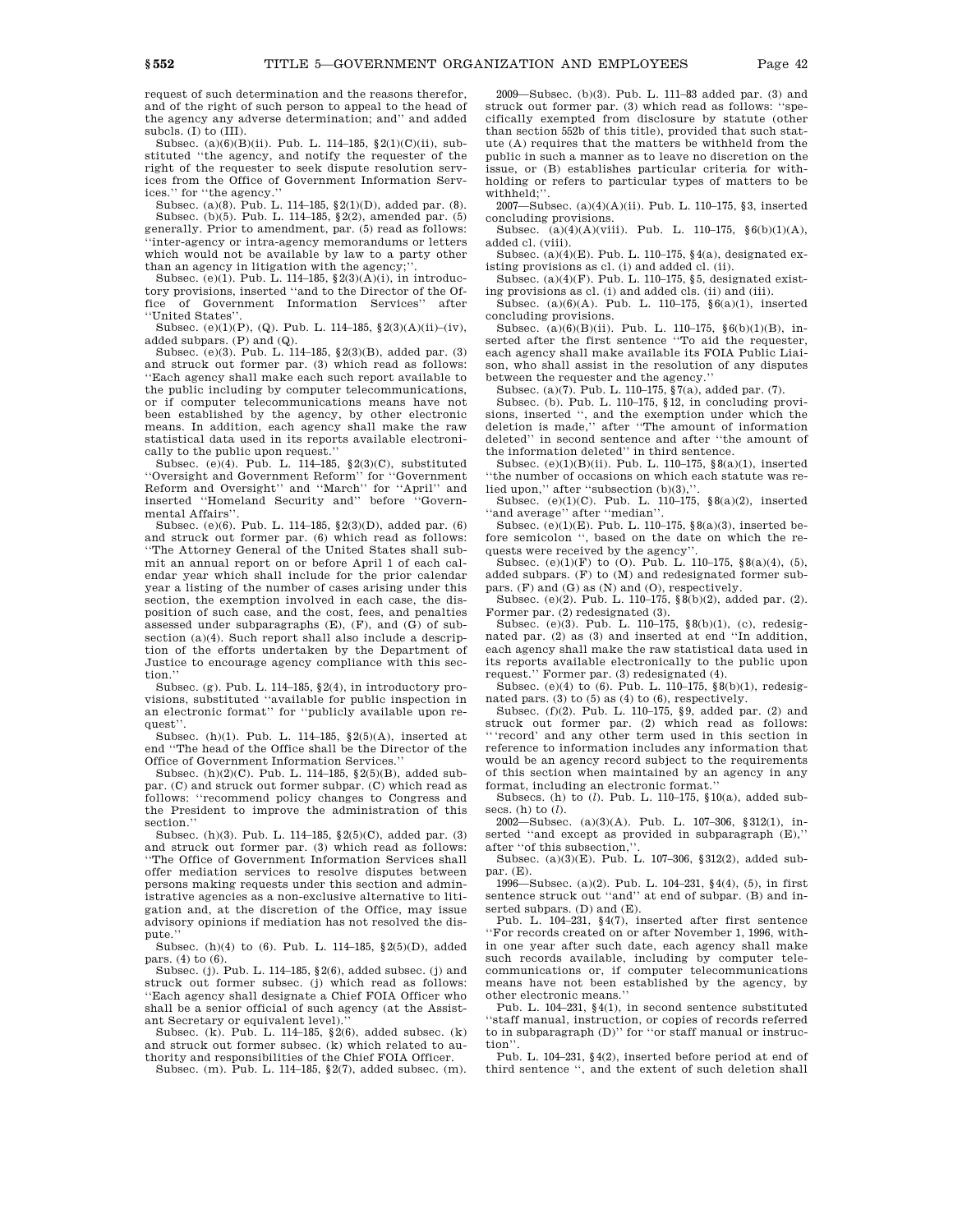be indicated on the portion of the record which is made available or published, unless including that indication would harm an interest protected by the exemption in subsection (b) under which the deletion is made'

Pub. L. 104–231, §4(3), inserted after third sentence ''If technically feasible, the extent of the deletion shall be indicated at the place in the record where the deletion was made.''

Pub. L. 104–231, §4(6), which directed the insertion of the following new sentence after the fifth sentence ''Each agency shall make the index referred to in subparagraph (E) available by computer telecommunications by December 31, 1999.'', was executed by making the insertion after the sixth sentence, to reflect the probable intent of Congress and the addition of a new sentence by section  $4(3)$  of Pub. L. 104–231.

Subsec. (a)(3). Pub. L. 104–231, §5, inserted subpar. (A) designation after "(3)", redesignated subpars. (A) and (B) as cls. (i) and (ii), respectively, and added subpars. (B) to (D).

Subsec. (a)(4)(B). Pub. L. 104–231, §6, inserted at end ''In addition to any other matters to which a court accords substantial weight, a court shall accord substantial weight to an affidavit of an agency concerning the agency's determination as to technical feasibility under paragraph (2)(C) and subsection (b) and reproducibility under paragraph (3)(B).''

Subsec.  $(a)(6)(A)(i)$ . Pub. L. 104–231, §8(b), substituted "20 days" for "ten days".

Subsec. (a)(6)(B). Pub. L. 104–231, §7(b), amended subpar. (B) generally. Prior to amendment, subpar. (B) read as follows: ''In unusual circumstances as specified in this subparagraph, the time limits prescribed in either clause (i) or clause (ii) of subparagraph (A) may be extended by written notice to the person making such request setting forth the reasons for such extension and the date on which a determination is expected to be dispatched. No such notice shall specify a date that would result in an extension for more than ten working days. As used in this subparagraph, 'unusual circumstances' means, but only to the extent reasonably necessary to the proper processing of the particular request—

''(i) the need to search for and collect the requested records from field facilities or other establishments that are separate from the office processing the request;

''(ii) the need to search for, collect, and appropriately examine a voluminous amount of separate and distinct records which are demanded in a single request; or

''(iii) the need for consultation, which shall be conducted with all practicable speed, with another agency having a substantial interest in the determination of the request or among two or more components of the agency having substantial subject-matter interest therein.

Subsec. (a)(6)(C). Pub. L. 104–231,  $\S7(c)$ , designated existing provisions as cl. (i) and added cls. (ii) and (iii).

Subsec. (a)(6)(D). Pub. L. 104–231, §7(a), added subpar. (D).

Subsec. (a)(6)(E), (F). Pub. L. 104–231, §8(a), (c), added subpars.  $(E)$  and  $(F)$ .

Subsec. (b). Pub. L. 104–231, §9, inserted at end of closing provisions ''The amount of information deleted shall be indicated on the released portion of the record, unless including that indication would harm an interest protected by the exemption in this subsection under which the deletion is made. If technically feasible, the amount of the information deleted shall be indicated at the place in the record where such deletion is made.''

Subsec. (e). Pub. L. 104–231, §10, amended subsec. (e) generally, revising and restating provisions relating to reports to Congress.

Subsec. (f). Pub. L. 104–231, §3, amended subsec. (f) generally. Prior to amendment, subsec. (f) read as follows: ''For purposes of this section, the term 'agency' as defined in section 551(1) of this title includes any executive department, military department, Government corporation, Government controlled corporation, or other establishment in the executive branch of the Government (including the Executive Office of the President), or any independent regulatory agency.

Subsec. (g). Pub. L. 104–231, §11, added subsec. (g). 1986—Subsec. (a)(4)(A). Pub. L. 99–570, §1803, amended subpar. (A) generally. Prior to amendment, subpar. (A) read as follows: ''In order to carry out the provisions of this section, each agency shall promulgate regulations, pursuant to notice and receipt of public comment, specifying a uniform schedule of fees applicable to all constituent units of such agency. Such fees shall be limited to reasonable standard charges for document search and duplication and provide for recovery of only the direct costs of such search and duplication. Documents shall be furnished without charge or at a reduced charge where the agency determines that waiver or reduction of the fee is in the public interest because furnishing the information can be considered as primarily

benefiting the general public.'' Subsec. (b)(7). Pub. L. 99–570, §1802(a), amended par. (7) generally. Prior to amendment, par. (7) read as follows: ''investigatory records compiled for law enforcement purposes, but only to the extent that the production of such records would (A) interfere with enforcement proceedings, (B) deprive a person of a right to a fair trial or an impartial adjudication, (C) constitute an unwarranted invasion of personal privacy, (D) disclose the identity of a confidential source and, in the case of a record compiled by a criminal law enforcement authority in the course of a criminal investigation, or by an agency conducting a lawful national security intelligence investigation, confidential information furnished only by the confidential source, (E) disclose investigative techniques and procedures, or (F) endanger the life or physical safety of law enforcement personnel;'

Subsecs. (c) to (f). Pub. L. 99–570, §1802(b), added subsec. (c) and redesignated former subsecs. (c) to (e) as (d)

to (f), respectively. 1984—Subsec. (a)(4)(D). Pub. L. 98–620 repealed subpar. (D) which provided for precedence on the docket and expeditious disposition of district court proceedings authorized by subsec. (a).

1978—Subsec.  $(a)(4)(F)$ . Pub. L. 95–454 substituted references to the Special Counsel for references to the Civil Service Commission wherever appearing and reference to his findings for reference to its findings.

1976—Subsec.  $(b)(\bar{3})$ . Pub. L. 94–409 inserted provision excluding section 552b of this title from applicability of exemption from disclosure and provision setting forth conditions for statute specifically exempting disclosure.

1974—Subsec. (a)(2). Pub. L. 93–502, §1(a), substituted provisions relating to maintenance and availability of current indexes, for provisions relating to maintenance and availability of a current index, and inserted provisions relating to publication and distribution of copies of indexes or supplements thereto.

Subsec. (a)(3). Pub. L. 93–502, §1(b)(1), substituted provisions requiring requests to reasonably describe records for provisions requiring requests, for identifiable records, and struck out provisions setting forth procedures to enjoin agencies from withholding the requested records and ordering their production.

Subsec. (a)(4), (5). Pub. L. 93–502, §1(b)(2), added par. (4) and redesignated former par. (4) as (5). Subsec. (a)(6). Pub. L. 93–502, §1(c), added par. (6).

Subsec. (b)(1). Pub. L. 93-502,  $\S2(a)$ , designated existing provisions as cl. (A), substituted ''authorized under criteria established by an'' for ''required by'', and added cl. (B).

Subsec. (b)(7). Pub. L. 93–502, §2(b), substituted provisions relating to exemption for investigatory records compiled for law enforcement purposes, for provisions relating to exemption for investigatory files compiled

for law enforcement purposes. Subsec. (b), foll. par. (9). Pub. L. 93–502, §2(c), inserted provision relating to availability of segregable portion of records.

Subsecs. (d), (e). Pub. L. 93–502, §3, added subsecs. (d) and (e).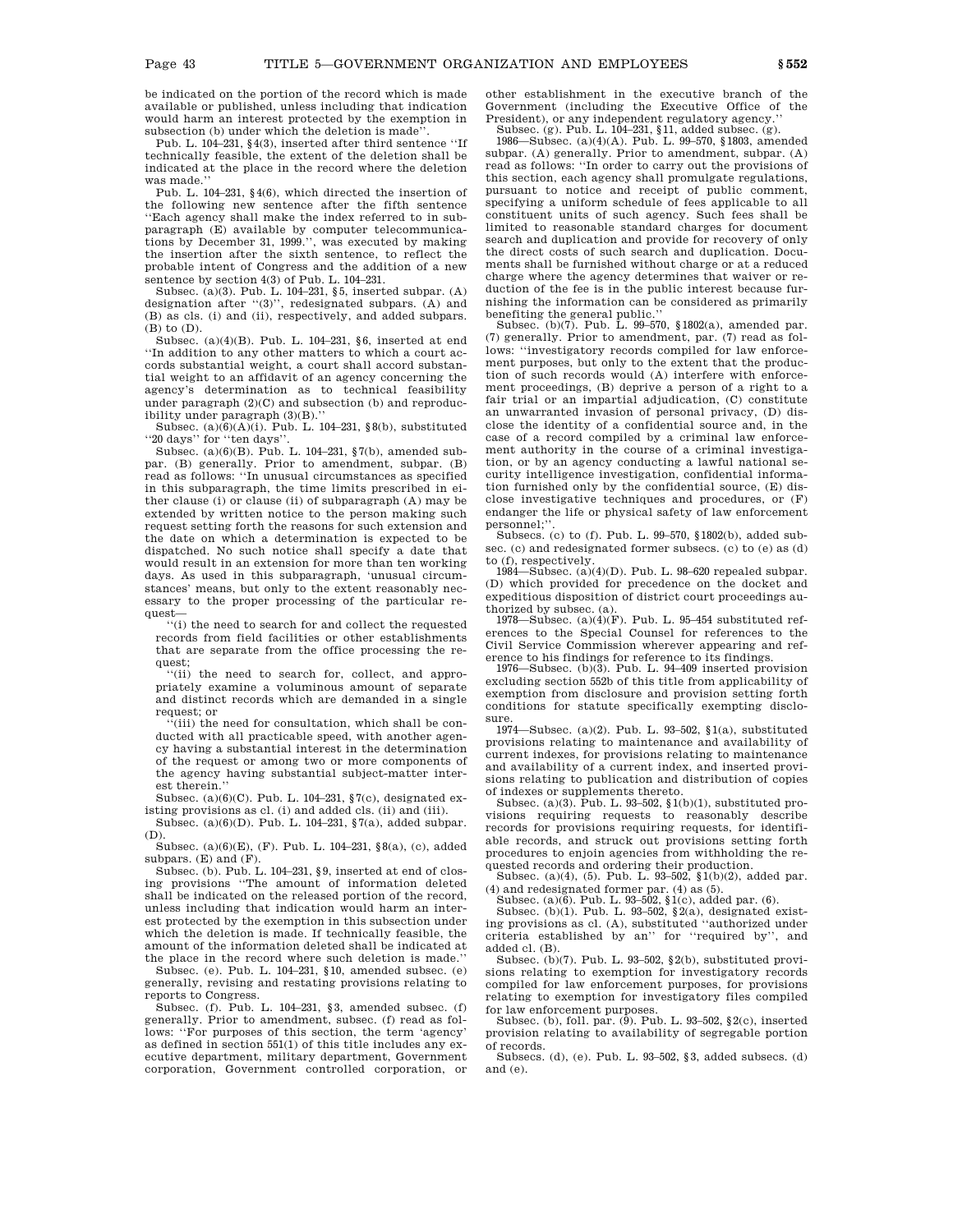1967—Subsec. (a). Pub. L. 90–23 substituted introductory statement requiring every agency to make available to the public certain information for former introductory provision excepting from disclosure (1) any function of the United States requiring secrecy in the public interest or (2) any matter relating to internal management of an agency, covered in subsec. (b)(1) and

(2) of this section. Subsec. (a)(1). Pub. L. 90–23 incorporated provisions of: former subsec. (b)(1) in (A), inserting requirement of publication of names of officers as sources of information and provision for public to obtain decisions, and striking out publication requirement for delegations by the agency of final authority; former subsec. (b)(2), introductory part, in (B); former subsec. (b)(2), concluding part, in (C), inserting publication requirement for rules of procedure and descriptions of forms available or the places at which forms may be obtained; former subsec. (b)(3), introductory part, in (D), inserting re-quirement of general applicability of substantive rules and interpretations, added clause (E), substituted exemption of any person from failure to resort to any matter or from being adversely affected by any matter required to be published in the Federal Register but not so published for former subsec. (b)(3), concluding part, excepting from publication rules addressed to and served upon named persons in accordance with laws and final sentence reading ''A person may not be required to resort to organization or procedure not so published'' and inserted provision deeming matter, which is reasonably available, as published in the Federal Register when such matter is incorporated by reference in the Federal Register with the approval of its Director.

Subsec. (a)(2). Pub. L. 90–23 incorporated provisions of former subsec. (c), provided for public copying of records, struck out requirement of agency publication of final opinions or orders and authority for secrecy and withholding of opinions and orders required for good cause to be held confidential and not cited as precedents, latter provision now superseded by subsec. (b) of this section, designated existing subsec. (c) as clause (A), including provision for availability of concurring and dissenting opinions, inserted provisions for availability of policy statements and interpretations in clause (B) and staff manuals and instructions in clause (C), deletion of personal identifications from records to protect personal privacy with written justification therefor, and provision for indexing and prohibition of use of records not indexed against any private party

without actual and timely notice of the terms thereof. Subsec. (a)(3). Pub. L. 90–23 incorporated provisions of former subsec. (d) and substituted provisions requiring identifiable agency records to be made available to any person upon request and compliance with rules as to time, place, and procedure for inspection, and payment of fees and provisions for Federal district court proceedings de novo for enforcement by contempt of noncompliance with court's orders with the burden on the agency and docket precedence for such proceedings for former provisions requiring matters of official record to be made available to persons properly and directly concerned except information held confidential for good cause shown, the latter provision superseded by subsec. (b) of this section.

Subsec.  $(a)(4)$ . Pub. L. 90–23 added par.  $(4)$ .

Subsec. (b). Pub. L. 90–23 added subsec. (b) which superseded provisions excepting from disclosure any function of the United States requiring secrecy in the public interest or any matter relating to internal management of an agency, formerly contained in former subsec. (a), final opinions or orders required for good cause to be held confidential and not cited as precedents, formerly contained in subsec. (c), and information held confidential for good cause found, contained in former subsec. (d) of this section.

Subsec. (c). Pub. L. 90–23 added subsec. (c).

#### EFFECTIVE DATE OF 2016 AMENDMENT

Pub. L. 114–185, §6, June 30, 2016, 130 Stat. 544, provided that: ''This Act [amending this section and section 3102 of Title 44, Public Printing and Documents, and enacting provisions set out as notes under this section and section 101 of this title], and the amendments made by this Act, shall take effect on the date of enactment of this Act [June 30, 2016] and shall apply to any request for records under section 552 of title 5, United States Code, made after the date of enactment of this Act.'

## EFFECTIVE DATE OF 2007 AMENDMENT

Pub. L. 110–175, §6(a)(2), Dec. 31, 2007, 121 Stat. 2526, provided that: ''The amendment made by this subsection [amending this section] shall take effect 1 year after the date of enactment of this Act [Dec. 31, 2007].''

Pub. L. 110–175, §6(b)(2), Dec. 31, 2007, 121 Stat. 2526, provided that: ''The amendment made by this subsection [amending this section] shall take effect 1 year after the date of enactment of this Act [Dec. 31, 2007] and apply to requests for information under section 552 of title 5, United States Code, filed on or after that effective date.''

Pub. L. 110–175, §7(b), Dec. 31, 2007, 121 Stat. 2527, provided that: ''The amendment made by this section [amending this section] shall take effect 1 year after the date of enactment of this Act [Dec. 31, 2007] and apply to requests for information under section 552 of title 5, United States Code, filed on or after that effective date.''

Pub. L. 110–175, §10(b), Dec. 31, 2007, 121 Stat. 2530, provided that: ''The amendments made by this section [amending this section] shall take effect on the date of enactment of this Act [Dec. 31, 2007].''

#### EFFECTIVE DATE OF 1996 AMENDMENT

Pub. L. 104–231, §12, Oct. 2, 1996, 110 Stat. 3054, provided that:

''(a) IN GENERAL.—Except as provided in subsection (b), this Act [amending this section and enacting provisions set out as notes below] shall take effect 180 days after the date of the enactment of this Act [Oct. 2, 1996].

''(b) PROVISIONS EFFECTIVE ON ENACTMENT [sic].—Sections 7 and 8 [amending this section] shall take effect one year after the date of the enactment of this Act [Oct. 2, 1996].''

### EFFECTIVE DATE OF 1986 AMENDMENT

Pub. L. 99–570, title I, §1804, Oct. 27, 1986, 100 Stat. 3207–50, provided that:

''(a) The amendments made by section 1802 [amending this section] shall be effective on the date of enactment of this Act [Oct. 27, 1986], and shall apply with respect to any requests for records, whether or not the request was made prior to such date, and shall apply to any civil action pending on such date.

 $'(b)(1)$  The amendments made by section 1803 [amending this section] shall be effective 180 days after the date of enactment of this Act [Oct. 27, 1986], except that regulations to implement such amendments shall be promulgated by such 180th day.

'(2) The amendments made by section 1803 [amending this section] shall apply with respect to any requests for records, whether or not the request was made prior to such date, and shall apply to any civil action pending on such date, except that review charges applicable to records requested for commercial use shall not be applied by an agency to requests made before the effective date specified in paragraph (1) of this subsection or before the agency has finally issued its regulations.''

### EFFECTIVE DATE OF 1984 AMENDMENT

Amendment by Pub. L. 98–620 not applicable to cases pending on Nov. 8, 1984, see section 403 of Pub. L. 98–620, set out as an Effective Date note under section 1657 of Title 28, Judiciary and Judicial Procedure.

#### EFFECTIVE DATE OF 1978 AMENDMENT

Amendment by Pub. L. 95–454 effective 90 days after Oct. 13, 1978, see section 907 of Pub. L. 95–454, set out as a note under section 1101 of this title.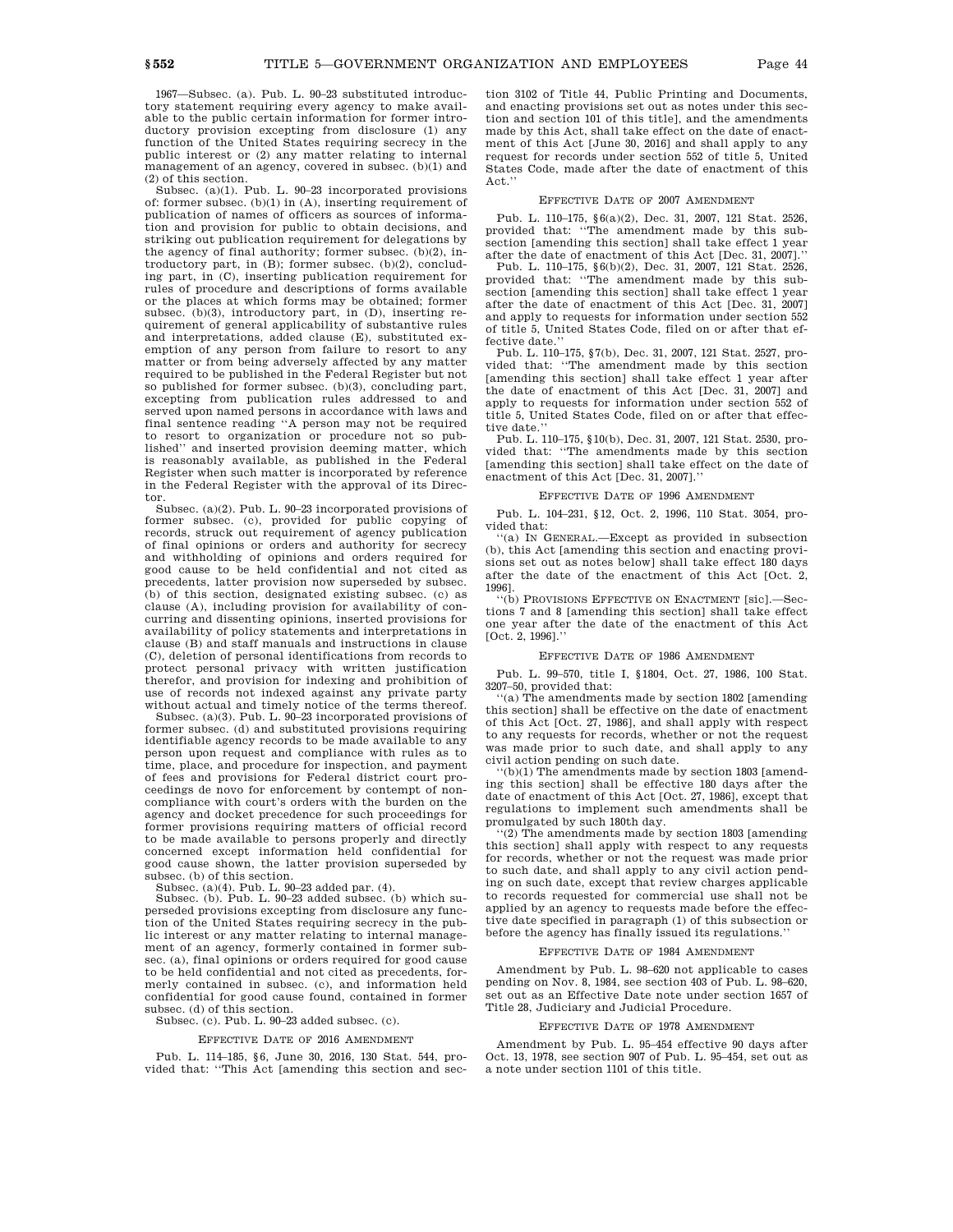### EFFECTIVE DATE OF 1976 AMENDMENT

Amendment by Pub. L. 94–409 effective 180 days after Sept. 13, 1976, see section 6 of Pub. L. 94–409, set out as an Effective Date note under section 552b of this title.

### EFFECTIVE DATE OF 1974 AMENDMENT

Pub. L. 93–502, §4, Nov. 21, 1974, 88 Stat. 1564, provided that: ''The amendments made by this Act [amending this section] shall take effect on the ninetieth day beginning after the date of enactment of this Act [Nov. 21, 1974].''

## EFFECTIVE DATE OF 1967 AMENDMENT

Pub. L. 90–23, §4, June 5, 1967, 81 Stat. 56, provided that: ''This Act [amending this section] shall be effective July 4, 1967, or on the date of enactment [June 5, 1967], whichever is later.''

## SHORT TITLE OF 1996 AMENDMENT

Pub. L. 104–231, §1, Oct. 2, 1996, 110 Stat. 3048, provided that: ''This Act [amending this section and enacting provisions set out as notes under this section] may be cited as the 'Electronic Freedom of Information Act Amendments of 1996'.''

## SHORT TITLE OF 1986 AMENDMENT

Pub. L. 99–570, title I, §1801, Oct. 27, 1986, 100 Stat. 3207–48, provided that: ''This subtitle [subtitle N  $(S_{\$}1801-1804)$  of title I of Pub. L. 99-570, amending this section and enacting provisions set out as a note under this section] may be cited as the 'Freedom of Information Reform Act of 1986'.''

## SHORT TITLE

This section is popularly known as the ''Freedom of Information Act''.

REVIEW AND ISSUANCE OF REGULATIONS

Pub. L. 114–185, §3, June 30, 2016, 130 Stat. 544, provided that:

''(a) IN GENERAL.—Not later than 180 days after the date of enactment of this Act [June 30, 2016], the head of each agency (as defined in section 551 of title 5, United States Code) shall review the regulations of such agency and shall issue regulations on procedures for the disclosure of records under section 552 of title 5, United States Code, in accordance with the amendments made by section 2 [amending this section].

'(b) REQUIREMENTS.—The regulations of each agency shall include procedures for engaging in dispute resolution through the FOIA Public Liaison and the Office of Government Information Services.''

#### PROTECTED NATIONAL SECURITY DOCUMENTS

Pub. L. 111–83, title V, §565, Oct. 28, 2009, 123 Stat. 2184, provided that:

''(a) SHORT TITLE.—This section may be cited as the 'Protected National Security Documents Act of 2009'.

''(b) Notwithstanding any other provision of the law to the contrary, no protected document, as defined in subsection (c), shall be subject to disclosure under section 552 of title 5, United States Code[,] or any proceeding under that section.

 $f(c)$  DEFINITIONS.—In this section:

''(1) PROTECTED DOCUMENT.—The term 'protected document' means any record—

''(A) for which the Secretary of Defense has issued a certification, as described in subsection (d), stating that disclosure of that record would endanger citizens of the United States, members of the United States Armed Forces, or employees of the United States Government deployed outside the United States; and

''(B) that is a photograph that—

''(i) was taken during the period beginning on September 11, 2001, through January 22, 2009; and ''(ii) relates to the treatment of individuals engaged, captured, or detained after September 11, 2001, by the Armed Forces of the United States in operations outside of the United States.

''(2) PHOTOGRAPH.—The term 'photograph' encompasses all photographic images, whether originals or copies, including still photographs, negatives, digital images, films, video tapes, and motion pictures. ''(d) CERTIFICATION.—

''(1) IN GENERAL.—For any photograph described under subsection (c)(1), the Secretary of Defense shall issue a certification if the Secretary of Defense determines that disclosure of that photograph would endanger citizens of the United States, members of the United States Armed Forces, or employees of the United States Government deployed outside the United States.

''(2) CERTIFICATION EXPIRATION.—A certification and a renewal of a certification issued pursuant to subsection (d)(3) shall expire 3 years after the date on which the certification or renewal, [sic] is issued by the Secretary of Defense.

''(3) CERTIFICATION RENEWAL.—The Secretary of Defense may issue—

''(A) a renewal of a certification at any time; and ''(B) more than 1 renewal of a certification.

''(4) NOTICE TO CONGRESS.—The Secretary of Defense shall provide Congress a timely notice of the Secretary's issuance of a certification and of a renewal of

a certification. ''(e) RULE OF CONSTRUCTION.—Nothing in this section shall be construed to preclude the voluntary disclosure

of a protected document. ''(f) EFFECTIVE DATE.—This section shall take effect on the date of enactment of this Act [Oct. 28, 2009] and apply to any protected document.''

## FINDINGS

Pub. L. 110–175, §2, Dec. 31, 2007, 121 Stat. 2524, provided that: ''Congress finds that—

''(1) the Freedom of Information Act [probably means Pub. L. 89–487 which amended section 1002 of former Title 5, Executive Departments and Government Officers and Employees, see Historical and Revision notes above] was signed into law on July 4, 1966, because the American people believe that—

''(A) our constitutional democracy, our system of self-government, and our commitment to popular sovereignty depends upon the consent of the governed;

''(B) such consent is not meaningful unless it is informed consent; and

''(C) as Justice Black noted in his concurring opinion in Barr v. Matteo (360 U.S. 564 (1959)), 'The effective functioning of a free government like ours depends largely on the force of an informed public opinion. This calls for the widest possible understanding of the quality of government service rendered by all elective or appointed public officials or employees.';

''(2) the American people firmly believe that our system of government must itself be governed by a presumption of openness;

''(3) the Freedom of Information Act establishes a 'strong presumption in favor of disclosure' as noted by the United States Supreme Court in United States Department of State v. Ray (502 U.S. 164 (1991)), a presumption that applies to all agencies governed by that Act;

''(4) 'disclosure, not secrecy, is the dominant objective of the Act,' as noted by the United States Supreme Court in Department of Air Force v. Rose (425 U.S. 352 (1976));

''(5) in practice, the Freedom of Information Act has not always lived up to the ideals of that Act; and

''(6) Congress should regularly review section 552 of title 5, United States Code (commonly referred to as the Freedom of Information Act), in order to determine whether further changes and improvements are necessary to ensure that the Government remains open and accessible to the American people and is always based not upon the 'need to know' but upon the fundamental 'right to know'.''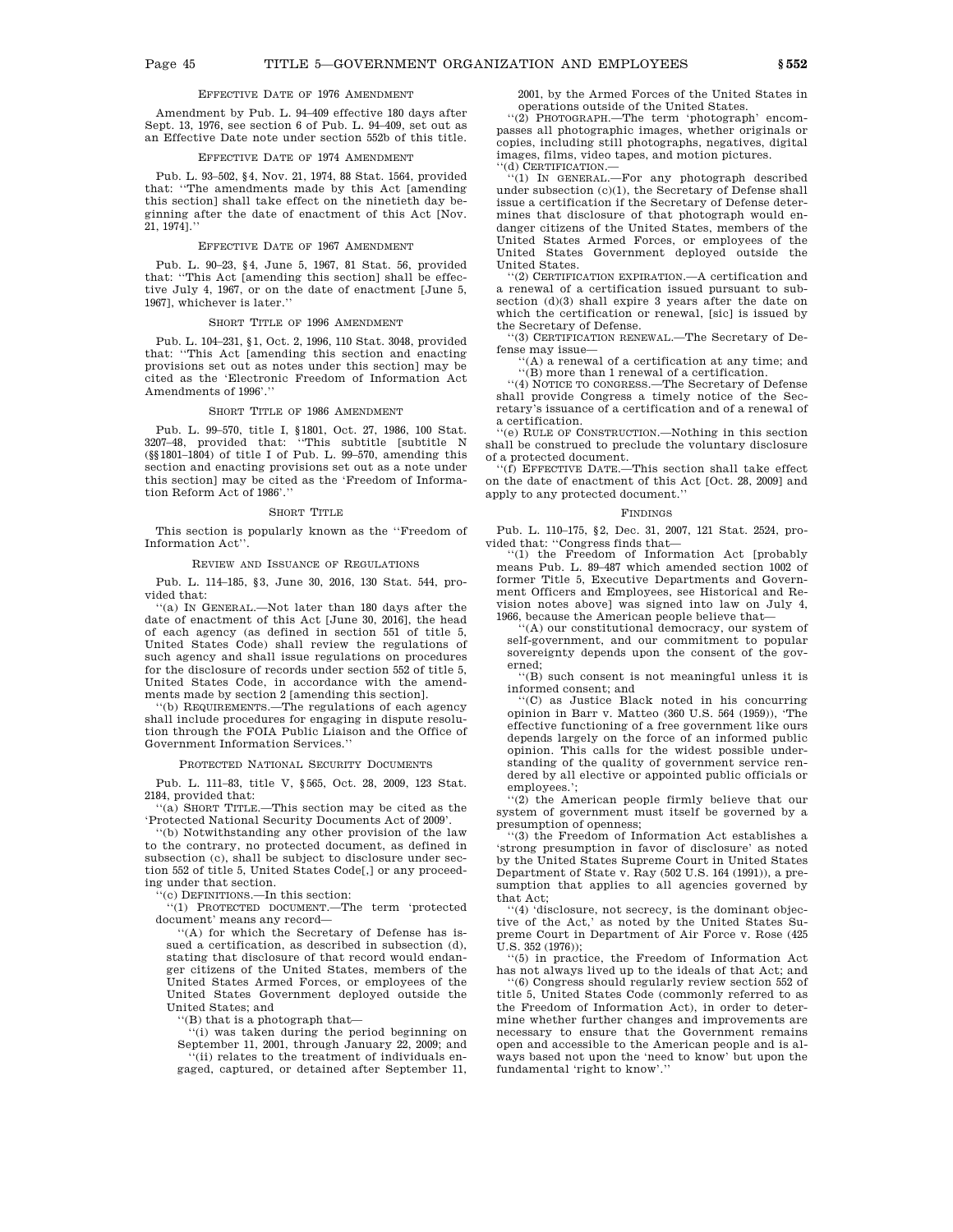### LIMITATION ON AMOUNTS OBLIGATED OR EXPENDED FROM CLAIMS AND JUDGMENT FUND

Pub. L. 110–175, §4(b), Dec. 31, 2007, 121 Stat. 2525, provided that: ''Notwithstanding section 1304 of title 31, United States Code, no amounts may be obligated or expended from the Claims and Judgment Fund of the United States Treasury to pay the costs resulting from fees assessed under section 552(a)(4)(E) of title 5, United States Code. Any such amounts shall be paid only from funds annually appropriated for any authorized purpose for the Federal agency against which a claim or judgment has been rendered.''

### NONDISCLOSURE OF CERTAIN PRODUCTS OF COMMERCIAL SATELLITE OPERATIONS

Pub. L. 108–375, div. A, title IX, §914, Oct. 28, 2004, 118 Stat. 2029, provided that:

''(a) MANDATORY DISCLOSURE REQUIREMENTS INAP-PLICABLE.—The requirements to make information available under section 552 of title 5, United States Code, shall not apply to land remote sensing information.

''(b) LAND REMOTE SENSING INFORMATION DEFINED.—In this section, the term 'land remote sensing information'—

''(1) means any data that—

''(A) are collected by land remote sensing; and

''(B) are prohibited from sale to customers other than the United States Government and United States Government-approved customers for reasons of national security pursuant to the terms of an operating license issued pursuant to the Land Remote Sensing Policy Act of 1992 ([former] 15 U.S.C. 5601 et seq.) [now 51 U.S.C. 60101 et seq.]; and

''(2) includes any imagery and other product that is derived from such data and which is prohibited from sale to customers other than the United States Government and United States Government-approved customers for reasons of national security pursuant to the terms of an operating license described in paragraph (1)(B).

'(c) STATE OR LOCAL GOVERNMENT DISCLOSURES.-Land remote sensing information provided by the head of a department or agency of the United States to a State, local, or tribal government may not be made available to the general public under any State, local, or tribal law relating to the disclosure of information or records.

''(d) SAFEGUARDING INFORMATION.—The head of each department or agency of the United States having land remote sensing information within that department or agency or providing such information to a State, local, or tribal government shall take such actions, commensurate with the sensitivity of that information, as are necessary to protect that information from disclosure other than in accordance with this section and other applicable law.

''(e) ADDITIONAL DEFINITION.—In this section, the term 'land remote sensing' has the meaning given such term in section 3 of the Land Remote Sensing Policy Act of 1992 ([former] 15 U.S.C. 5602) [now 51 U.S.C. 60101].

''(f) DISCLOSURE TO CONGRESS.—Nothing in this section shall be construed to authorize the withholding of information from the appropriate committees of Congress.''

## DISCLOSURE OF ARSON, EXPLOSIVE, OR FIREARM RECORDS

Pub. L. 108–7, div. J, title VI, §644, Feb. 20, 2003, 117 Stat. 473, provided that: ''No funds appropriated under this Act or any other Act with respect to any fiscal year shall be available to take any action based upon any provision of 5 U.S.C. 552 with respect to records collected or maintained pursuant to 18 U.S.C. 846(b),  $923(g)(3)$  or  $923(g)(7)$ , or provided by Federal, State, local, or foreign law enforcement agencies in connection with arson or explosives incidents or the tracing of a firearm, except that such records may continue to be

disclosed to the extent and in the manner that records so collected, maintained, or obtained have been disclosed under 5 U.S.C. 552 prior to the date of the enactment of this Act [Feb. 20, 2003].''

## DISCLOSURE OF INFORMATION ON JAPANESE IMPERIAL GOVERNMENT

Pub. L. 106–567, title VIII, Dec. 27, 2000, 114 Stat. 2864, as amended by Pub. L. 108–199, div. H, §163, Jan. 23, 2004, 118 Stat. 452; Pub. L. 109–5, §1, Mar. 25, 2005, 119 Stat. 19, provided that:

'SEC. 801. SHORT TITLE.

''This title may be cited as the 'Japanese Imperial Government Disclosure Act of 2000'.

''SEC. 802. DESIGNATION.

''(a) DEFINITIONS.—In this section:

''(1) AGENCY.—The term 'agency' has the meaning given such term under section 551 of title 5, United States Code.

''(2) INTERAGENCY GROUP.—The term 'Interagency Group' means the Nazi War Crimes and Japanese Imperial Government Records Interagency Working Group established under subsection (b).

''(3) JAPANESE IMPERIAL GOVERNMENT RECORDS.—The term 'Japanese Imperial Government records' means classified records or portions of records that pertain to any person with respect to whom the United States Government, in its sole discretion, has grounds to believe ordered, incited, assisted, or otherwise participated in the experimentation on, and persecution of, any person because of race, religion, national origin, or political opinion, during the period beginning September 18, 1931, and ending on December 31, 1948, under the direction of, or in association with—

''(A) the Japanese Imperial Government;

''(B) any government in any area occupied by the military forces of the Japanese Imperial Government;

''(C) any government established with the assistance or cooperation of the Japanese Imperial Government; or

''(D) any government which was an ally of the Japanese Imperial Government.

''(4) RECORD.—The term 'record' means a Japanese Imperial Government record.

'(b) ESTABLISHMENT OF INTERAGENCY GROUP.

''(1) IN GENERAL.—Not later than 60 days after the date of the enactment of this Act [Dec. 27, 2000], the President shall designate the Working Group established under the Nazi War Crimes Disclosure Act (Public Law 105–246; 5 U.S.C. 552 note) to also carry out the purposes of this title with respect to Japanese Imperial Government records, and that Working Group shall remain in existence for 6 years after the date on which this title takes effect. Such Working Group is redesignated as the 'Nazi War Crimes and Japanese Imperial Government Records Interagency Working Group'.

''(2) MEMBERSHIP.—[Amended Pub. L. 105–246, set out as a note below.]

'(c) FUNCTIONS.—Not later than 1 year after the date of the enactment of this Act [Dec. 27, 2000], the Interagency Group shall, to the greatest extent possible consistent with section 803—

''(1) locate, identify, inventory, recommend for declassification, and make available to the public at the National Archives and Records Administration, all classified Japanese Imperial Government records of the United States;

''(2) coordinate with agencies and take such actions as necessary to expedite the release of such records to the public; and

''(3) submit a report to Congress, including the Committee on Government Reform [now Committee on Oversight and Government Reform] and the Permanent Select Committee on Intelligence of the House of Representatives, and the Committee on the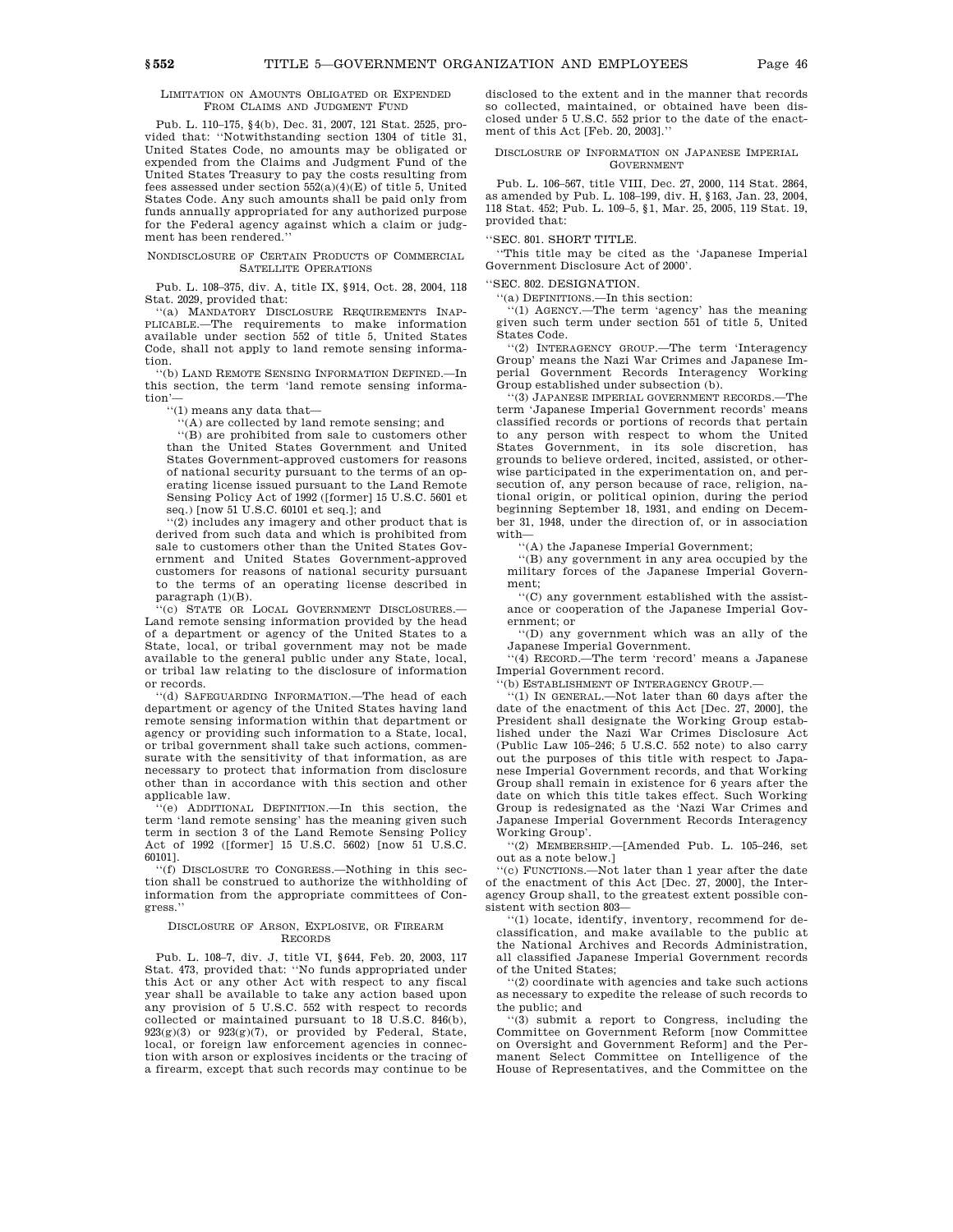Judiciary and the Select Committee on Intelligence of the Senate, describing all such records, the disposition of such records, and the activities of the Interagency Group and agencies under this section.

''(d) FUNDING.—There is authorized to be appropriated such sums as may be necessary to carry out the provisions of this title.

''SEC. 803. REQUIREMENT OF DISCLOSURE OF RECORDS.

''(a) RELEASE OF RECORDS.—Subject to subsections (b), (c), and (d), the Japanese Imperial Government Records Interagency Working Group shall release in their entirety Japanese Imperial Government records.

''(b) EXEMPTIONS.—An agency head may exempt from release under subsection (a) specific information, that would—

''(1) constitute an unwarranted invasion of personal privacy;

''(2) reveal the identity of a confidential human source, or reveal information about an intelligence source or method when the unauthorized disclosure of that source or method would damage the national security interests of the United States;

''(3) reveal information that would assist in the development or use of weapons of mass destruction;

''(4) reveal information that would impair United States cryptologic systems or activities;

''(5) reveal information that would impair the application of state-of-the-art technology within a United States weapon system;

''(6) reveal United States military war plans that remain in effect;

''(7) reveal information that would impair relations between the United States and a foreign government, or undermine ongoing diplomatic activities of the United States;

 $(8)$  reveal information that would impair the current ability of United States Government officials to protect the President, Vice President, and other officials for whom protection services are authorized in the interest of national security;

''(9) reveal information that would impair current national security emergency preparedness plans; or

''(10) violate a treaty or other international agreement.

''(c) APPLICATIONS OF EXEMPTIONS.— ''(1) IN GENERAL.—In applying the exemptions provided in paragraphs (2) through (10) of subsection (b), there shall be a presumption that the public interest will be served by disclosure and release of the records of the Japanese Imperial Government. The exemption may be asserted only when the head of the agency that maintains the records determines that disclosure and release would be harmful to a specific interest identified in the exemption. An agency head who makes such a determination shall promptly report it to the committees of Congress with appropriate jurisdiction, including the Committee on the Judiciary and the Select Committee on Intelligence of the Senate and the Committee on Government Reform [now Committee on Oversight and Government Reform] and the Permanent Select Committee on Intelligence of the House of Representatives.

''(2) APPLICATION OF TITLE 5.—A determination by an agency head to apply an exemption provided in paragraphs (2) through (9) of subsection (b) shall be subject to the same standard of review that applies in the case of records withheld under section 552(b)(1) of title 5, United States Code.

''(d) RECORDS RELATED TO INVESTIGATIONS OR PROS-ECUTIONS.—This section shall not apply to records—

 $(1)$  related to or supporting any active or inactive investigation, inquiry, or prosecution by the Office of Special Investigations of the Department of Justice; or

''(2) solely in the possession, custody, or control of the Office of Special Investigations.

''SEC. 804. EXPEDITED PROCESSING OF REQUESTS FOR JAPANESE IMPERIAL GOVERNMENT RECORDS.

''For purposes of expedited processing under section 552(a)(6)(E) of title 5, United States Code, any person

who was persecuted in the manner described in section 802(a)(3) and who requests a Japanese Imperial Government record shall be deemed to have a compelling need for such record.

''SEC. 805. EFFECTIVE DATE.

''The provisions of this title shall take effect on the date that is 90 days after the date of the enactment of this Act [Dec. 27, 2000].''

## NAZI WAR CRIMES DISCLOSURE

Pub. L. 105–246, Oct. 8, 1998, 112 Stat. 1859, as amended by Pub. L. 106–567, §802(b)(2), Dec. 27, 2000, 114 Stat. 2865, provided that:

''SECTION 1. SHORT TITLE.

''This Act may be cited as the 'Nazi War Crimes Disclosure Act'.

''SEC. 2. ESTABLISHMENT OF NAZI WAR CRIMINAL RECORDS INTERAGENCY WORKING GROUP.

''(a) DEFINITIONS.—In this section the term—

''(1) 'agency' has the meaning given such term under section 551 of title 5, United States Code;

''(2) 'Interagency Group' means the Nazi War Crimi-nal Records Interagency Working Group [redesignated Nazi War Crimes and Japanese Imperial Government Records Interagency Working Group, see section 802(b)(1) of Pub. L. 106-567, set out above] established under subsection (b);

'(3) 'Nazi war criminal records' has the meaning given such term under section 3 of this Act; and

'(4) 'record' means a Nazi war criminal record. "(b) ESTABLISHMENT OF INTERAGENCY GROUP.

 $\cdot$ (1) In GENERAL.—Not later than 60 days after the date of enactment of this Act [Oct. 8, 1998], the President shall establish the Nazi War Criminal Records Interagency Working Group, which shall remain in existence for 3 years after the date the Interagency Group is established.

(2) MEMBERSHIP.—The President shall appoint to the Interagency Group individuals whom the President determines will most completely and effectively carry out the functions of the Interagency Group within the time limitations provided in this section, including the Director of the Holocaust Museum, the Historian of the Department of State, the Archivist of the United States, the head of any other agency the President considers appropriate, and no more than 4 other persons who shall be members of the public, of whom 3 shall be persons appointed under the provisions of this Act in effect on October 8, 1998..[sic] The head of an agency appointed by the President may designate an appropriate officer to serve on the Interagency Group in lieu of the head of such agency.

''(3) INITIAL MEETING.—Not later than 90 days after the date of enactment of this Act, the Interagency Group shall hold an initial meeting and begin the functions required under this section.

'(c) FUNCTIONS.—Not later than 1 year after the date of enactment of this Act [Oct. 8, 1998], the Interagency Group shall, to the greatest extent possible consistent with section 3 of this Act—

''(1) locate, identify, inventory, recommend for declassification, and make available to the public at the National Archives and Records Administration, all classified Nazi war criminal records of the United States;

''(2) coordinate with agencies and take such actions as necessary to expedite the release of such records to

the public; and ''(3) submit a report to Congress, including the Committee on the Judiciary of the Senate and the Committee on Government Reform and Oversight [now Committee on Oversight and Government Reform] of the House of Representatives, describing all such records, the disposition of such records, and the activities of the Interagency Group and agencies under this section.

'(d) FUNDING.—There are authorized to be appropriated such sums as may be necessary to carry out the provisions of this Act.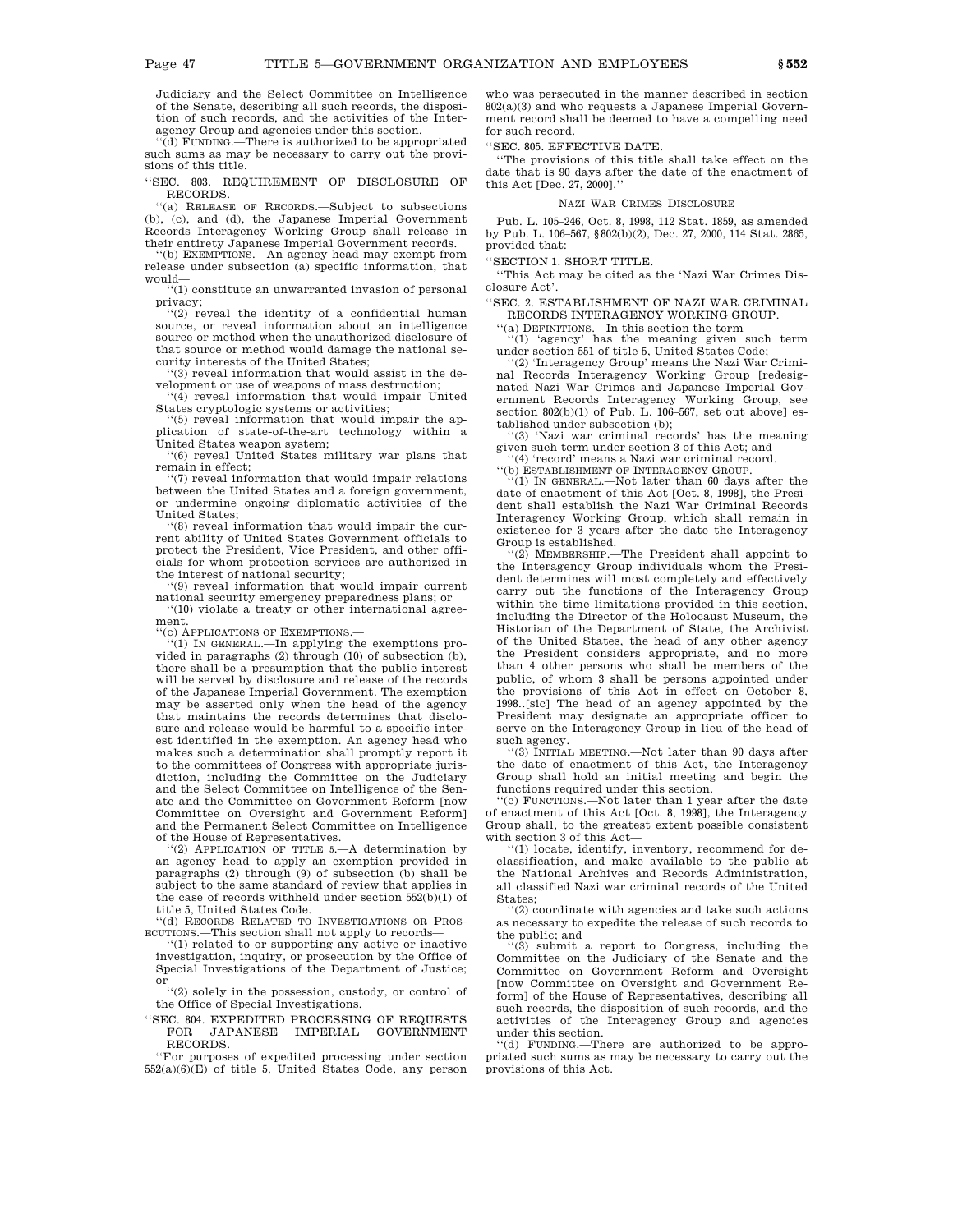''SEC. 3. REQUIREMENT OF DISCLOSURE OF RECORDS REGARDING PERSONS WHO COMMIT-TED NAZI WAR CRIMES.

''(a) NAZI WAR CRIMINAL RECORDS.—For purposes of this Act, the term 'Nazi war criminal records' means classified records or portions of records that—

''(1) pertain to any person with respect to whom the United States Government, in its sole discretion, has grounds to believe ordered, incited, assisted, or otherwise participated in the persecution of any person because of race, religion, national origin, or political opinion, during the period beginning on March 23, 1933, and ending on May 8, 1945, under the direction of, or in association with—

'(A) the Nazi government of Germany;

''(B) any government in any area occupied by the military forces of the Nazi government of Germany;

''(C) any government established with the assistance or cooperation of the Nazi government of Germany; or

''(D) any government which was an ally of the Nazi government of Germany; or

''(2) pertain to any transaction as to which the United States Government, in its sole discretion, has grounds to believe—

''(A) involved assets taken from persecuted persons during the period beginning on March 23, 1933, and ending on May 8, 1945, by, under the direction of, on behalf of, or under authority granted by the Nazi government of Germany or any nation then allied with that government; and

''(B) such transaction was completed without the assent of the owners of those assets or their heirs or assigns or other legitimate representatives.

''(b) RELEASE OF RECORDS.—

''(1) IN GENERAL.—Subject to paragraphs (2), (3), and (4), the Nazi War Criminal Records Interagency Working Group shall release in their entirety Nazi war criminal records that are described in subsection (a).

''(2) EXCEPTION FOR PRIVACY, ETC.—An agency head may exempt from release under paragraph (1) specific information, that would—

''(A) constitute a clearly unwarranted invasion of personal privacy;

''(B) reveal the identity of a confidential human source, or reveal information about the application of an intelligence source or method, or reveal the identity of a human intelligence source when the unauthorized disclosure of that source would clearly and demonstrably damage the national security interests of the United States;

''(C) reveal information that would assist in the development or use of weapons of mass destruction;

''(D) reveal information that would impair United States cryptologic systems or activities;

''(E) reveal information that would impair the application of state-of-the-art technology within a United States weapon system;

''(F) reveal actual United States military war plans that remain in effect;

''(G) reveal information that would seriously and demonstrably impair relations between the United States and a foreign government, or seriously and demonstrably undermine ongoing diplomatic activities of the United States;

''(H) reveal information that would clearly and demonstrably impair the current ability of United States Government officials to protect the President, Vice President, and other officials for whom protection services, in the interest of national security, are authorized;

''(I) reveal information that would seriously and demonstrably impair current national security emergency preparedness plans; or

''(J) violate a treaty or international agreement. ''(3) APPLICATION OF EXEMPTIONS.—

''(A) IN GENERAL.—In applying the exemptions listed in subparagraphs (B) through (J) of paragraph (2), there shall be a presumption that the public interest in the release of Nazi war criminal records will be served by disclosure and release of the records. Assertion of such exemption may only be made when the agency head determines that disclosure and release would be harmful to a specific interest identified in the exemption. An agency head who makes such a determination shall promptly report it to the committees of Congress with appropriate jurisdiction, including the Committee on the Judiciary of the Senate and the Committee on Government Reform and Oversight [now Committee on Oversight and Government Reform] of the House of Representatives. The exemptions set forth in paragraph (2) shall constitute the only authority pursuant to which an agency head may exempt records otherwise subject to release under paragraph (1).

''(B) APPLICATION OF TITLE 5.—A determination by an agency head to apply an exemption listed in subparagraphs (B) through (I) of paragraph (2) shall be subject to the same standard of review that applies in the case of records withheld under section 552(b)(1) of title 5, United States Code.

''(4) LIMITATION ON APPLICATION.—This subsection shall not apply to records—

''(A) related to or supporting any active or inactive investigation, inquiry, or prosecution by the Office of Special Investigations of the Department of Justice; or

''(B) solely in the possession, custody, or control of that office.

''(c) INAPPLICABILITY OF NATIONAL SECURITY ACT OF 1947 EXEMPTION.—Section 701(a) of the National Security Act of 1947 (50 U.S.C. 431[(a)]) [now 50 U.S.C. 3141(a)] shall not apply to any operational file, or any portion of any operational file, that constitutes a Nazi war criminal record under section 3 of this Act.

''SEC. 4. EXPEDITED PROCESSING OF FOIA RE-QUESTS FOR NAZI WAR CRIMINAL RECORDS.

''(a) EXPEDITED PROCESSING.—For purposes of expedited processing under section  $552(a)(6)(E)$  of title 5, United States Code, any requester of a Nazi war criminal record shall be deemed to have a compelling need for such record.

''(b) REQUESTER.—For purposes of this section, the term 'requester' means any person who was persecuted in the manner described under section  $3(a)(1)$  of this Act who requests a Nazi war criminal record.

#### ''SEC. 5. EFFECTIVE DATE.

''This Act and the amendments made by this Act shall take effect on the date that is 90 days after the date of enactment of this Act [Oct. 8, 1998].''

CONGRESSIONAL STATEMENT OF FINDINGS AND PURPOSE; PUBLIC ACCESS TO INFORMATION IN ELECTRONIC FOR-MAT

Section 2 of Pub. L. 104–231 provided that:

''(a) FINDINGS.—The Congress finds that—

''(1) the purpose of section 552 of title 5, United States Code, popularly known as the Freedom of Information Act, is to require agencies of the Federal Government to make certain agency information available for public inspection and copying and to establish and enable enforcement of the right of any person to obtain access to the records of such agencies, subject to statutory exemptions, for any public or private purpose;

 $(2)$  since the enactment of the Freedom of Information Act in 1966, and the amendments enacted in 1974 and 1986, the Freedom of Information Act has been a valuable means through which any person can learn how the Federal Government operates;

''(3) the Freedom of Information Act has led to the disclosure of waste, fraud, abuse, and wrongdoing in the Federal Government;

''(4) the Freedom of Information Act has led to the identification of unsafe consumer products, harmful drugs, and serious health hazards;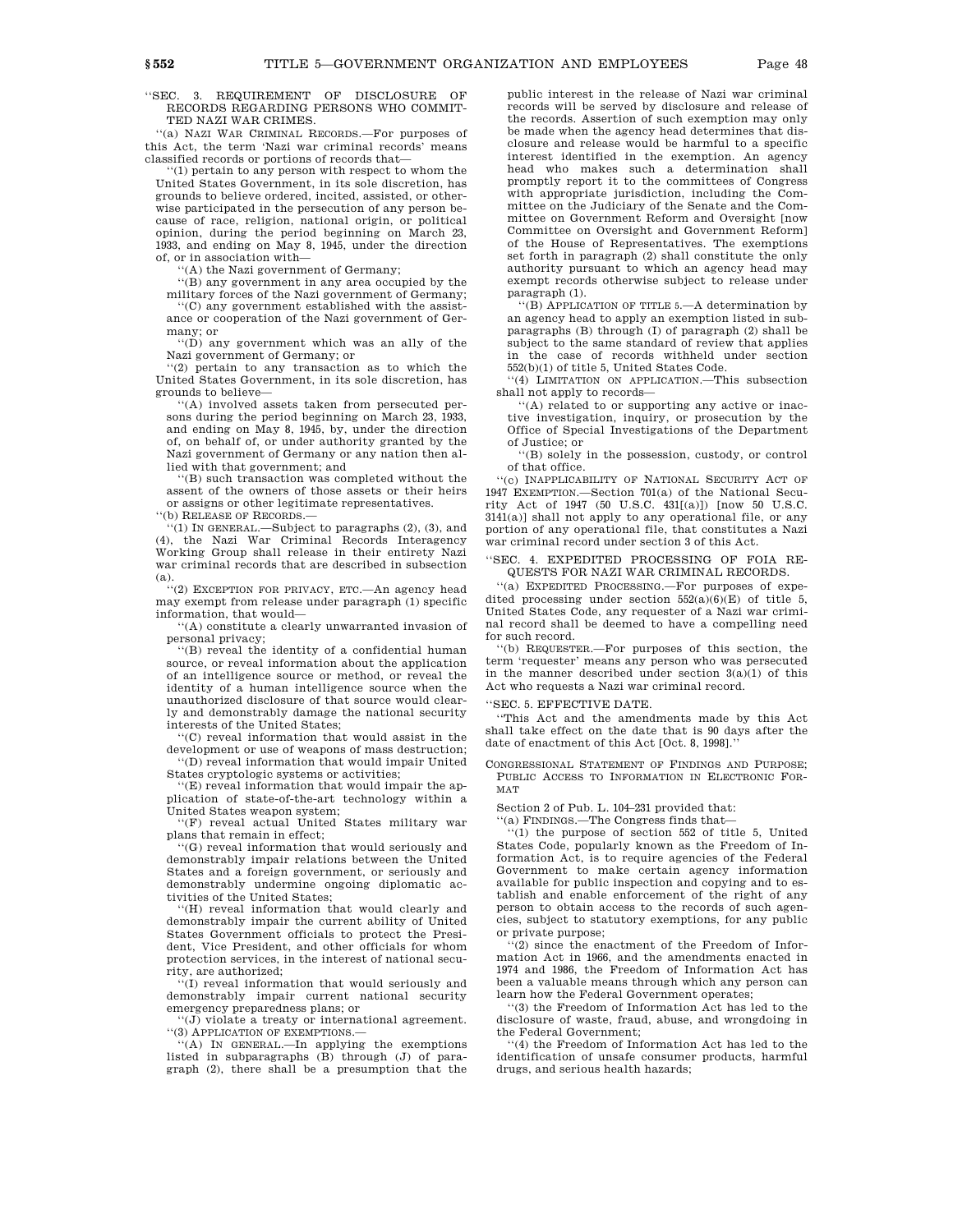''(5) Government agencies increasingly use computers to conduct agency business and to store publicly valuable agency records and information; and

''(6) Government agencies should use new technology to enhance public access to agency records and information.

''(b) PURPOSES.—The purposes of this Act [see Short Title of 1996 Amendment note above] are to—

''(1) foster democracy by ensuring public access to agency records and information;

''(2) improve public access to agency records and information;

''(3) ensure agency compliance with statutory time limits; and

''(4) maximize the usefulness of agency records and information collected, maintained, used, retained, and disseminated by the Federal Government.''

### FREEDOM OF INFORMATION ACT EXEMPTION FOR CERTAIN OPEN SKIES TREATY DATA

Pub. L. 103–236, title V, §533, Apr. 30, 1994, 108 Stat. 480, provided that:

'(a) IN GENERAL.-Data with respect to a foreign country collected by sensors during observation flights conducted in connection with the Treaty on Open Skies, including flights conducted prior to entry into force of the treaty, shall be exempt from disclosure under the Freedom of Information Act—

''(1) if the country has not disclosed the data to the public; and

''(2) if the country has not, acting through the Open Skies Consultative Commission or any other diplomatic channel, authorized the United States to disclose the data to the public.

'(b) STATUTORY CONSTRUCTION.-This section constitutes a specific exemption within the meaning of section 552(b)(3) of title 5, United States Code.

''(c) DEFINITIONS.—For the purposes of this section—  $(1)$  the term 'Freedom of Information Act' means the provisions of section 552 of title 5, United States Code;

''(2) the term 'Open Skies Consultative Commission' means the commission established pursuant to Article X of the Treaty on Open Skies; and

''(3) the term 'Treaty on Open Skies' means the Treaty on Open Skies, signed at Helsinki on March 24, 1992.''

#### CLASSIFIED NATIONAL SECURITY INFORMATION

For provisions relating to a response to a request for information under this section when the fact of its existence or nonexistence is itself classified or when it was originally classified by another agency, see Ex. Ord. No. 13526, §3.6, Dec. 29, 2009, 75 F.R. 718, set out as a note under section 3161 of Title 50, War and National Defense.

#### EXECUTIVE ORDER NO. 12174

Ex. Ord. No. 12174, Nov. 30, 1979, 44 F.R. 69609, which related to minimizing Federal paperwork, was revoked by Ex. Ord. No. 12291, Feb. 17, 1981, 46 F.R. 13193, formerly set out as a note under section 601 of this title.

EX. ORD. NO. 12600. PREDISCLOSURE NOTIFICATION PROCE-DURES FOR CONFIDENTIAL COMMERCIAL INFORMATION

Ex. Ord. No. 12600, June 23, 1987, 52 F.R. 23781, provided:

By the authority vested in me as President by the Constitution and statutes of the United States of America, and in order to provide predisclosure notification procedures under the Freedom of Information Act [5 U.S.C. 552] concerning confidential commercial information, and to make existing agency notification provisions more uniform, it is hereby ordered as follows:

SECTION 1. The head of each Executive department and agency subject to the Freedom of Information Act [5 U.S.C. 552] shall, to the extent permitted by law, establish procedures to notify submitters of records containing confidential commercial information as described in section 3 of this Order, when those records are requested under the Freedom of Information Act [FOIA], 5 U.S.C. 552, as amended, if after reviewing the request, the responsive records, and any appeal by the requester, the department or agency determines that it may be required to disclose the records. Such notice requires that an agency use good-faith efforts to advise submitters of confidential commercial information of the procedures established under this Order. Further, where notification of a voluminous number of submitters is required, such notification may be accomplished by posting or publishing the notice in a place reasonably calculated to accomplish notification.

SEC. 2. For purposes of this Order, the following defi-

nitions apply: (a) ''Confidential commercial information'' means records provided to the government by a submitter that arguably contain material exempt from release under Exemption 4 of the Freedom of Information Act, 5 U.S.C. 552(b)(4), because disclosure could reasonably

be expected to cause substantial competitive harm. (b) ''Submitter'' means any person or entity who provides confidential commercial information to the government. The term ''submitter'' includes, but is not limited to, corporations, state governments, and foreign governments.

SEC. 3. (a) For confidential commercial information submitted prior to January 1, 1988, the head of each Executive department or agency shall, to the extent permitted by law, provide a submitter with notice pursuant to section 1 whenever:

(i) the records are less than 10 years old and the information has been designated by the submitter as confidential commercial information; or

(ii) the department or agency has reason to believe that disclosure of the information could reasonably be expected to cause substantial competitive harm.

(b) For confidential commercial information submitted on or after January 1, 1988, the head of each Executive department or agency shall, to the extent permitted by law, establish procedures to permit submitters of confidential commercial information to designate, at the time the information is submitted to the Federal government or a reasonable time thereafter, any information the disclosure of which the submitter claims could reasonably be expected to cause substantial competitive harm. Such agency procedures may provide for the expiration, after a specified period of time or changes in circumstances, of designations of competitive harm made by submitters. Additionally, such procedures may permit the agency to designate specific classes of information that will be treated by the agency as if the information had been so designated by the submitter. The head of each Executive department or agency shall, to the extent permitted by law, provide the submitter notice in accordance with section 1 of this Order whenever the department or agency determines that it may be required to disclose records: (i) designated pursuant to this subsection; or

(ii) the disclosure of which the department or agency has reason to believe could reasonably be expected to cause substantial competitive harm.

SEC. 4. When notification is made pursuant to section 1, each agency's procedures shall, to the extent permitted by law, afford the submitter a reasonable period of time in which the submitter or its designee may object to the disclosure of any specified portion of the information and to state all grounds upon which disclosure is opposed.

SEC. 5. Each agency shall give careful consideration to all such specified grounds for nondisclosure prior to making an administrative determination of the issue. In all instances when the agency determines to disclose the requested records, its procedures shall provide that the agency give the submitter a written statement briefly explaining why the submitter's objections are not sustained. Such statement shall, to the extent permitted by law, be provided a reasonable number of days

prior to a specified disclosure date. SEC. 6. Whenever a FOIA requester brings suit seeking to compel disclosure of confidential commercial in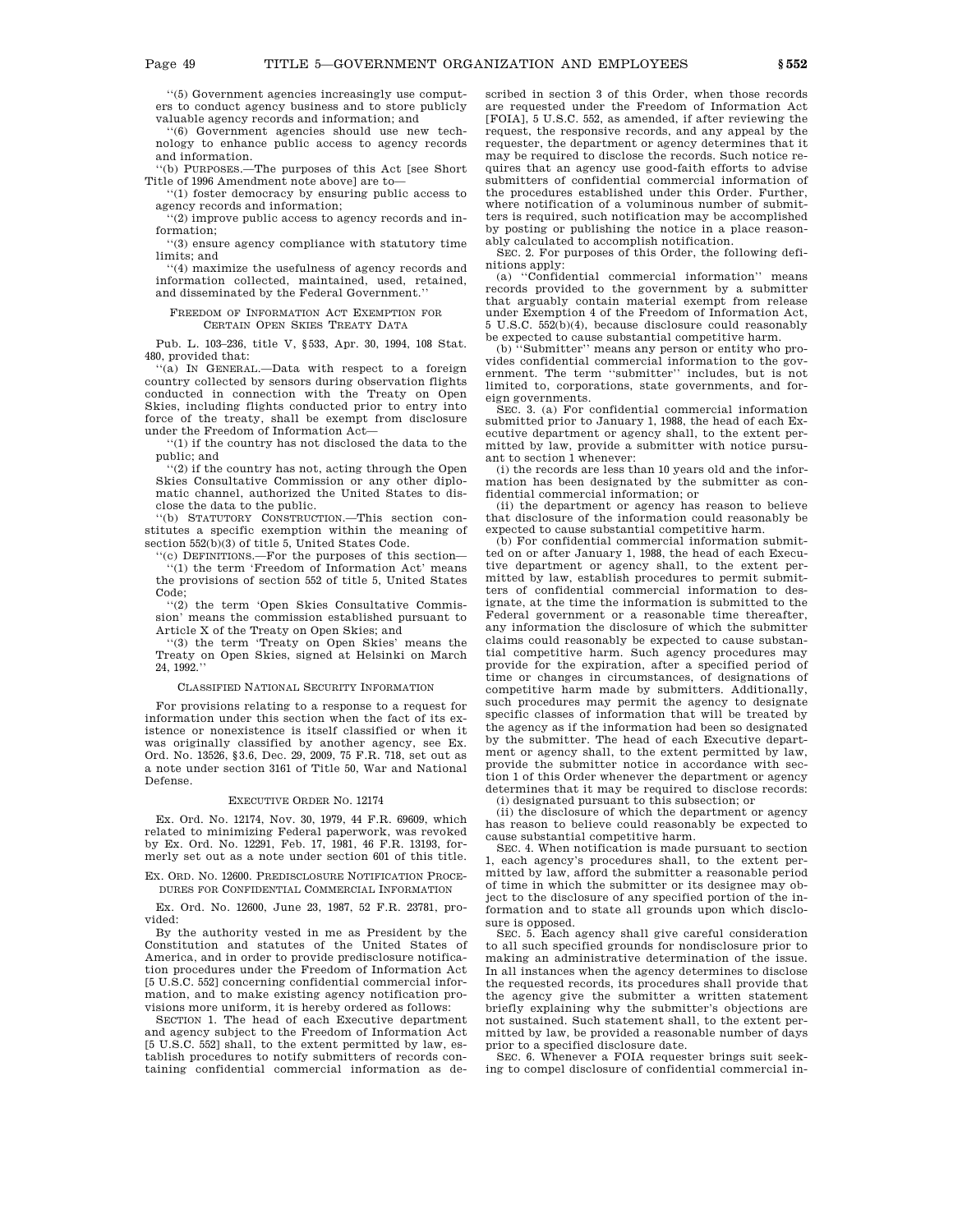formation, each agency's procedures shall require that the submitter be promptly notified.

SEC. 7. The designation and notification procedures required by this Order shall be established by regulations, after notice and public comment. If similar procedures or regulations already exist, they should be reviewed for conformity and revised where necessary. Existing procedures or regulations need not be modified if they are in compliance with this Order.

SEC. 8. The notice requirements of this Order need not be followed if:

(a) The agency determines that the information should not be disclosed; (b) The information has been published or has been

officially made available to the public;

(c) Disclosure of the information is required by law  $(\text{other than 5 U.S.C. 552})$ ;

(d) The disclosure is required by an agency rule that (1) was adopted pursuant to notice and public comment, (2) specifies narrow classes of records submitted to the agency that are to be released under the Freedom of Information Act [5 U.S.C. 552], and (3) provides in exceptional circumstances for notice when the submitter provides written justification, at the time the information is submitted or a reasonable time thereafter, that disclosure of the information could reasonably be expected to cause substantial competitive harm;

(e) The information requested is not designated by the submitter as exempt from disclosure in accordance with agency regulations promulgated pursuant to section 7, when the submitter had an opportunity to do so at the time of submission of the information or a reasonable time thereafter, unless the agency has substantial reason to believe that disclosure of the information would result in competitive harm; or

(f) The designation made by the submitter in accordance with agency regulations promulgated pursuant to section 7 appears obviously frivolous; except that, in such case, the agency must provide the submitter with written notice of any final administrative disclosure determination within a reasonable number of days prior to the specified disclosure date.

SEC. 9. Whenever an agency notifies a submitter that it may be required to disclose information pursuant to section 1 of this Order, the agency shall also notify the requester that notice and an opportunity to comment are being provided the submitter. Whenever an agency notifies a submitter of a final decision pursuant to section 5 of this Order, the agency shall also notify the requester.

SEC. 10. This Order is intended only to improve the internal management of the Federal government, and is not intended to create any right or benefit, substantive or procedural, enforceable at law by a party against the United States, its agencies, its officers, or any person.

#### RONALD REAGAN.

EX. ORD. NO. 13110. NAZI WAR CRIMES AND JAPANESE IM-PERIAL GOVERNMENT RECORDS INTERAGENCY WORKING **GROUP** 

Ex. Ord. No. 13110, Jan. 11, 1999, 64 F.R. 2419, provided: By the authority vested in me as President by the Constitution and the laws of the United States of America, including the Nazi War Crimes Disclosure Act (Public Law 105–246) (the ''Act'') [5 U.S.C. 552 note], it is hereby ordered as follows:

SECTION 1. *Establishment of Working Group*. There is hereby established the Nazi War Criminal Records Interagency Working Group [now Nazi War Crimes and Japanese Imperial Government Records Interagency Working Group] (Working Group). The function of the Group shall be to locate, inventory, recommend for declassification, and make available to the public at the National Archives and Records Administration all classified Nazi war criminal records of the United States, subject to certain designated exceptions as provided in the Act. The Working Group shall coordinate with agencies and take such actions as necessary to expedite the release of such records to the public.

SEC. 2. *Schedule*. The Working Group should complete its work to the greatest extent possible and report to the Congress within 1 year.

SEC. 3. *Membership*. (a) The Working Group shall be composed of the following members:

(1) Archivist of the United States (who shall serve as Chair of the Working Group);

(2) Secretary of Defense;

(3) Attorney General;

(4) Director of Central Intelligence;

(5) Director of the Federal Bureau of Investigation;

(6) Director of the United States Holocaust Memorial Museum;

(7) Historian of the Department of State; and

(8) Three other persons appointed by the President.

(b) The Senior Director for Records and Access Management of the National Security Council will serve as the liaison to and attend the meetings of the Working Group. Members of the Working Group who are fulltime Federal officials may serve on the Working Group through designees.

SEC. 4. *Administration*. (a) To the extent permitted by law and subject to the availability of appropriations, the National Archives and Records Administration shall provide the Working Group with funding, administrative services, facilities, staff, and other support services necessary for the performance of the functions of the Working Group.

(b) The Working Group shall terminate 3 years from the date of this Executive order.

WILLIAM J. CLINTON.

### EX. ORD. NO. 13392. IMPROVING AGENCY DISCLOSURE OF INFORMATION

Ex. Ord. No. 13392, Dec. 14, 2005, 70 F.R. 75373, provided:

By the authority vested in me as President by the Constitution and the laws of the United States of America, and to ensure appropriate agency disclosure of information, and consistent with the goals of section 552 of title 5, United States Code, it is hereby ordered as follows:

SECTION 1. *Policy.*

(a) The effective functioning of our constitutional democracy depends upon the participation in public life of a citizenry that is well informed. For nearly four decades, the Freedom of Information Act (FOIA) [5 U.S.C. 552] has provided an important means through which the public can obtain information regarding the activities of Federal agencies. Under the FOIA, the public can obtain records from any Federal agency, subject to the exemptions enacted by the Congress to protect information that must be held in confidence for the Government to function effectively or for other purposes.

(b) FOIA requesters are seeking a service from the Federal Government and should be treated as such. Accordingly, in responding to a FOIA request, agencies shall respond courteously and appropriately. Moreover, agencies shall provide FOIA requesters, and the public in general, with citizen-centered ways to learn about the FOIA process, about agency records that are publicly available (e.g., on the agency's website), and about the status of a person's FOIA request and appropriate information about the agency's response.

(c) Agency FOIA operations shall be both results-oriented and produce results. Accordingly, agencies shall process requests under the FOIA in an efficient and appropriate manner and achieve tangible, measurable improvements in FOIA processing. When an agency's FOIA program does not produce such results, it should be reformed, consistent with available resources appropriated by the Congress and applicable law, to increase efficiency and better reflect the policy goals and objectives of this order.

(d) A citizen-centered and results-oriented approach will improve service and performance, thereby strengthening compliance with the FOIA, and will help avoid disputes and related litigation.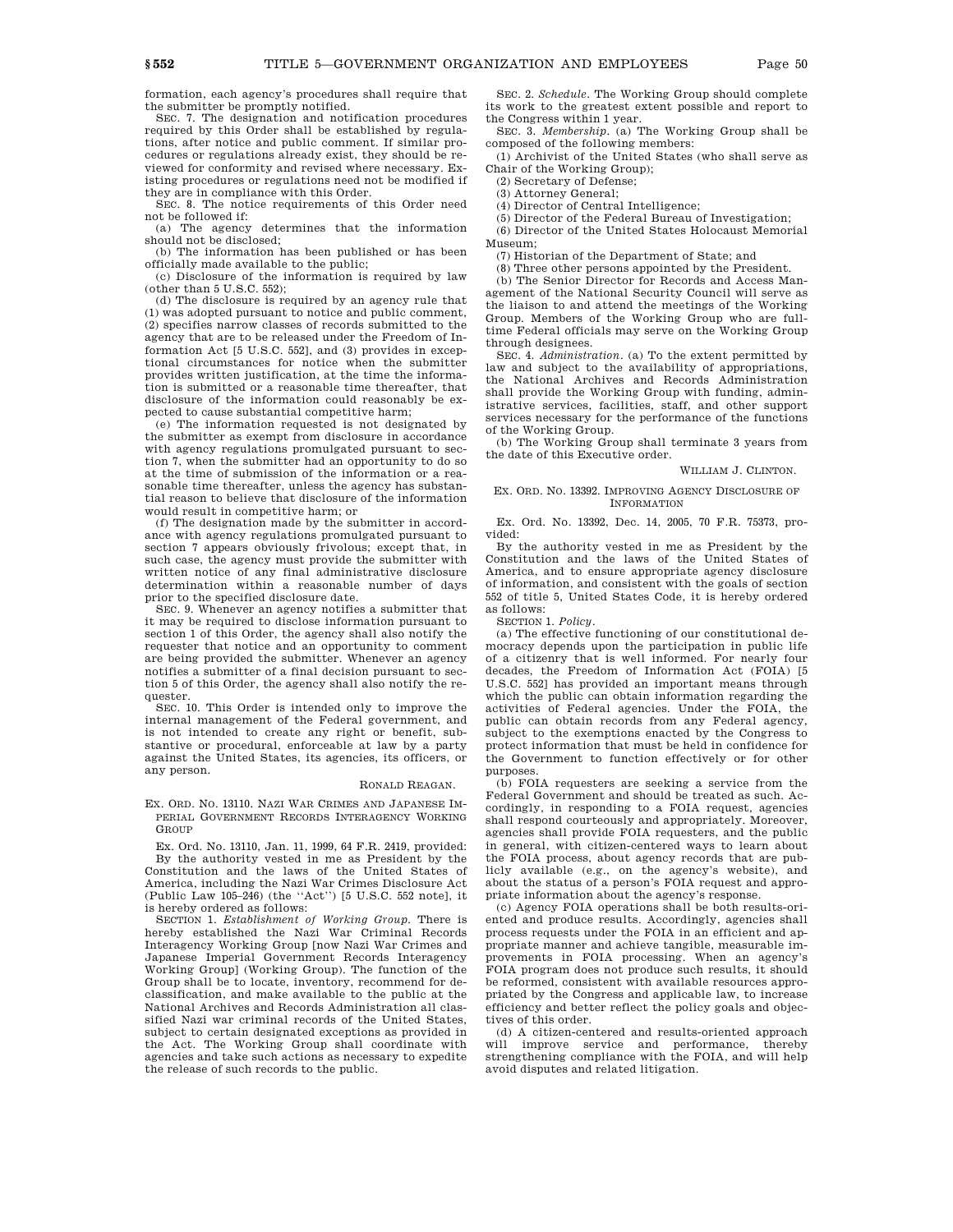SEC. 2. *Agency Chief FOIA Officers.*

(a) *Designation*. The head of each agency shall designate within 30 days of the date of this order a senior official of such agency (at the Assistant Secretary or equivalent level), to serve as the Chief FOIA Officer of that agency. The head of the agency shall promptly notify the Director of the Office of Management and Budget (OMB Director) and the Attorney General of such designation and of any changes thereafter in such designation.

(b) *General Duties*. The Chief FOIA Officer of each agency shall, subject to the authority of the head of the agency:

(i) have agency-wide responsibility for efficient and appropriate compliance with the FOIA;

(ii) monitor FOIA implementation throughout the agency, including through the use of meetings with the public to the extent deemed appropriate by the agency's Chief FOIA Officer, and keep the head of the agency, the chief legal officer of the agency, and the Attorney General appropriately informed of the agency's performance in implementing the FOIA, including the extent to which the agency meets the milestones in the agency's plan under section 3(b) of this order and training and reporting standards established consistent with applicable law and this order;

(iii) recommend to the head of the agency such adjustments to agency practices, policies, personnel, and funding as may be necessary to carry out the policy set forth in section 1 of this order;

(iv) review and report, through the head of the agency, at such times and in such formats as the Attorney General may direct, on the agency's performance in implementing the FOIA; and

(v) facilitate public understanding of the purposes of the FOIA's statutory exemptions by including concise descriptions of the exemptions in both the agency's FOIA handbook issued under section 552(g) of title 5, United States Code, and the agency's annual FOIA report, and by providing an overview, where appropriate, of certain general categories of agency records to which those exemptions apply.

(c) *FOIA Requester Service Center and FOIA Public Liaisons*. In order to ensure appropriate communication with FOIA requesters:

(i) Each agency shall establish one or more FOIA Requester Service Centers (Center), as appropriate, which shall serve as the first place that a FOIA requester can contact to seek information concerning the status of the person's FOIA request and appropriate information about the agency's FOIA response. The Center shall include appropriate staff to receive and respond to inquiries from FOIA requesters;

(ii) The agency Chief FOIA Officer shall designate one or more agency officials, as appropriate, as FOIA Public Liaisons, who may serve in the Center or who may serve in a separate office. FOIA Public Liaisons shall serve as supervisory officials to whom a FOIA requester can raise concerns about the service the FOIA requester has received from the Center, following an initial response from the Center staff. FOIA Public Liaisons shall seek to ensure a service-oriented response to FOIA requests and FOIA-related inquiries. For example, the FOIA Public Liaison shall assist, as appropriate, in reducing delays, increasing transparency and understanding of the status of requests, and resolving disputes. FOIA Public Liaisons shall report to the agency Chief FOIA Officer on their activities and shall perform their duties consistent with applicable law and agency regulations;

(iii) In addition to the services to FOIA requesters provided by the Center and FOIA Public Liaisons, the agency Chief FOIA Officer shall also consider what other FOIA-related assistance to the public should appropriately be provided by the agency;

(iv) In establishing the Centers and designating FOIA Public Liaisons, the agency shall use, as appropriate, existing agency staff and resources. A Center shall have appropriate staff to receive and respond to inquiries from FOIA requesters;

(v) As determined by the agency Chief FOIA Officer, in consultation with the FOIA Public Liaisons, each agency shall post appropriate information about its Center or Centers on the agency's website, including contact information for its FOIA Public Liaisons. In the case of an agency without a website, the agency shall publish the information on the Firstgov.gov website or, in the case of any agency with neither a website nor the capability to post on the Firstgov.gov website, in the Federal Register; and

(vi) The agency Chief FOIA Officer shall ensure that the agency has in place a method (or methods), including through the use of the Center, to receive and respond promptly and appropriately to inquiries from FOIA requesters about the status of their requests. The Chief FOIA Officer shall also consider, in consultation with the FOIA Public Liaisons, as appropriate, whether the agency's implementation of other means (such as tracking numbers for requests, or an agency telephone or Internet hotline) would be appropriate for responding to status inquiries.

SEC. 3. *Review, Plan, and Report.*

(a) *Review*. Each agency's Chief FOIA Officer shall conduct a review of the agency's FOIA operations to determine whether agency practices are consistent with the policies set forth in section 1 of this order. In conducting this review, the Chief FOIA Officer shall:

(i) evaluate, with reference to numerical and statistical benchmarks where appropriate, the agency's administration of the FOIA, including the agency's expenditure of resources on FOIA compliance and the extent to which, if any, requests for records have not been responded to within the statutory time limit (backlog);

(ii) review the processes and practices by which the agency assists and informs the public regarding the FOIA process;

(iii) examine the agency's:

(A) use of information technology in responding to FOIA requests, including without limitation the tracking of FOIA requests and communication with requesters;

(B) practices with respect to requests for expedited processing; and

(C) implementation of multi-track processing if used by such agency;

(iv) review the agency's policies and practices relating to the availability of public information through websites and other means, including the use of websites to make available the records described in section 552(a)(2) of title 5, United States Code; and

(v) identify ways to eliminate or reduce its FOIA backlog, consistent with available resources and taking into consideration the volume and complexity of the FOIA requests pending with the agency.

(b) *Plan.*

(i) Each agency's Chief FOIA Officer shall develop, in consultation as appropriate with the staff of the agency (including the FOIA Public Liaisons), the Attorney General, and the OMB Director, an agency-specific plan to ensure that the agency's administration of the FOIA is in accordance with applicable law and the policies set forth in section 1 of this order. The plan, which shall be submitted to the head of the agency for approval, shall address the agency's implementation of the FOIA during fiscal years 2006 and 2007.

(ii) The plan shall include specific activities that the agency will implement to eliminate or reduce the agency's FOIA backlog, including (as applicable) changes that will make the processing of FOIA requests more streamlined and effective, as well as increased reliance on the dissemination of records that can be made available to the public through a website or other means that do not require the public to make a request for the records under the FOIA.

(iii) The plan shall also include activities to increase public awareness of FOIA processing, including as appropriate, expanded use of the agency's Center and its FOIA Public Liaisons.

(iv) The plan shall also include, taking appropriate account of the resources available to the agency and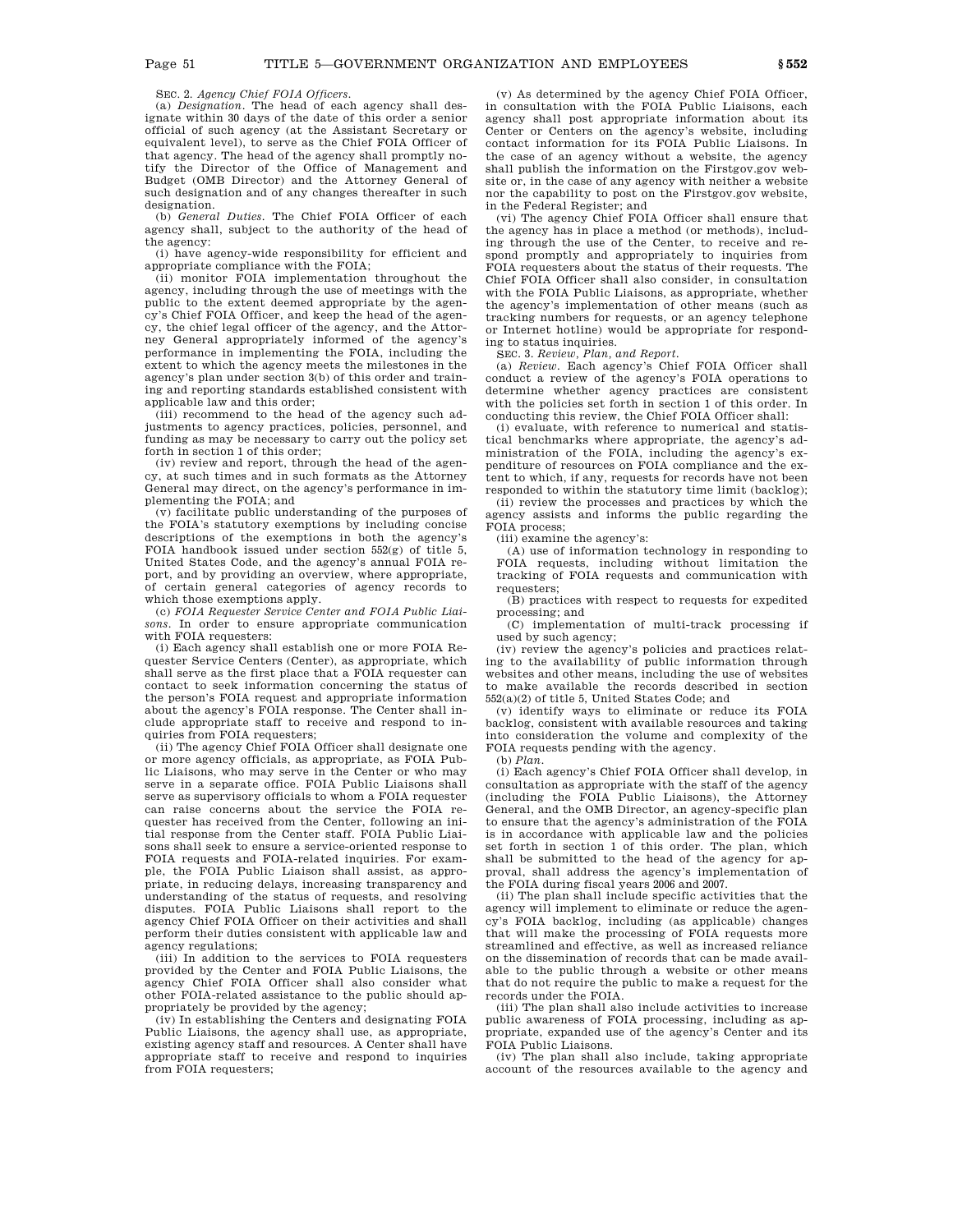the mission of the agency, concrete milestones, with specific timetables and outcomes to be achieved, by which the head of the agency, after consultation with the OMB Director, shall measure and evaluate the agency's success in the implementation of the plan.

(c) *Agency Reports to the Attorney General and OMB Director.*

(i) The head of each agency shall submit a report, no later than 6 months from the date of this order, to the Attorney General and the OMB Director that summarizes the results of the review under section 3(a) of this order and encloses a copy of the agency's plan under section 3(b) of this order. The agency shall publish a copy of the agency's report on the agency's website or, in the case of an agency without a website, on the Firstgov.gov website, or, in the case of any agency with neither a website nor the capability to publish on the Firstgov.gov website, in the Federal Register.

(ii) The head of each agency shall include in the agency's annual FOIA reports for fiscal years 2006 and 2007 a report on the agency's development and implementation of its plan under section 3(b) of this order and on the agency's performance in meeting the milestones set forth in that plan, consistent with any related guidelines the Attorney General may issue under section 552(e) of title 5, United States Code.

(iii) If the agency does not meet a milestone in its plan, the head of the agency shall:

(A) identify this deficiency in the annual FOIA report to the Attorney General;

(B) explain in the annual report the reasons for the agency's failure to meet the milestone;

(C) outline in the annual report the steps that the agency has already taken, and will be taking, to address the deficiency; and

(D) report this deficiency to the President's Management Council.

SEC. 4. *Attorney General.*

(a) *Report*. The Attorney General, using the reports submitted by the agencies under subsection 3(c)(i) of this order and the information submitted by agencies in their annual FOIA reports for fiscal year 2005, shall submit to the President, no later than 10 months from the date of this order, a report on agency FOIA implementation. The Attorney General shall consult the OMB Director in the preparation of the report and shall include in the report appropriate recommendations on administrative or other agency actions for continued agency dissemination and release of public information. The Attorney General shall thereafter submit two further annual reports, by June 1, 2007, and June 1, 2008, that provide the President with an update on the agencies' implementation of the FOIA and of their plans under section 3(b) of this order.

(b) *Guidance*. The Attorney General shall issue such instructions and guidance to the heads of departments and agencies as may be appropriate to implement sec-

tions 3(b) and 3(c) of this order. SEC. 5. *OMB Director*. The OMB Director may issue such instructions to the heads of agencies as are necessary to implement this order, other than sections 3(b) and 3(c) of this order.

SEC. 6. *Definitions*. As used in this order:

(a) the term ''agency'' has the same meaning as the term ''agency'' under section 552(f)(1) of title 5, United States Code; and

(b) the term ''record'' has the same meaning as the term ''record'' under section 552(f)(2) of title 5, United States Code.

SEC. 7. *General Provisions.*

(a) The agency reviews under section 3(a) of this order and agency plans under section 3(b) of this order shall be conducted and developed in accordance with applicable law and applicable guidance issued by the President, the Attorney General, and the OMB Director, including the laws and guidance regarding information technology and the dissemination of information. (b) This order:

(i) shall be implemented in a manner consistent with applicable law and subject to the availability of appropriations;

(ii) shall not be construed to impair or otherwise affect the functions of the OMB Director relating to budget, legislative, or administrative proposals; and

(iii) is intended only to improve the internal management of the executive branch and is not intended to, and does not, create any right or benefit, substantive or procedural, enforceable at law or in equity by a party against the United States, its departments, agencies, instrumentalities, or entities, its officers or employees, or any other person.

## GEORGE W. BUSH.

EX. ORD. NO. 13642. MAKING OPEN AND MACHINE READ-ABLE THE NEW DEFAULT FOR GOVERNMENT INFORMA-TION

Ex. Ord. No. 13642, May 9, 2013, 78 F.R. 28111, provided: By the authority vested in me as President by the Constitution and the laws of the United States of America, it is hereby ordered as follows:

SECTION 1. *General Principles*. Openness in government strengthens our democracy, promotes the delivery of efficient and effective services to the public, and contributes to economic growth. As one vital benefit of open government, making information resources easy to find, accessible, and usable can fuel entrepreneurship, innovation, and scientific discovery that improves Americans' lives and contributes significantly to job creation.

Decades ago, the U.S. Government made both weather data and the Global Positioning System freely available. Since that time, American entrepreneurs and innovators have utilized these resources to create navigation systems, weather newscasts and warning systems, location-based applications, precision farming tools, and much more, improving Americans' lives in countless ways and leading to economic growth and job creation. In recent years, thousands of Government data resources across fields such as health and medicine, education, energy, public safety, global development, and finance have been posted in machine-readable form for free public use on Data.gov. Entrepreneurs and innovators have continued to develop a vast range of useful new products and businesses using these public information resources, creating good jobs in the process.

To promote continued job growth, Government efficiency, and the social good that can be gained from opening Government data to the public, the default state of new and modernized Government information resources shall be open and machine readable. Government information shall be managed as an asset throughout its life cycle to promote interoperability and openness, and, wherever possible and legally permissible, to ensure that data are released to the public in ways that make the data easy to find, accessible, and usable. In making this the new default state, executive departments and agencies (agencies) shall ensure that they safeguard individual privacy, confidentiality, and national security.

SEC. 2. *Open Data Policy*. (a) The Director of the Office of Management and Budget (OMB), in consultation with the Chief Information Officer (CIO), Chief Technology Officer (CTO), and Administrator of the Office of Information and Regulatory Affairs (OIRA), shall issue an Open Data Policy to advance the management of Government information as an asset, consistent with my memorandum of January 21, 2009 (Transparency and Open Government), OMB Memorandum M–10–06 (Open Government Directive), OMB and National Archives and Records Administration Memorandum M–12–18 (Managing Government Records Directive), the Office of Science and Technology Policy Memorandum of February 22, 2013 (Increasing Access to the Results of Federally Funded Scientific Research), and the CIO's strategy entitled ''Digital Government: Building a 21st Century Platform to Better Serve the American People.'' The Open Data Policy shall be updated as needed.

(b) Agencies shall implement the requirements of the Open Data Policy and shall adhere to the deadlines for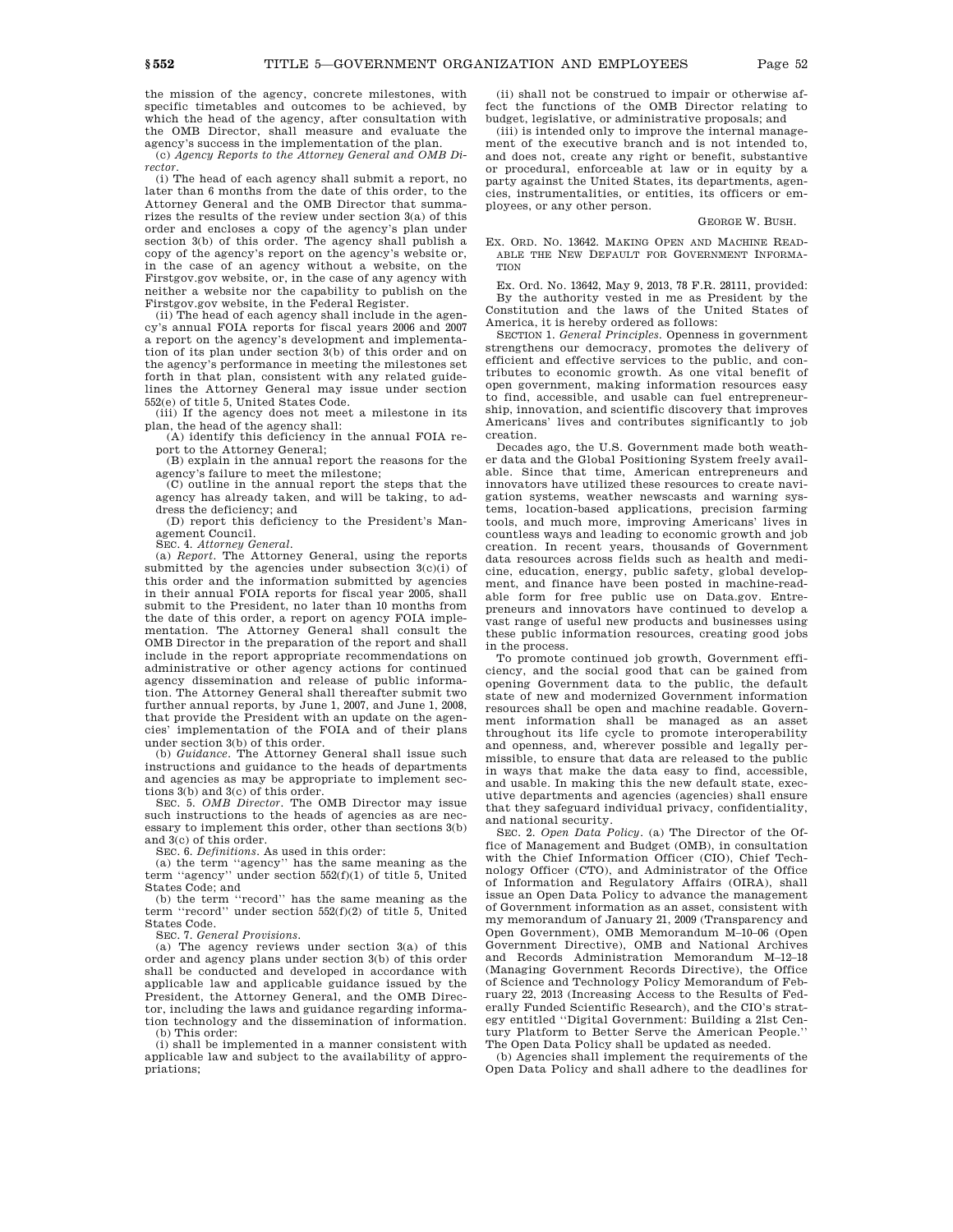specific actions specified therein. When implementing the Open Data Policy, agencies shall incorporate a full analysis of privacy, confidentiality, and security risks into each stage of the information lifecycle to identify information that should not be released. These review processes should be overseen by the senior agency official for privacy. It is vital that agencies not release information if doing so would violate any law or policy, or jeopardize privacy, confidentiality, or national security.

SEC. 3. *Implementation of the Open Data Policy*. To facilitate effective Government-wide implementation of the Open Data Policy, I direct the following:

(a) Within 30 days of the issuance of the Open Data Policy, the CIO and CTO shall publish an open online repository of tools and best practices to assist agencies in integrating the Open Data Policy into their operations in furtherance of their missions. The CIO and CTO shall regularly update this online repository as needed to ensure it remains a resource to facilitate the adoption of open data practices.

(b) Within 90 days of the issuance of the Open Data Policy, the Administrator for Federal Procurement Policy, Controller of the Office of Federal Financial Management, CIO, and Administrator of OIRA shall work with the Chief Acquisition Officers Council, Chief Financial Officers Council, Chief Information Officers Council, and Federal Records Council to identify and initiate implementation of measures to support the integration of the Open Data Policy requirements into Federal acquisition and grant-making processes. Such efforts may include developing sample requirements language, grant and contract language, and workforce tools for agency acquisition, grant, and information management and technology professionals.

(c) Within 90 days of the date of this order, the Chief Performance Officer (CPO) shall work with the President's Management Council to establish a Cross-Agency Priority (CAP) Goal to track implementation of the Open Data Policy. The CPO shall work with agencies to set incremental performance goals, ensuring they have metrics and milestones in place to monitor advancement toward the CAP Goal. Progress on these goals shall be analyzed and reviewed by agency leadership, pursuant to the GPRA Modernization Act of 2010 (Public Law 111–352).

(d) Within 180 days of the date of this order, agencies shall report progress on the implementation of the CAP Goal to the CPO. Thereafter, agencies shall report

progress quarterly, and as appropriate. SEC. 4. *General Provisions*. (a) Nothing in this order shall be construed to impair or otherwise affect:

(i) the authority granted by law to an executive department, agency, or the head thereof; or

(ii) the functions of the Director of OMB relating to budgetary, administrative, or legislative proposals.

(b) This order shall be implemented consistent with applicable law and subject to the availability of appropriations.

(c) This order is not intended to, and does not, create any right or benefit, substantive or procedural, enforceable at law or in equity by any party against the United States, its departments, agencies, or entities, its officers, employees, or agents, or any other person.

(d) Nothing in this order shall compel or authorize the disclosure of privileged information, law enforcement information, national security information, personal information, or information the disclosure of which is prohibited by law.

(e) Independent agencies are requested to adhere to this order.

### BARACK OBAMA.

## FREEDOM OF INFORMATION ACT

Memorandum of President of the United States, Jan. 21, 2009, 74 F.R. 4683, provided:

Memorandum for the Heads of Executive Departments and Agencies

A democracy requires accountability, and accountability requires transparency. As Justice Louis Brandeis wrote, ''sunlight is said to be the best of disinfectants.'' In our democracy, the Freedom of Information Act (FOIA), which encourages accountability through transparency, is the most prominent expression of a profound national commitment to ensuring an open Government. At the heart of that commitment is the idea that accountability is in the interest of the Government and the citizenry alike.

The Freedom of Information Act should be administered with a clear presumption: In the face of doubt, openness prevails. The Government should not keep information confidential merely because public officials might be embarrassed by disclosure, because errors and failures might be revealed, or because of speculative or abstract fears. Nondisclosure should never be based on an effort to protect the personal interests of Government officials at the expense of those they are supposed to serve. In responding to requests under the FOIA, executive branch agencies (agencies) should act promptly and in a spirit of cooperation, recognizing that such agencies are servants of the public.

All agencies should adopt a presumption in favor of disclosure, in order to renew their commitment to the principles embodied in FOIA, and to usher in a new era of open Government. The presumption of disclosure should be applied to all decisions involving FOIA.

The presumption of disclosure also means that agencies should take affirmative steps to make information public. They should not wait for specific requests from the public. All agencies should use modern technology to inform citizens about what is known and done by their Government. Disclosure should be timely.

I direct the Attorney General to issue new guidelines governing the FOIA to the heads of executive departments and agencies, reaffirming the commitment to accountability and transparency, and to publish such guidelines in the Federal Register. In doing so, the Attorney General should review FOIA reports produced by the agencies under Executive Order 13392 of December 14, 2005. I also direct the Director of the Office of Management and Budget to update guidance to the agencies to increase and improve information dissemination to the public, including through the use of new technologies, and to publish such guidance in the Federal Register.

This memorandum does not create any right or benefit, substantive or procedural, enforceable at law or in equity by any party against the United States, its departments, agencies, or entities, its officers, employees, or agents, or any other person.

The Director of the Office of Management and Budget is hereby authorized and directed to publish this memorandum in the Federal Register.

### BARACK OBAMA.

## **§ 552a. Records maintained on individuals**

(a) DEFINITIONS.—For purposes of this section—

(1) the term ''agency'' means agency as defined in section  $552(e)^1$  of this title;

(2) the term ''individual'' means a citizen of the United States or an alien lawfully admitted for permanent residence;

(3) the term ''maintain'' includes maintain, collect, use, or disseminate;

(4) the term ''record'' means any item, collection, or grouping of information about an individual that is maintained by an agency, including, but not limited to, his education, financial transactions, medical history, and criminal or employment history and that contains his name, or the identifying number, symbol, or other identifying particular assigned to the individual, such as a finger or voice print or a photograph;

<sup>1</sup>See References in Text note below.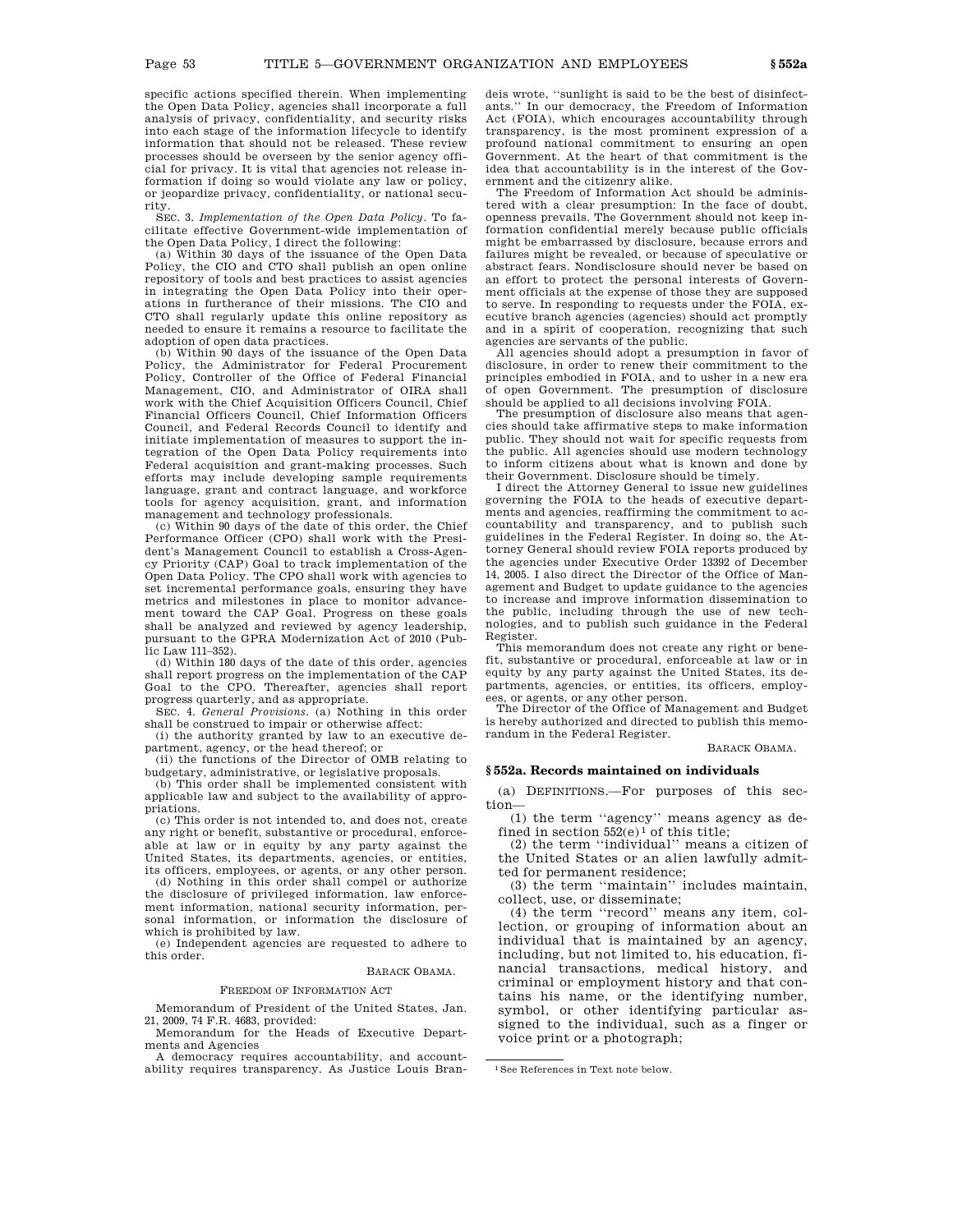(5) the term ''system of records'' means a group of any records under the control of any agency from which information is retrieved by the name of the individual or by some identifying number, symbol, or other identifying particular assigned to the individual;

(6) the term ''statistical record'' means a record in a system of records maintained for statistical research or reporting purposes only and not used in whole or in part in making any determination about an identifiable individual, except as provided by section 8 of title 13;

(7) the term ''routine use'' means, with respect to the disclosure of a record, the use of such record for a purpose which is compatible with the purpose for which it was collected;

(8) the term "matching program"

(A) means any computerized comparison of—

(i) two or more automated systems of records or a system of records with non-Federal records for the purpose of—

(I) establishing or verifying the eligibility of, or continuing compliance with statutory and regulatory requirements by, applicants for, recipients or beneficiaries of, participants in, or providers of services with respect to, cash or inkind assistance or payments under Federal benefit programs, or

(II) recouping payments or delinquent debts under such Federal benefit programs, or

(ii) two or more automated Federal personnel or payroll systems of records or a system of Federal personnel or payroll records with non-Federal records,

(B) but does not include—

(i) matches performed to produce aggregate statistical data without any personal identifiers;

(ii) matches performed to support any research or statistical project, the specific data of which may not be used to make decisions concerning the rights, benefits, or privileges of specific individuals;

(iii) matches performed, by an agency (or component thereof) which performs as its principal function any activity pertaining to the enforcement of criminal laws, subsequent to the initiation of a specific criminal or civil law enforcement investigation of a named person or persons for the purpose of gathering evidence against such person or persons;

(iv) matches of tax information (I) pursuant to section 6103(d) of the Internal Revenue Code of 1986, (II) for purposes of tax administration as defined in section 6103(b)(4) of such Code, (III) for the purpose of intercepting a tax refund due an individual under authority granted by section 404(e), 464, or 1137 of the Social Security Act; or (IV) for the purpose of intercepting a tax refund due an individual under any other tax refund intercept program authorized by statute which has been determined by the Director of the Office of Management and Budget to contain verification, notice, and hearing requirements that are substantially similar to the procedures in section 1137 of the Social Security Act;

(v) matches—

(I) using records predominantly relating to Federal personnel, that are performed for routine administrative purposes (subject to guidance provided by the Director of the Office of Management and Budget pursuant to subsection (v)); or

(II) conducted by an agency using only records from systems of records maintained by that agency;

if the purpose of the match is not to take any adverse financial, personnel, disciplinary, or other adverse action against Federal personnel;

(vi) matches performed for foreign counterintelligence purposes or to produce background checks for security clearances of Federal personnel or Federal contractor personnel;

(vii) matches performed incident to a levy described in section  $6103(k)(8)$  of the Internal Revenue Code of 1986;

(viii) matches performed pursuant to section  $202(x)(3)$  or  $1611(e)(1)$  of the Social Security Act (42 U.S.C. 402(x)(3), 1382(e)(1));

(ix) matches performed by the Secretary of Health and Human Services or the Inspector General of the Department of Health and Human Services with respect to potential fraud, waste, and abuse, including matches of a system of records with non-Federal records; or

(x) matches performed pursuant to section 3(d)(4) of the Achieving a Better Life Experience Act of 2014; 1

(9) the term ''recipient agency'' means any agency, or contractor thereof, receiving records contained in a system of records from a source agency for use in a matching program;

(10) the term ''non-Federal agency'' means any State or local government, or agency thereof, which receives records contained in a system of records from a source agency for use in a matching program;

(11) the term ''source agency'' means any agency which discloses records contained in a system of records to be used in a matching program, or any State or local government, or agency thereof, which discloses records to be used in a matching program;

(12) the term ''Federal benefit program'' means any program administered or funded by the Federal Government, or by any agent or State on behalf of the Federal Government, providing cash or in-kind assistance in the form of payments, grants, loans, or loan guarantees to individuals; and

(13) the term ''Federal personnel'' means officers and employees of the Government of the United States, members of the uniformed services (including members of the Reserve Components), individuals entitled to receive immediate or deferred retirement benefits under any retirement program of the Government of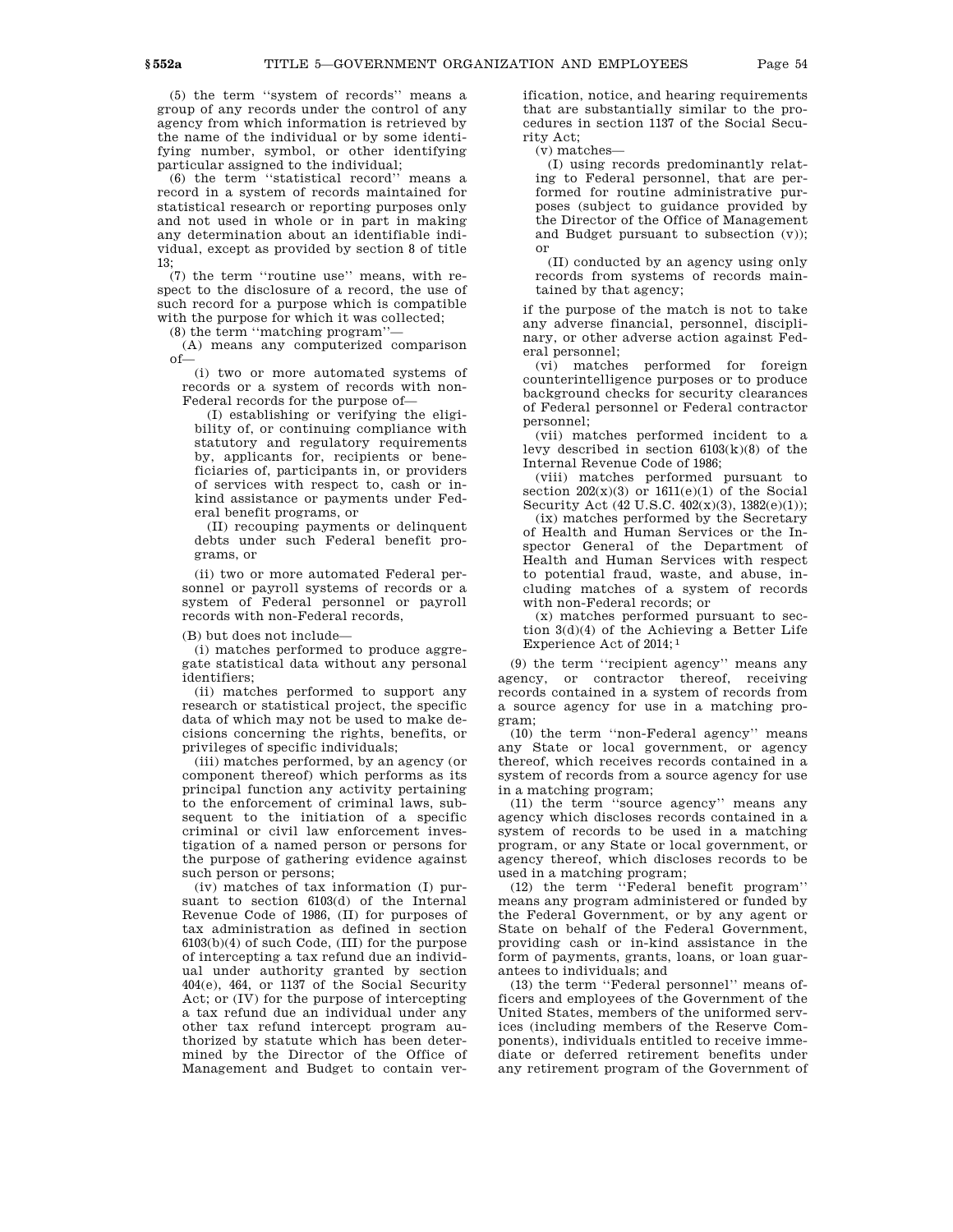the United States (including survivor benefits).

(b) CONDITIONS OF DISCLOSURE.—No agency shall disclose any record which is contained in a system of records by any means of communication to any person, or to another agency, except pursuant to a written request by, or with the prior written consent of, the individual to whom the record pertains, unless disclosure of the record would be—

(1) to those officers and employees of the agency which maintains the record who have a need for the record in the performance of their duties;

(2) required under section 552 of this title;

(3) for a routine use as defined in subsection (a)(7) of this section and described under subsection (e)(4)(D) of this section;

(4) to the Bureau of the Census for purposes of planning or carrying out a census or survey or related activity pursuant to the provisions of title 13;

(5) to a recipient who has provided the agency with advance adequate written assurance that the record will be used solely as a statistical research or reporting record, and the record is to be transferred in a form that is not individually identifiable;

(6) to the National Archives and Records Administration as a record which has sufficient historical or other value to warrant its continued preservation by the United States Government, or for evaluation by the Archivist of the United States or the designee of the Archivist to determine whether the record has such value;

(7) to another agency or to an instrumentality of any governmental jurisdiction within or under the control of the United States for a civil or criminal law enforcement activity if the activity is authorized by law, and if the head of the agency or instrumentality has made a written request to the agency which maintains the record specifying the particular portion desired and the law enforcement activity for which the record is sought;

(8) to a person pursuant to a showing of compelling circumstances affecting the health or safety of an individual if upon such disclosure notification is transmitted to the last known address of such individual;

(9) to either House of Congress, or, to the extent of matter within its jurisdiction, any committee or subcommittee thereof, any joint committee of Congress or subcommittee of any such joint committee;

(10) to the Comptroller General, or any of his authorized representatives, in the course of the performance of the duties of the Government Accountability Office;

(11) pursuant to the order of a court of competent jurisdiction; or

(12) to a consumer reporting agency in accordance with section 3711(e) of title 31.

(c) ACCOUNTING OF CERTAIN DISCLOSURES.— Each agency, with respect to each system of records under its control, shall—

(1) except for disclosures made under subsections  $(b)(1)$  or  $(b)(2)$  of this section, keep an accurate accounting of—

(A) the date, nature, and purpose of each disclosure of a record to any person or to another agency made under subsection (b) of this section; and

(B) the name and address of the person or agency to whom the disclosure is made;

(2) retain the accounting made under paragraph (1) of this subsection for at least five years or the life of the record, whichever is longer, after the disclosure for which the accounting is made;

(3) except for disclosures made under subsection  $(b)(7)$  of this section, make the accounting made under paragraph (1) of this subsection available to the individual named in the record at his request; and

(4) inform any person or other agency about any correction or notation of dispute made by the agency in accordance with subsection (d) of this section of any record that has been disclosed to the person or agency if an accounting of the disclosure was made.

(d) ACCESS TO RECORDS.—Each agency that maintains a system of records shall—

(1) upon request by any individual to gain access to his record or to any information pertaining to him which is contained in the system, permit him and upon his request, a person of his own choosing to accompany him, to review the record and have a copy made of all or any portion thereof in a form comprehensible to him, except that the agency may require the individual to furnish a written statement authorizing discussion of that individual's record in the accompanying person's presence;

(2) permit the individual to request amendment of a record pertaining to him and—

(A) not later than 10 days (excluding Saturdays, Sundays, and legal public holidays) after the date of receipt of such request, acknowledge in writing such receipt; and

(B) promptly, either—

(i) make any correction of any portion thereof which the individual believes is not accurate, relevant, timely, or complete; or

(ii) inform the individual of its refusal to amend the record in accordance with his request, the reason for the refusal, the procedures established by the agency for the individual to request a review of that refusal by the head of the agency or an officer designated by the head of the agency, and the name and business address of that official;

(3) permit the individual who disagrees with the refusal of the agency to amend his record to request a review of such refusal, and not later than 30 days (excluding Saturdays, Sundays, and legal public holidays) from the date on which the individual requests such review, complete such review and make a final determination unless, for good cause shown, the head of the agency extends such 30-day period; and if, after his review, the reviewing official also refuses to amend the record in accordance with the request, permit the individual to file with the agency a concise statement setting forth the reasons for his disagreement with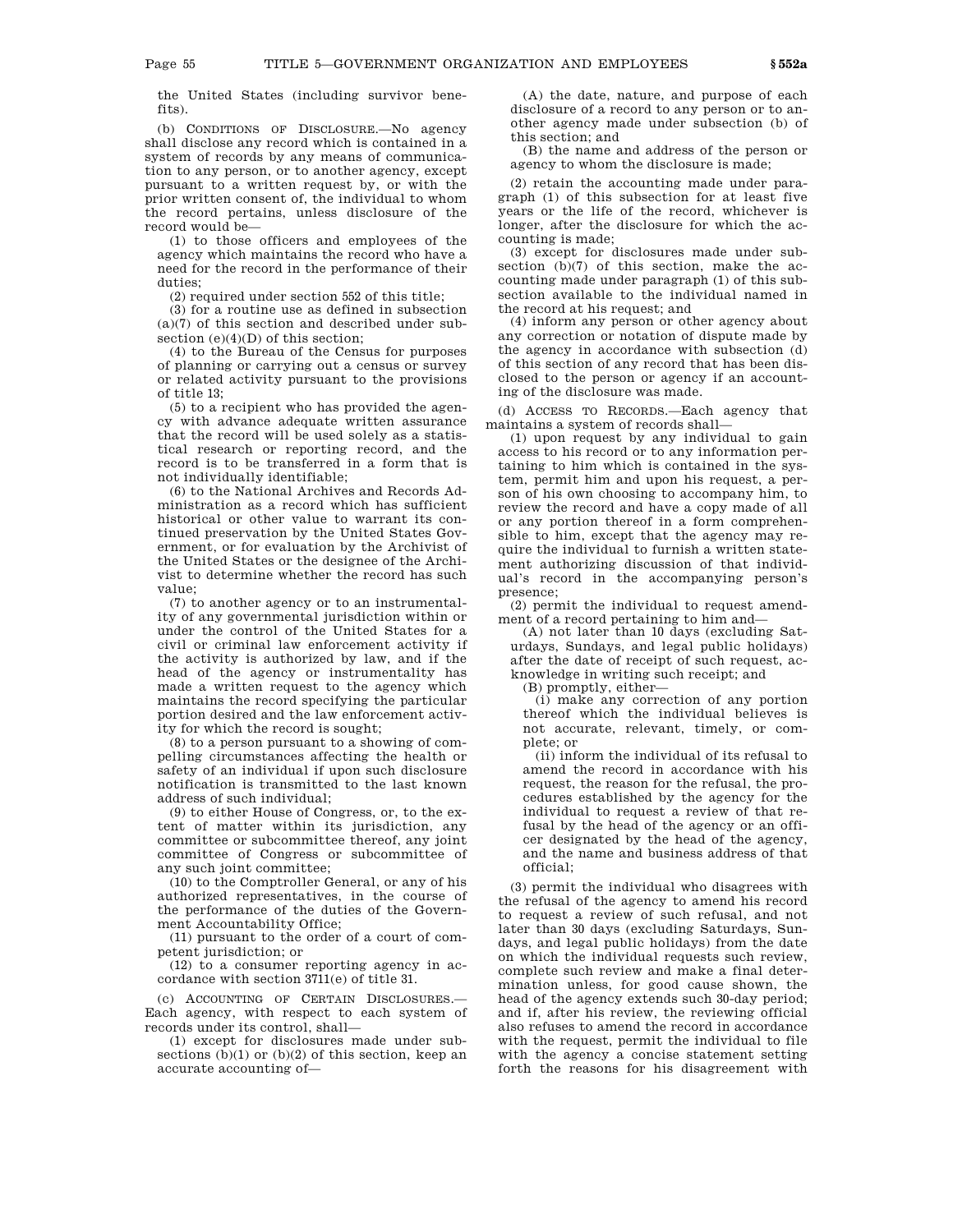the refusal of the agency, and notify the individual of the provisions for judicial review of the reviewing official's determination under subsection  $(g)(1)(A)$  of this section:

(4) in any disclosure, containing information about which the individual has filed a statement of disagreement, occurring after the filing of the statement under paragraph (3) of this subsection, clearly note any portion of the record which is disputed and provide copies of the statement and, if the agency deems it appropriate, copies of a concise statement of the reasons of the agency for not making the amendments requested, to persons or other agencies to whom the disputed record has been disclosed; and

(5) nothing in this section shall allow an individual access to any information compiled in reasonable anticipation of a civil action or proceeding.

(e) AGENCY REQUIREMENTS.—Each agency that maintains a system of records shall—

(1) maintain in its records only such information about an individual as is relevant and necessary to accomplish a purpose of the agency required to be accomplished by statute or by executive order of the President;

(2) collect information to the greatest extent practicable directly from the subject individual when the information may result in adverse determinations about an individual's rights, benefits, and privileges under Federal programs;

(3) inform each individual whom it asks to supply information, on the form which it uses to collect the information or on a separate form that can be retained by the individual—

(A) the authority (whether granted by statute, or by executive order of the President) which authorizes the solicitation of the information and whether disclosure of such information is mandatory or voluntary;

(B) the principal purpose or purposes for which the information is intended to be used;

(C) the routine uses which may be made of the information, as published pursuant to paragraph (4)(D) of this subsection; and

(D) the effects on him, if any, of not providing all or any part of the requested information;

(4) subject to the provisions of paragraph (11) of this subsection, publish in the Federal Register upon establishment or revision a notice of the existence and character of the system of records, which notice shall include—

(A) the name and location of the system;

(B) the categories of individuals on whom records are maintained in the system;

(C) the categories of records maintained in the system;

(D) each routine use of the records contained in the system, including the categories of users and the purpose of such use;

(E) the policies and practices of the agency regarding storage, retrievability, access controls, retention, and disposal of the records;

(F) the title and business address of the agency official who is responsible for the system of records;

(G) the agency procedures whereby an individual can be notified at his request if the system of records contains a record pertaining to him;

(H) the agency procedures whereby an individual can be notified at his request how he can gain access to any record pertaining to him contained in the system of records, and how he can contest its content; and

(I) the categories of sources of records in the system;

(5) maintain all records which are used by the agency in making any determination about any individual with such accuracy, relevance, timeliness, and completeness as is reasonably necessary to assure fairness to the individual in the determination;

(6) prior to disseminating any record about an individual to any person other than an agency, unless the dissemination is made pursuant to subsection (b)(2) of this section, make reasonable efforts to assure that such records are accurate, complete, timely, and relevant for agency purposes;

(7) maintain no record describing how any individual exercises rights guaranteed by the First Amendment unless expressly authorized by statute or by the individual about whom the record is maintained or unless pertinent to and within the scope of an authorized law enforcement activity;

(8) make reasonable efforts to serve notice on an individual when any record on such individual is made available to any person under compulsory legal process when such process becomes a matter of public record;

(9) establish rules of conduct for persons involved in the design, development, operation, or maintenance of any system of records, or in maintaining any record, and instruct each such person with respect to such rules and the requirements of this section, including any other rules and procedures adopted pursuant to this section and the penalties for noncompliance;

(10) establish appropriate administrative, technical, and physical safeguards to insure the security and confidentiality of records and to protect against any anticipated threats or hazards to their security or integrity which could result in substantial harm, embarrassment, inconvenience, or unfairness to any individual on whom information is maintained;

(11) at least 30 days prior to publication of information under paragraph (4)(D) of this subsection, publish in the Federal Register notice of any new use or intended use of the information in the system, and provide an opportunity for interested persons to submit written data, views, or arguments to the agency; and

(12) if such agency is a recipient agency or a source agency in a matching program with a non-Federal agency, with respect to any establishment or revision of a matching program, at least 30 days prior to conducting such program, publish in the Federal Register notice of such establishment or revision.

(f) AGENCY RULES.—In order to carry out the provisions of this section, each agency that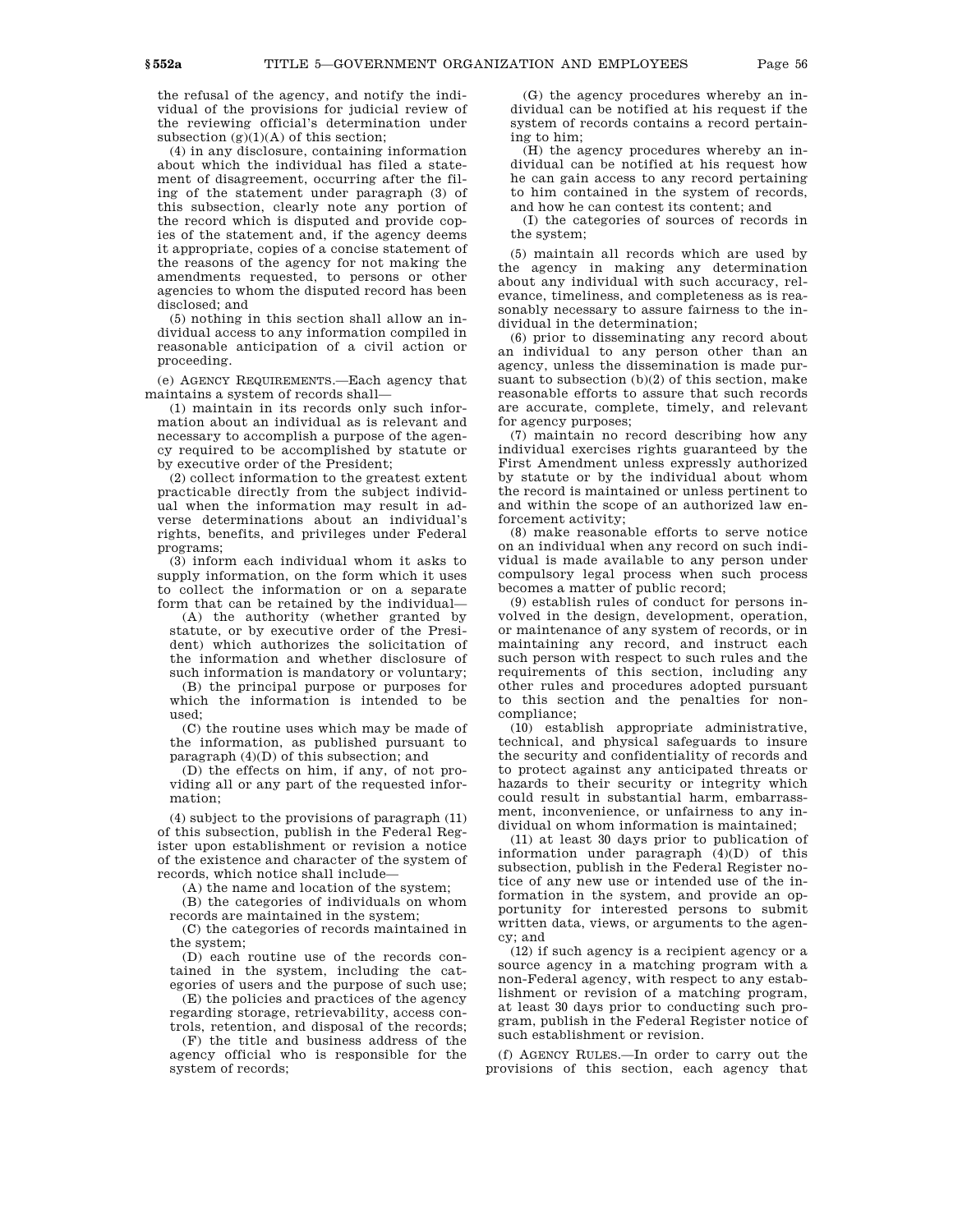maintains a system of records shall promulgate rules, in accordance with the requirements (including general notice) of section 553 of this title, which shall—

(1) establish procedures whereby an individual can be notified in response to his request if any system of records named by the individual contains a record pertaining to him;

(2) define reasonable times, places, and requirements for identifying an individual who requests his record or information pertaining to him before the agency shall make the record or information available to the individual;

(3) establish procedures for the disclosure to an individual upon his request of his record or information pertaining to him, including special procedure, if deemed necessary, for the disclosure to an individual of medical records, including psychological records, pertaining to him;

(4) establish procedures for reviewing a request from an individual concerning the amendment of any record or information pertaining to the individual, for making a determination on the request, for an appeal within the agency of an initial adverse agency determination, and for whatever additional means may be necessary for each individual to be able to exercise fully his rights under this section; and

 $(5)$  establish fees to be charged, if any, to any individual for making copies of his record, excluding the cost of any search for and review of the record.

The Office of the Federal Register shall biennially compile and publish the rules promulgated under this subsection and agency notices published under subsection (e)(4) of this section in a form available to the public at low cost.

(g)(1) CIVIL REMEDIES.—Whenever any agency

(A) makes a determination under subsection  $(d)(3)$  of this section not to amend an individual's record in accordance with his request, or fails to make such review in conformity with that subsection;

(B) refuses to comply with an individual request under subsection (d)(1) of this section;

(C) fails to maintain any record concerning any individual with such accuracy, relevance, timeliness, and completeness as is necessary to assure fairness in any determination relating to the qualifications, character, rights, or opportunities of, or benefits to the individual that may be made on the basis of such record, and consequently a determination is made which is adverse to the individual; or

(D) fails to comply with any other provision of this section, or any rule promulgated thereunder, in such a way as to have an adverse effect on an individual,

the individual may bring a civil action against the agency, and the district courts of the United States shall have jurisdiction in the matters under the provisions of this subsection.

(2)(A) In any suit brought under the provisions of subsection  $(g)(1)(A)$  of this section, the court may order the agency to amend the individual's record in accordance with his request or in such other way as the court may direct. In such a case the court shall determine the matter de novo.

(B) The court may assess against the United States reasonable attorney fees and other litigation costs reasonably incurred in any case under this paragraph in which the complainant has substantially prevailed.

 $(3)(A)$  In any suit brought under the provisions of subsection  $(g)(1)(B)$  of this section, the court may enjoin the agency from withholding the records and order the production to the complainant of any agency records improperly withheld from him. In such a case the court shall determine the matter de novo, and may examine the contents of any agency records in camera to determine whether the records or any portion thereof may be withheld under any of the exemptions set forth in subsection (k) of this section, and the burden is on the agency to sustain its action.

(B) The court may assess against the United States reasonable attorney fees and other litigation costs reasonably incurred in any case under this paragraph in which the complainant has substantially prevailed.

(4) In any suit brought under the provisions of subsection  $(g)(1)(C)$  or  $(D)$  of this section in which the court determines that the agency acted in a manner which was intentional or willful, the United States shall be liable to the individual in an amount equal to the sum of—

(A) actual damages sustained by the individual as a result of the refusal or failure, but in no case shall a person entitled to recovery receive less than the sum of \$1,000; and

(B) the costs of the action together with reasonable attorney fees as determined by the court.

(5) An action to enforce any liability created under this section may be brought in the district court of the United States in the district in which the complainant resides, or has his principal place of business, or in which the agency records are situated, or in the District of Columbia, without regard to the amount in controversy, within two years from the date on which the cause of action arises, except that where an agency has materially and willfully misrepresented any information required under this section to be disclosed to an individual and the information so misrepresented is material to establishment of the liability of the agency to the individual under this section, the action may be brought at any time within two years after discovery by the individual of the misrepresentation. Nothing in this section shall be construed to authorize any civil action by reason of any injury sustained as the result of a disclosure of a record prior to September 27, 1975.

(h) RIGHTS OF LEGAL GUARDIANS.—For the purposes of this section, the parent of any minor, or the legal guardian of any individual who has been declared to be incompetent due to physical or mental incapacity or age by a court of competent jurisdiction, may act on behalf of the individual.

(i)(1) CRIMINAL PENALTIES.—Any officer or employee of an agency, who by virtue of his employment or official position, has possession of, or access to, agency records which contain individually identifiable information the disclosure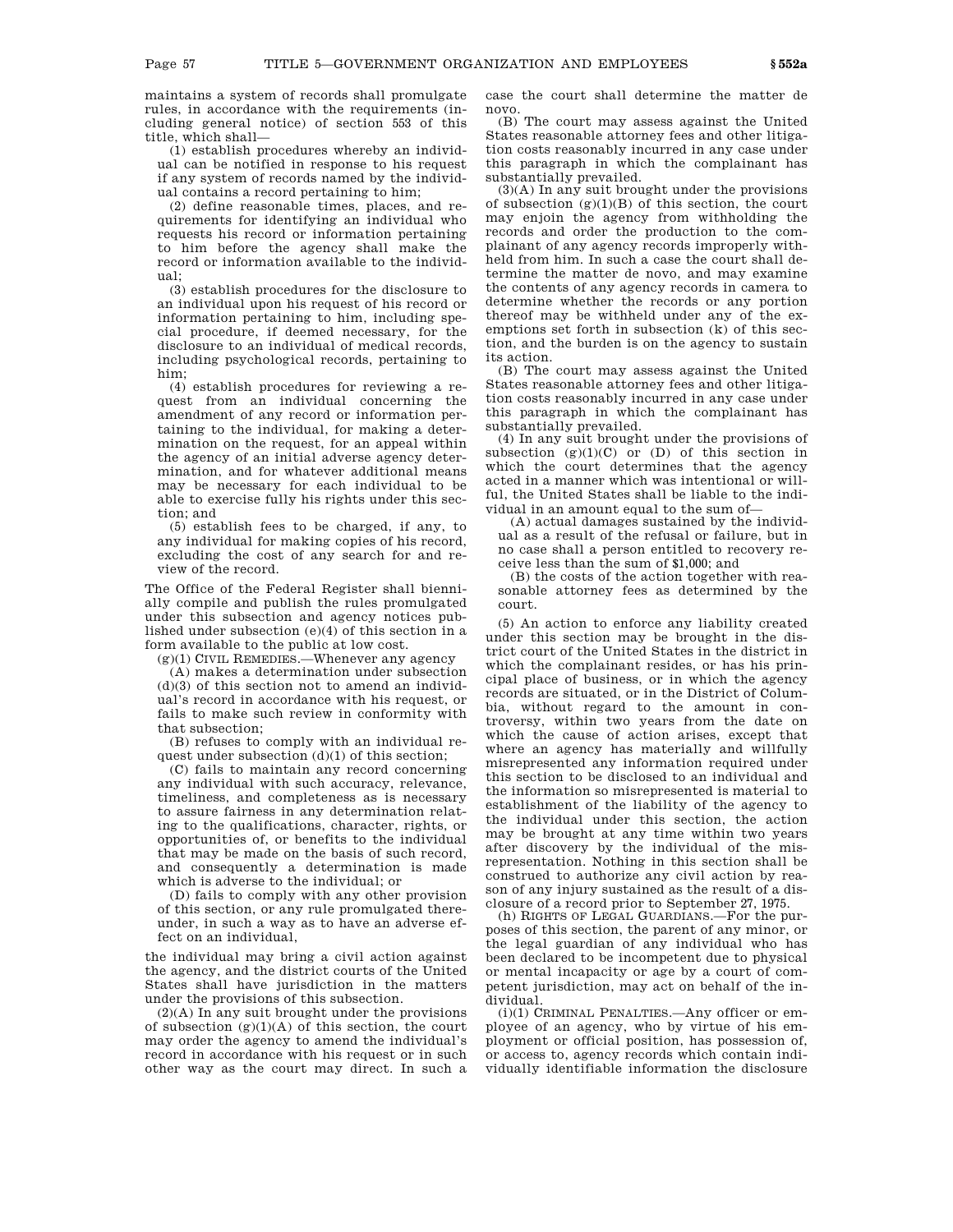of which is prohibited by this section or by rules or regulations established thereunder, and who knowing that disclosure of the specific material is so prohibited, willfully discloses the material in any manner to any person or agency not entitled to receive it, shall be guilty of a misdemeanor and fined not more than \$5,000.

(2) Any officer or employee of any agency who willfully maintains a system of records without meeting the notice requirements of subsection  $(e)(4)$  of this section shall be guilty of a misdemeanor and fined not more than \$5,000.

(3) Any person who knowingly and willfully requests or obtains any record concerning an individual from an agency under false pretenses shall be guilty of a misdemeanor and fined not more than \$5,000.

(j) GENERAL EXEMPTIONS.—The head of any agency may promulgate rules, in accordance with the requirements (including general notice) of sections  $553(b)(1)$ ,  $(2)$ , and  $(3)$ ,  $(c)$ , and  $(e)$  of this title, to exempt any system of records within the agency from any part of this section except subsections (b),  $(c)(1)$  and  $(2)$ ,  $(e)(4)(A)$ through (F), (e)(6), (7), (9), (10), and (11), and (i) if the system of records is—

(1) maintained by the Central Intelligence Agency; or

(2) maintained by an agency or component thereof which performs as its principal function any activity pertaining to the enforcement of criminal laws, including police efforts to prevent, control, or reduce crime or to apprehend criminals, and the activities of prosecutors, courts, correctional, probation, pardon, or parole authorities, and which consists of (A) information compiled for the purpose of identifying individual criminal offenders and alleged offenders and consisting only of identifying data and notations of arrests, the nature and disposition of criminal charges, sentencing, confinement, release, and parole and probation status; (B) information compiled for the purpose of a criminal investigation, including reports of informants and investigators, and associated with an identifiable individual; or (C) reports identifiable to an individual compiled at any stage of the process of enforcement of the criminal laws from arrest or indictment through release from supervision.

At the time rules are adopted under this subsection, the agency shall include in the statement required under section 553(c) of this title, the reasons why the system of records is to be exempted from a provision of this section.

(k) SPECIFIC EXEMPTIONS.—The head of any agency may promulgate rules, in accordance with the requirements (including general notice) of sections  $553(b)(1)$ ,  $(2)$ , and  $(3)$ ,  $(c)$ , and  $(e)$  of this title, to exempt any system of records within the agency from subsections  $(c)(3)$ ,  $(d)$ ,  $(e)(1)$ ,  $(e)(4)(G)$ ,  $(H)$ , and  $(I)$  and  $(f)$  of this section if the system of records is—

(1) subject to the provisions of section 552(b)(1) of this title;

(2) investigatory material compiled for law enforcement purposes, other than material within the scope of subsection  $(j)(2)$  of this section: *Provided, however*, That if any individual is denied any right, privilege, or benefit that he would otherwise be entitled by Federal law, or for which he would otherwise be eligible, as a result of the maintenance of such material, such material shall be provided to such individual, except to the extent that the disclosure of such material would reveal the identity of a source who furnished information to the Government under an express promise that the identity of the source would be held in confidence, or, prior to the effective date of this section, under an implied promise that the identity of the source would be held in confidence;

(3) maintained in connection with providing protective services to the President of the United States or other individuals pursuant to section 3056 of title 18;

(4) required by statute to be maintained and used solely as statistical records;

(5) investigatory material compiled solely for the purpose of determining suitability, eligibility, or qualifications for Federal civilian employment, military service, Federal contracts, or access to classified information, but only to the extent that the disclosure of such material would reveal the identity of a source who furnished information to the Government under an express promise that the identity of the source would be held in confidence, or, prior to the effective date of this section, under an implied promise that the identity of the source would be held in confidence;

(6) testing or examination material used solely to determine individual qualifications for appointment or promotion in the Federal service the disclosure of which would compromise the objectivity or fairness of the testing or examination process; or

(7) evaluation material used to determine potential for promotion in the armed services, but only to the extent that the disclosure of such material would reveal the identity of a source who furnished information to the Government under an express promise that the identity of the source would be held in confidence, or, prior to the effective date of this section, under an implied promise that the identity of the source would be held in confidence.

At the time rules are adopted under this subsection, the agency shall include in the statement required under section 553(c) of this title, the reasons why the system of records is to be exempted from a provision of this section.

 $(l)(\overline{l})$  ARCHIVAL RECORDS.—Each agency record which is accepted by the Archivist of the United States for storage, processing, and servicing in accordance with section 3103 of title 44 shall, for the purposes of this section, be considered to be maintained by the agency which deposited the record and shall be subject to the provisions of this section. The Archivist of the United States shall not disclose the record except to the agency which maintains the record, or under rules established by that agency which are not inconsistent with the provisions of this section.

(2) Each agency record pertaining to an identifiable individual which was transferred to the National Archives of the United States as a record which has sufficient historical or other value to warrant its continued preservation by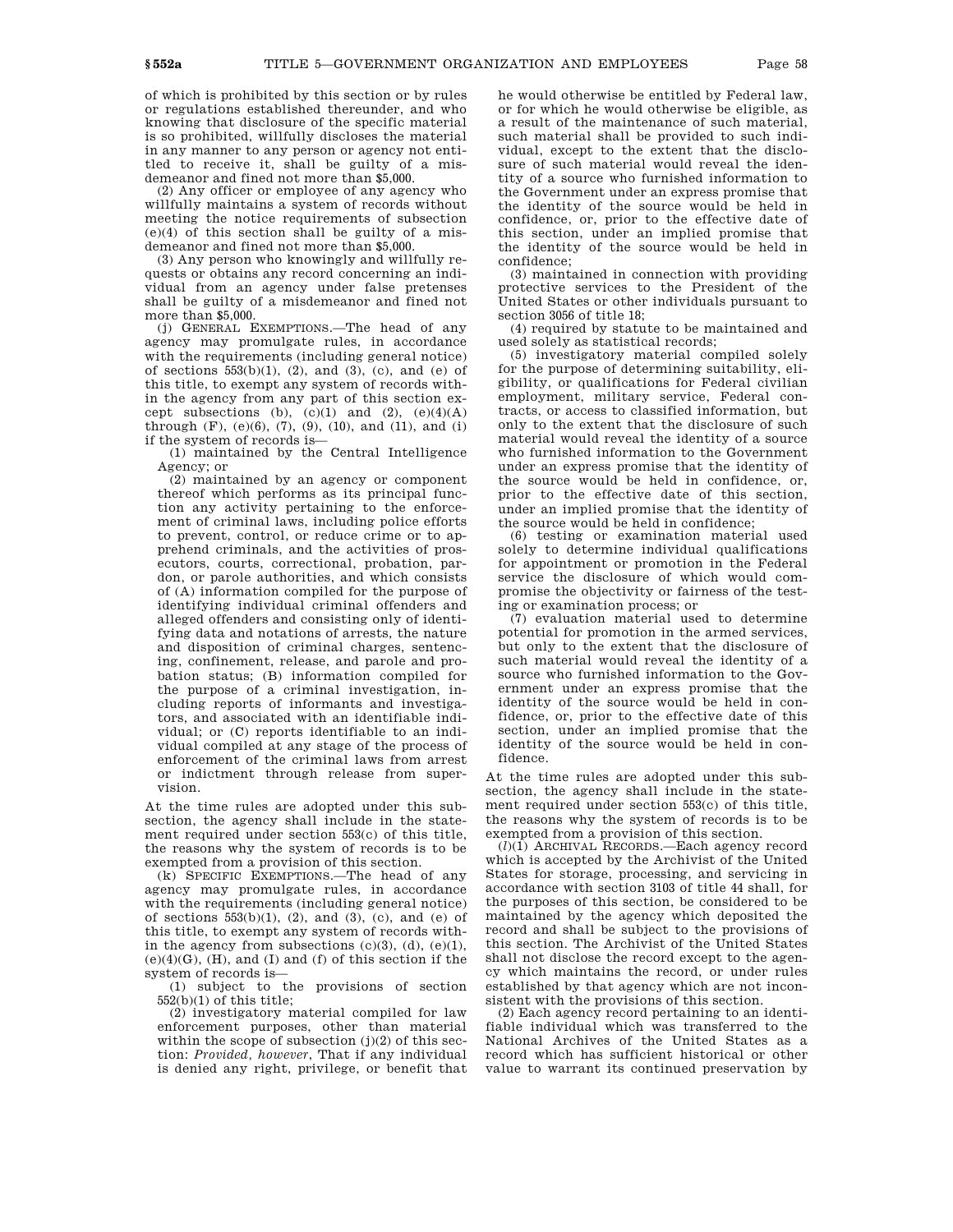the United States Government, prior to the effective date of this section, shall, for the purposes of this section, be considered to be maintained by the National Archives and shall not be subject to the provisions of this section, except that a statement generally describing such records (modeled after the requirements relating to records subject to subsections  $(e)(4)(A)$ through (G) of this section) shall be published in the Federal Register.

(3) Each agency record pertaining to an identifiable individual which is transferred to the National Archives of the United States as a record which has sufficient historical or other value to warrant its continued preservation by the United States Government, on or after the effective date of this section, shall, for the purposes of this section, be considered to be maintained by the National Archives and shall be exempt from the requirements of this section except subsections  $(e)(4)(A)$  through  $(G)$  and  $(e)(9)$  of this section.

(m)(1) GOVERNMENT CONTRACTORS.—When an agency provides by a contract for the operation by or on behalf of the agency of a system of records to accomplish an agency function, the agency shall, consistent with its authority, cause the requirements of this section to be applied to such system. For purposes of subsection (i) of this section any such contractor and any employee of such contractor, if such contract is agreed to on or after the effective date of this section, shall be considered to be an employee of an agency.

(2) A consumer reporting agency to which a record is disclosed under section 3711(e) of title 31 shall not be considered a contractor for the purposes of this section.

(n) MAILING LISTS.—An individual's name and address may not be sold or rented by an agency unless such action is specifically authorized by law. This provision shall not be construed to require the withholding of names and addresses otherwise permitted to be made public.

(*o*) MATCHING AGREEMENTS.—(1) No record which is contained in a system of records may be disclosed to a recipient agency or non-Federal agency for use in a computer matching program except pursuant to a written agreement between the source agency and the recipient agency or non-Federal agency specifying—

(A) the purpose and legal authority for conducting the program;

(B) the justification for the program and the anticipated results, including a specific estimate of any savings;

(C) a description of the records that will be matched, including each data element that will be used, the approximate number of records that will be matched, and the projected starting and completion dates of the matching program;

(D) procedures for providing individualized notice at the time of application, and notice periodically thereafter as directed by the Data Integrity Board of such agency (subject to guidance provided by the Director of the Office of Management and Budget pursuant to subsection  $(v)$ ), to-

(i) applicants for and recipients of financial assistance or payments under Federal benefit programs, and

(ii) applicants for and holders of positions as Federal personnel,

that any information provided by such applicants, recipients, holders, and individuals may be subject to verification through matching programs;

(E) procedures for verifying information produced in such matching program as required by subsection (p);

(F) procedures for the retention and timely destruction of identifiable records created by a recipient agency or non-Federal agency in such matching program;

(G) procedures for ensuring the administrative, technical, and physical security of the records matched and the results of such programs;

(H) prohibitions on duplication and redisclosure of records provided by the source agency within or outside the recipient agency or the non-Federal agency, except where required by law or essential to the conduct of the matching program;

(I) procedures governing the use by a recipient agency or non-Federal agency of records provided in a matching program by a source agency, including procedures governing return of the records to the source agency or destruction of records used in such program;

(J) information on assessments that have been made on the accuracy of the records that will be used in such matching program; and

(K) that the Comptroller General may have access to all records of a recipient agency or a non-Federal agency that the Comptroller General deems necessary in order to monitor or verify compliance with the agreement.

(2)(A) A copy of each agreement entered into pursuant to paragraph (1) shall—

(i) be transmitted to the Committee on Governmental Affairs of the Senate and the Committee on Government Operations of the House of Representatives; and

(ii) be available upon request to the public.

(B) No such agreement shall be effective until 30 days after the date on which such a copy is transmitted pursuant to subparagraph (A)(i).

(C) Such an agreement shall remain in effect only for such period, not to exceed 18 months, as the Data Integrity Board of the agency determines is appropriate in light of the purposes, and length of time necessary for the conduct, of the matching program.

(D) Within 3 months prior to the expiration of such an agreement pursuant to subparagraph (C), the Data Integrity Board of the agency may, without additional review, renew the matching agreement for a current, ongoing matching program for not more than one additional year if—

(i) such program will be conducted without any change; and

(ii) each party to the agreement certifies to the Board in writing that the program has been conducted in compliance with the agreement.

(p) VERIFICATION AND OPPORTUNITY TO CONTEST FINDINGS.—(1) In order to protect any individual whose records are used in a matching program, no recipient agency, non-Federal agency, or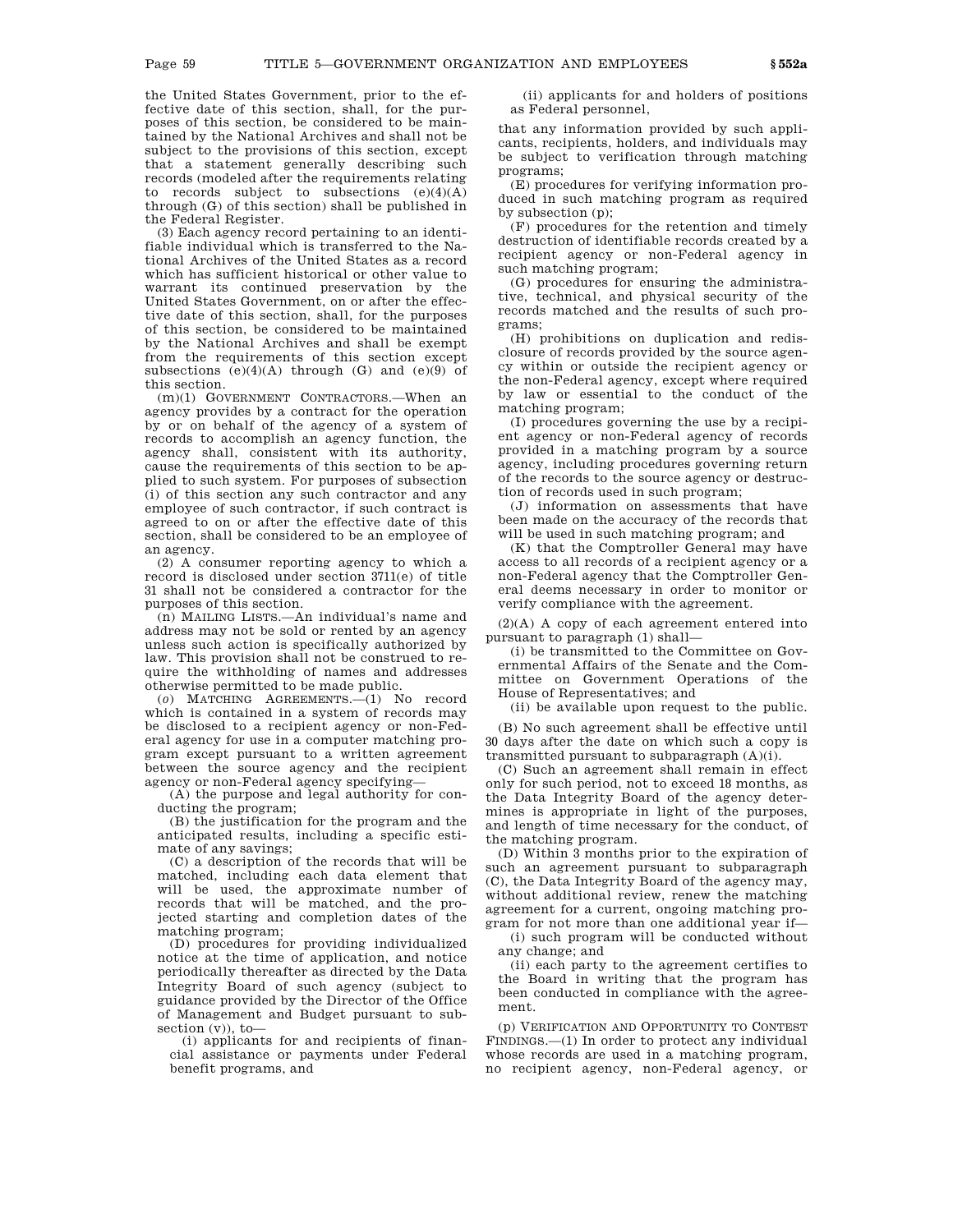source agency may suspend, terminate, reduce, or make a final denial of any financial assistance or payment under a Federal benefit program to such individual, or take other adverse action against such individual, as a result of information produced by such matching program, until—

(A)(i) the agency has independently verified the information; or

(ii) the Data Integrity Board of the agency, or in the case of a non-Federal agency the Data Integrity Board of the source agency, determines in accordance with guidance issued by the Director of the Office of Management and Budget that—

(I) the information is limited to identification and amount of benefits paid by the source agency under a Federal benefit program; and

(II) there is a high degree of confidence that the information provided to the recipient agency is accurate;

(B) the individual receives a notice from the agency containing a statement of its findings and informing the individual of the opportunity to contest such findings; and

(C)(i) the expiration of any time period established for the program by statute or regulation for the individual to respond to that notice; or

(ii) in the case of a program for which no such period is established, the end of the 30 day period beginning on the date on which notice under subparagraph (B) is mailed or otherwise provided to the individual.

(2) Independent verification referred to in paragraph (1) requires investigation and confirmation of specific information relating to an individual that is used as a basis for an adverse action against the individual, including where applicable investigation and confirmation of—

(A) the amount of any asset or income involved;

(B) whether such individual actually has or had access to such asset or income for such individual's own use; and

(C) the period or periods when the individual actually had such asset or income.

(3) Notwithstanding paragraph (1), an agency may take any appropriate action otherwise prohibited by such paragraph if the agency determines that the public health or public safety may be adversely affected or significantly threatened during any notice period required by such paragraph.

(q) SANCTIONS.—(1) Notwithstanding any other provision of law, no source agency may disclose any record which is contained in a system of records to a recipient agency or non-Federal agency for a matching program if such source agency has reason to believe that the requirements of subsection (p), or any matching agreement entered into pursuant to subsection (*o*), or both, are not being met by such recipient agency.

(2) No source agency may renew a matching agreement unless—

(A) the recipient agency or non-Federal agency has certified that it has complied with the provisions of that agreement; and

(B) the source agency has no reason to believe that the certification is inaccurate.

(r) REPORT ON NEW SYSTEMS AND MATCHING PROGRAMS.—Each agency that proposes to establish or make a significant change in a system of records or a matching program shall provide adequate advance notice of any such proposal (in duplicate) to the Committee on Government Operations of the House of Representatives, the Committee on Governmental Affairs of the Senate, and the Office of Management and Budget in order to permit an evaluation of the probable or potential effect of such proposal on the privacy or other rights of individuals.

(s) BIENNIAL REPORT.—The President shall biennially submit to the Speaker of the House of Representatives and the President pro tempore of the Senate a report—

(1) describing the actions of the Director of the Office of Management and Budget pursuant to section 6 of the Privacy Act of 1974 during the preceding 2 years;

(2) describing the exercise of individual rights of access and amendment under this section during such years;

(3) identifying changes in or additions to systems of records;

(4) containing such other information concerning administration of this section as may be necessary or useful to the Congress in reviewing the effectiveness of this section in carrying out the purposes of the Privacy Act of 1974.

(t)(1) EFFECT OF OTHER LAWS.—No agency shall rely on any exemption contained in section 552 of this title to withhold from an individual any record which is otherwise accessible to such individual under the provisions of this section.

(2) No agency shall rely on any exemption in this section to withhold from an individual any record which is otherwise accessible to such individual under the provisions of section 552 of this title.

(u) DATA INTEGRITY BOARDS.—(1) Every agency conducting or participating in a matching program shall establish a Data Integrity Board to oversee and coordinate among the various components of such agency the agency's implementation of this section.

(2) Each Data Integrity Board shall consist of senior officials designated by the head of the agency, and shall include any senior official designated by the head of the agency as responsible for implementation of this section, and the inspector general of the agency, if any. The inspector general shall not serve as chairman of the Data Integrity Board.

(3) Each Data Integrity Board—

(A) shall review, approve, and maintain all written agreements for receipt or disclosure of agency records for matching programs to ensure compliance with subsection (*o*), and all relevant statutes, regulations, and guidelines;

(B) shall review all matching programs in which the agency has participated during the year, either as a source agency or recipient agency, determine compliance with applicable laws, regulations, guidelines, and agency agreements, and assess the costs and benefits of such programs;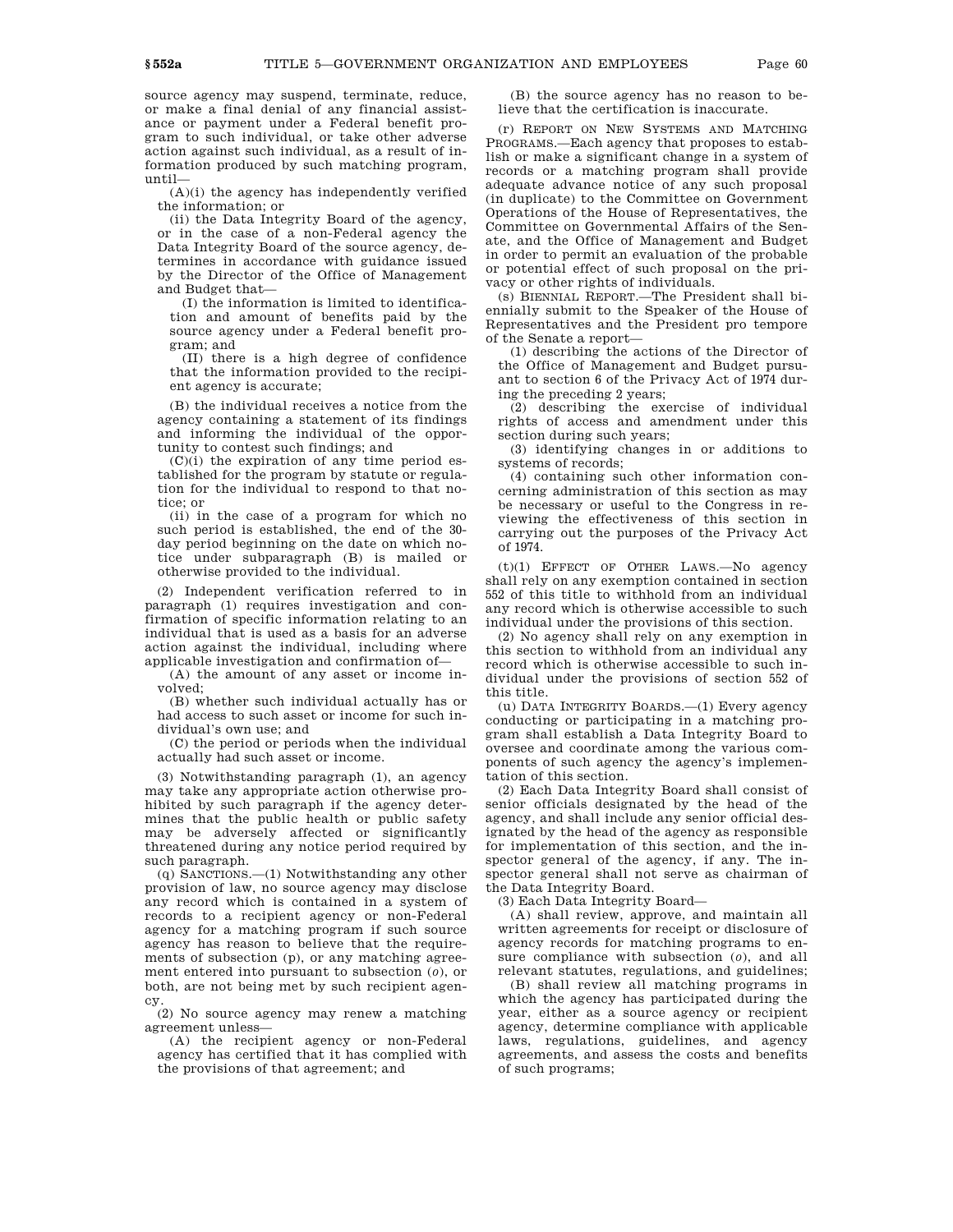(C) shall review all recurring matching programs in which the agency has participated during the year, either as a source agency or recipient agency, for continued justification for such disclosures;

(D) shall compile an annual report, which shall be submitted to the head of the agency and the Office of Management and Budget and made available to the public on request, describing the matching activities of the agency, including—

(i) matching programs in which the agency has participated as a source agency or recipient agency;

(ii) matching agreements proposed under subsection (*o*) that were disapproved by the Board;

(iii) any changes in membership or structure of the Board in the preceding year;

(iv) the reasons for any waiver of the requirement in paragraph (4) of this section for completion and submission of a cost-benefit analysis prior to the approval of a matching program;

(v) any violations of matching agreements that have been alleged or identified and any corrective action taken; and

(vi) any other information required by the Director of the Office of Management and Budget to be included in such report;

(E) shall serve as a clearinghouse for receiving and providing information on the accuracy, completeness, and reliability of records used in matching programs;

(F) shall provide interpretation and guidance to agency components and personnel on the requirements of this section for matching programs;

(G) shall review agency recordkeeping and disposal policies and practices for matching programs to assure compliance with this section; and

(H) may review and report on any agency matching activities that are not matching programs.

 $(4)(A)$  Except as provided in subparagraphs  $(B)$ and (C), a Data Integrity Board shall not approve any written agreement for a matching program unless the agency has completed and submitted to such Board a cost-benefit analysis of the proposed program and such analysis demonstrates that the program is likely to be cost effective.2

(B) The Board may waive the requirements of subparagraph (A) of this paragraph if it determines in writing, in accordance with guidelines prescribed by the Director of the Office of Management and Budget, that a cost-benefit analysis is not required.

(C) A cost-benefit analysis shall not be required under subparagraph (A) prior to the initial approval of a written agreement for a matching program that is specifically required by statute. Any subsequent written agreement for such a program shall not be approved by the Data Integrity Board unless the agency has submitted a cost-benefit analysis of the program as conducted under the preceding approval of such agreement.

(5)(A) If a matching agreement is disapproved by a Data Integrity Board, any party to such agreement may appeal the disapproval to the Director of the Office of Management and Budget. Timely notice of the filing of such an appeal shall be provided by the Director of the Office of Management and Budget to the Committee on Governmental Affairs of the Senate and the Committee on Government Operations of the House of Representatives.

(B) The Director of the Office of Management and Budget may approve a matching agreement notwithstanding the disapproval of a Data Integrity Board if the Director determines that—

(i) the matching program will be consistent with all applicable legal, regulatory, and policy requirements;

(ii) there is adequate evidence that the matching agreement will be cost-effective; and

(iii) the matching program is in the public interest.

(C) The decision of the Director to approve a matching agreement shall not take effect until 30 days after it is reported to committees described in subparagraph (A).

(D) If the Data Integrity Board and the Director of the Office of Management and Budget disapprove a matching program proposed by the inspector general of an agency, the inspector general may report the disapproval to the head of the agency and to the Congress.

(6) In the reports required by paragraph (3)(D), agency matching activities that are not matching programs may be reported on an aggregate basis, if and to the extent necessary to protect ongoing law enforcement or counterintelligence investigations.

(v) OFFICE OF MANAGEMENT AND BUDGET RE-SPONSIBILITIES.—The Director of the Office of Management and Budget shall—

(1) develop and, after notice and opportunity for public comment, prescribe guidelines and regulations for the use of agencies in implementing the provisions of this section; and

(2) provide continuing assistance to and oversight of the implementation of this section by agencies.

(w) APPLICABILITY TO BUREAU OF CONSUMER FI-NANCIAL PROTECTION.—Except as provided in the Consumer Financial Protection Act of 2010, this section shall apply with respect to the Bureau of Consumer Financial Protection.

(Added Pub. L. 93–579, §3, Dec. 31, 1974, 88 Stat. 1897; amended Pub. L. 94–183, §2(2), Dec. 31, 1975, 89 Stat. 1057; Pub. L. 97–365, §2, Oct. 25, 1982, 96 Stat. 1749; Pub. L. 97–375, title II, §201(a), (b), Dec. 21, 1982, 96 Stat. 1821; Pub. L. 97–452, §2(a)(1), Jan. 12, 1983, 96 Stat. 2478; Pub. L. 98–477, §2(c), Oct. 15, 1984, 98 Stat. 2211; Pub. L. 98–497, title I, §107(g), Oct. 19, 1984, 98 Stat. 2292; Pub. L. 100–503, §§2–6(a), 7, 8, Oct. 18, 1988, 102 Stat. 2507–2514; Pub. L. 101–508, title VII, §7201(b)(1), Nov. 5, 1990, 104 Stat. 1388–334; Pub. L. 103–66, title XIII, §13581(c), Aug. 10, 1993, 107 Stat. 611; Pub. L. 104–193, title I, §110(w), Aug. 22, 1996, 110 Stat. 2175; Pub. L. 104–226, §1(b)(3), Oct. 2, 1996, 110 Stat. 3033; Pub. L. 104–316, title I, §115(g)(2)(B), Oct. 19, 1996, 110 Stat. 3835; Pub. L. 105–34, title X, §1026(b)(2), Aug. 5, 1997, 111 Stat. 925; Pub. L. 105–362, title XIII, §1301(d), Nov. 10,

<sup>2</sup>So in original. Probably should be ''cost-effective.''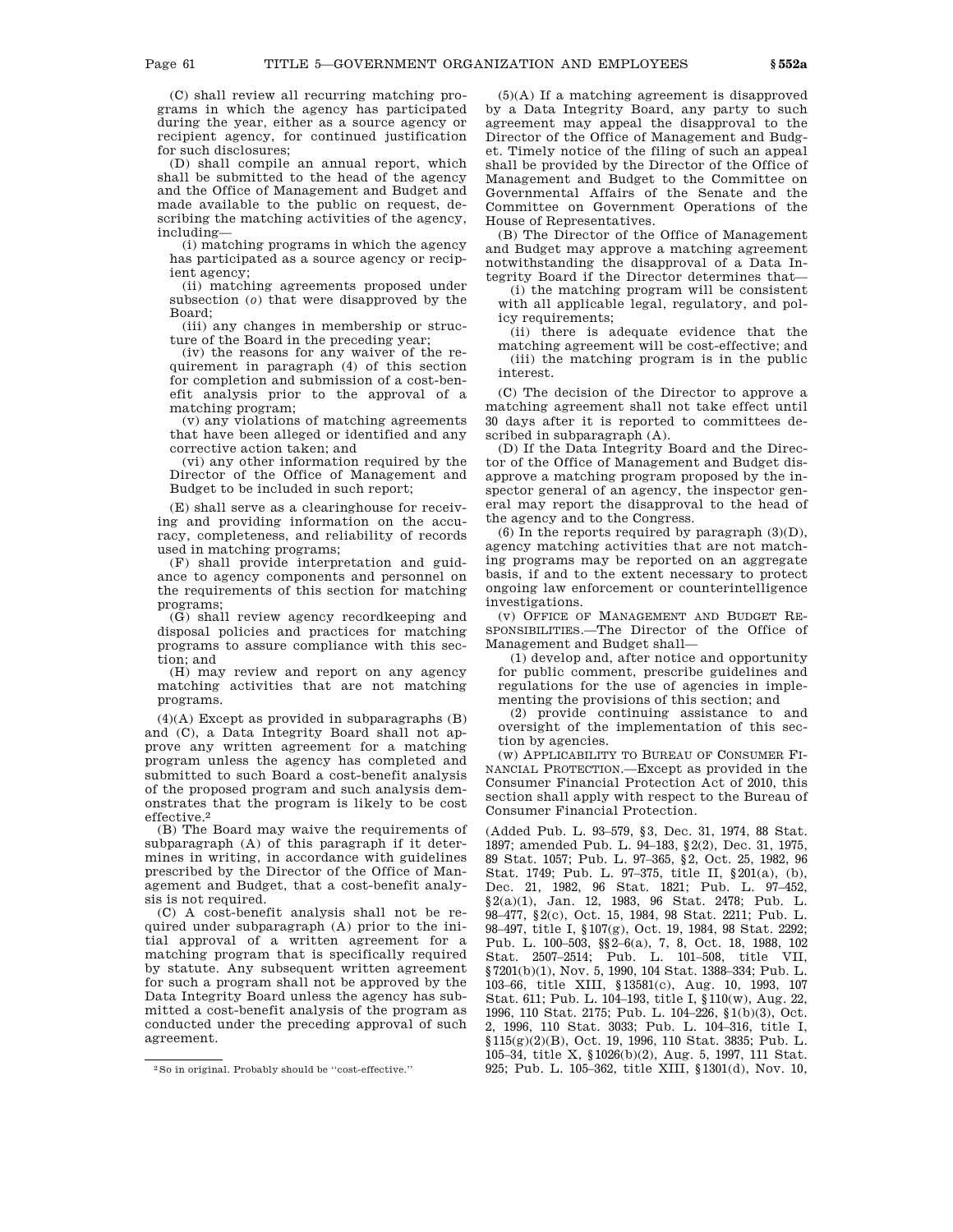1998, 112 Stat. 3293; Pub. L. 106–170, title IV, §402(a)(2), Dec. 17, 1999, 113 Stat. 1908; Pub. L. 108–271, §8(b), July 7, 2004, 118 Stat. 814; Pub. L. 111–148, title VI, §6402(b)(2), Mar. 23, 2010, 124 Stat. 756; Pub. L. 111–203, title X, §1082, July 21, 2010, 124 Stat. 2080; Pub. L. 113–295, div. B, title I, §102(d), Dec. 19, 2014, 128 Stat. 4062.)

#### REFERENCES IN TEXT

Section 552(e) of this title, referred to in subsec.  $(a)(1)$ , was redesignated section  $552(f)$  of this title by section 1802(b) of Pub. L. 99–570.

Section 6103 of the Internal Revenue Code of 1986, referred to in subsec.  $(a)(8)(B)(iv)$ , (vii), is classified to section 6103 of Title 26, Internal Revenue Code.

Sections 404, 464, and 1137 of the Social Security Act, referred to in subsec.  $(a)(8)(B)(iv)$ , are classified to sections 604, 664, and 1320b–7, respectively, of Title 42, The Public Health and Welfare.

The Achieving a Better Life Experience Act of 2014, referred to in subsec.  $(a)(8)(B)(x)$ , probably means Pub. L. 113–295, div. B, Dec. 19, 2014, 128 Stat. 4056, known as the Stephen Beck, Jr., Achieving a Better Life Experience Act of 2014 or the Stephen Beck, Jr., ABLE Act of 2014. The Act does not contain a section 3.

For effective date of this section, referred to in subsecs. (k)(2), (5), (7), (*l*)(2), (3), and (m), see Effective Date note below.

Section 6 of the Privacy Act of 1974, referred to in subsec. (s)(1), is section 6 of Pub. L. 93–579, which was set out below and was repealed by section 6(c) of Pub. L. 100–503.

For classification of the Privacy Act of 1974, referred to in subsec. (s)(4), see Short Title note below.

The Consumer Financial Protection Act of 2010, referred to in subsec. (w), is title X of Pub. L. 111–203, July 21, 2010, 124 Stat. 1955, which enacted subchapter V (§5481 et seq.) of chapter 53 of Title 12, Banks and Banking, and enacted and amended numerous other sections and notes in the Code. For complete classification of this Act to the Code, see Short Title note set out under section 5301 of Title 12 and Tables.

### CODIFICATION

Section 552a of former Title 5, Executive Departments and Government Officers and Employees, was transferred to section 2244 of Title 7, Agriculture.

#### **AMENDMENTS**

2014—Subsec. (a)(8)(B)(x). Pub. L. 113–295 added cl. (x). 2010—Subsec. (a)(8)(B)(ix). Pub. L. 111–148 added cl. (ix).

Subsec. (w). Pub. L. 111–203 added subsec. (w).

2004—Subsec. (b)(10). Pub. L. 108–271 substituted ''Government Accountability Office'' for ''General Accounting Office''.

1999—Subsec. (a)(8)(B)(viii). Pub. L. 106–170 added cl. (viii).

1998—Subsec. (u)(6), (7). Pub. L. 105–362 redesignated par. (7) as (6), substituted "paragraph (3)(D)" for "paragraphs (3)(D) and (6)'', and struck out former par. (6) which read as follows: ''The Director of the Office of Management and Budget shall, annually during the first 3 years after the date of enactment of this subsection and biennially thereafter, consolidate in a report to the Congress the information contained in the reports from the various Data Integrity Boards under paragraph (3)(D). Such report shall include detailed information about costs and benefits of matching programs that are conducted during the period covered by such consolidated report, and shall identify each waiver granted by a Data Integrity Board of the requirement for completion and submission of a cost-benefit analysis and the reasons for granting the waiver.''

1997—Subsec. (a)(8)(B)(vii). Pub. L. 105–34 added cl. (vii).

1996—Subsec. (a)(8)(B)(iv)(III). Pub. L. 104–193 substituted "section 404(e), 464," for "section 464".

Subsec.  $(a)(8)(B)(v)$  to (vii). Pub. L. 104-226 inserted "or" at end of cl. (v), struck out "or" at end of cl. (vi), and struck out cl. (vii) which read as follows: ''matches performed pursuant to section 6103(*l*)(12) of the Internal Revenue Code of 1986 and section 1144 of the Social Security Act;'

Subsecs. (b)(12), (m)(2). Pub. L. 104–316 substituted "3711(e)" for "3711(f)"

1993—Subsec. (a)(8)(B)(vii). Pub. L. 103–66 added cl. (vii).

1990—Subsec. (p). Pub. L. 101–508 amended subsec. (p) generally, restating former pars. (1) and (3) as par. (1), adding provisions relating to Data Integrity Boards, and restating former pars. (2) and (4) as (2) and (3), respectively.

1988—Subsec. (a)(8) to (13). Pub. L. 100–503, §5, added pars. (8) to (13).

Subsec. (e)(12). Pub. L. 100–503, §3(a), added par. (12). Subsec. (f). Pub. L. 100–503, §7, substituted ''biennially'' for ''annually'' in last sentence.

Subsecs. (*o*) to (q). Pub. L. 100–503, §2(2), added subsecs. (*o*) to (q). Former subsecs. (*o*) to (q) redesignated (r) to (t), respectively.

Subsec. (r). Pub. L. 100–503, §3(b), inserted ''and matching programs'' in heading and amended text generally. Prior to amendment, text read as follows: ''Each agency shall provide adequate advance notice to Congress and the Office of Management and Budget of any proposal to establish or alter any system of records in order to permit an evaluation of the probable or potential effect of such proposal on the privacy and other personal or property rights of individuals or the disclosure of information relating to such individuals, and its effect on the preservation of the constitutional principles of federalism and separation of powers.''

Pub. L. 100–503, §2(1), redesignated former subsec. (*o*) as (r).

Subsec. (s). Pub. L. 100–503, §8, substituted ''Biennial'' for ''Annual'' in heading, ''biennially submit'' for ''annually submit'' in introductory provisions, ''preceding 2 years'' for ''preceding year'' in par. (1), and ''such years'' for ''such year'' in par. (2).

Pub. L. 100–503,  $\S 2(1),$  redesignated former subsec.  $(p)$ as (s).

Subsec. (t). Pub. L. 100–503, §2(1), redesignated former subsec. (q) as (t).

Subsec. (u). Pub. L. 100–503, §4, added subsec. (u). Subsec. (v). Pub. L. 100–503, §6(a), added subsec. (v). 1984—Subsec. (b)(6). Pub. L. 98–497, §107(g)(1), substituted ''National Archives and Records Administration'' for ''National Archives of the United States'', and ''Archivist of the United States or the designee of the Archivist'' for ''Administrator of General Services or his designee''.

Subsec. (*l*)(1). Pub. L. 98–497, §107(g)(2), substituted "Archivist of the United States" for "Administrator of General Services'' in two places.

Subsec. (q). Pub. L. 98–477 designated existing provisions as par. (1) and added par. (2).

1983—Subsec. (b)(12). Pub. L. 97–452 substituted ''section 3711(f) of title 31'' for ''section 3(d) of the Federal Claims Collection Act of 1966 (31 U.S.C. 952(d))''.

Subsec. (m)(2). Pub. L. 97–452 substituted "section 3711(f) of title 31" for "section 3(d) of the Federal Claims Collection Act of 1966 (31 U.S.C. 952(d))''.

1982—Subsec. (b)(12). Pub. L. 97–365, §2(a), added par. (12).

Subsec. (e)(4). Pub. L. 97–375, §201(a), substituted "upon establishment or revision" for "at least annually'' after ''Federal Register''.

Subsec. (m). Pub. L. 97–365, §2(b), designated existing provisions as par. (1) and added par. (2).

Subsec. (p). Pub. L. 97–375, §201(b), substituted provisions requiring annual submission of a report by the President to the Speaker of the House and President pro tempore of the Senate relating to the Director of the Office of Management and Budget, individual rights of access, changes or additions to systems of records, and other necessary or useful information, for provisions which had directed the President to submit to the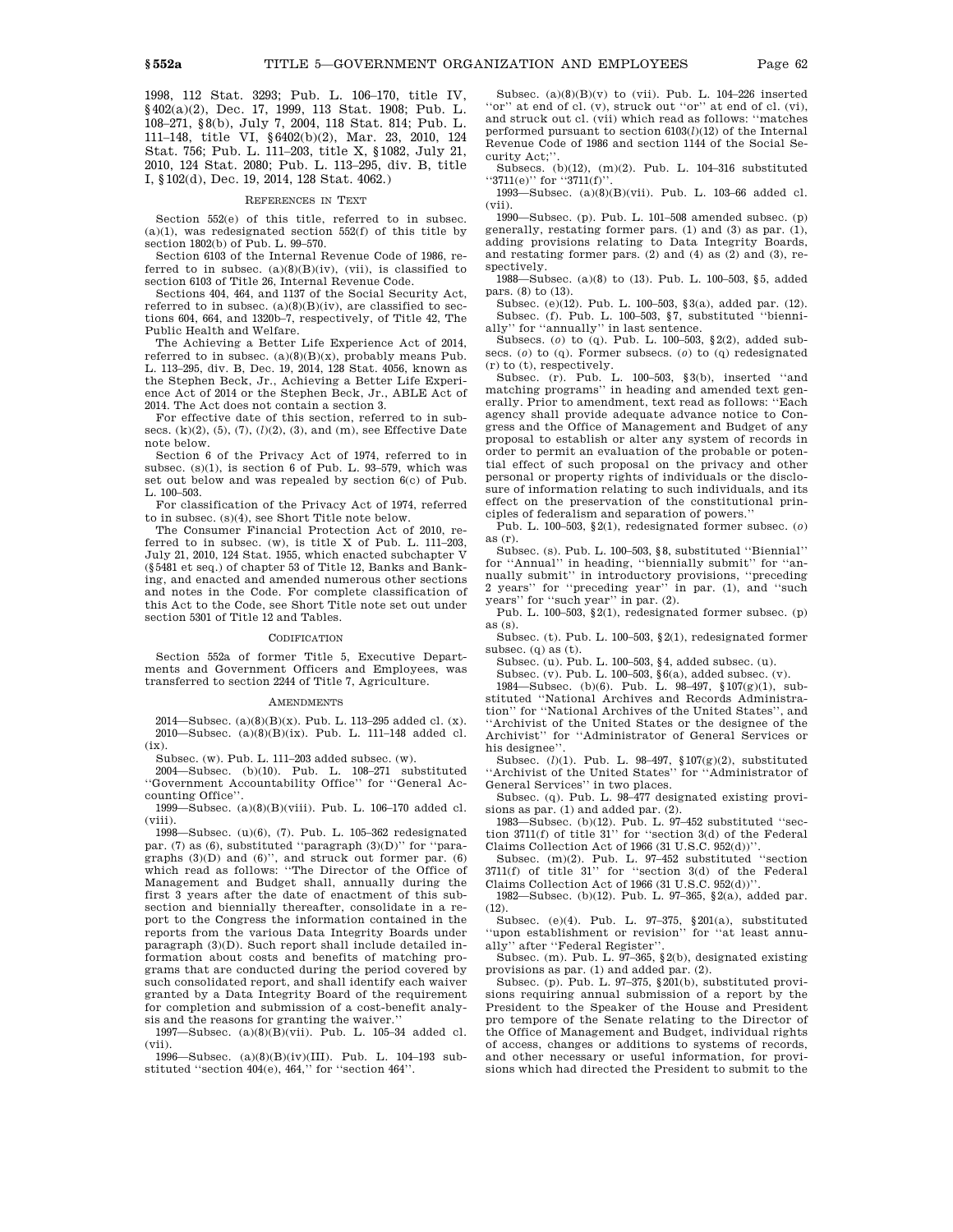Speaker of the House and the President of the Senate, by June 30 of each calendar year, a consolidated report, separately listing for each Federal agency the number of records contained in any system of records which were exempted from the application of this section under the provisions of subsections (j) and (k) of this section during the preceding calendar year, and the reasons for the exemptions, and such other information as indicate efforts to administer fully this section.

1975—Subsec. (g)(5). Pub. L. 94–183 substituted ''to September 27, 1975'' for ''to the effective date of this section''.

## CHANGE OF NAME

Committee on Governmental Affairs of Senate changed to Committee on Homeland Security and Governmental Affairs of Senate, effective Jan. 4, 2005, by Senate Resolution No. 445, One Hundred Eighth Congress, Oct. 9, 2004.

Committee on Government Operations of House of Representatives treated as referring to Committee on Government Reform and Oversight of House of Representatives by section 1(a) of Pub. L. 104–14, set out as a note preceding section 21 of Title 2, The Congress. Committee on Government Reform and Oversight of House of Representatives changed to Committee on Government Reform of House of Representatives by House Resolution No. 5, One Hundred Sixth Congress, Jan. 6, 1999. Committee on Government Reform of House of Representatives changed to Committee on Oversight and Government Reform of House of Representatives by House Resolution No. 6, One Hundred Tenth Congress, Jan. 5, 2007.

#### EFFECTIVE DATE OF 2014 AMENDMENT

Pub. L. 113–295, div. B, title I, §102(f)(1), Dec. 19, 2014, 128 Stat. 4062, provided that: "The amendments made by this section [enacting section 529A of Title 26, Internal Revenue Code, and amending this section, section 5517 of Title 12, Banks and Banking, and sections 26, 877A, 4965, 4973, and 6693 of Title 26] shall apply to taxable years beginning after December 31, 2014.''

#### EFFECTIVE DATE OF 2010 AMENDMENT

Pub. L. 111–203, title X, §1082, July 21, 2010, 124 Stat. 2080, provided that the amendment made by section 1082 is effective on July 21, 2010.

Pub. L. 111–203, title X, §1100H, July 21, 2010, 124 Stat. 2113, provided that: ''Except as otherwise provided in this subtitle [subtitle H (§§1081–1100H) of title X of Pub. L. 111–203, see Tables for classification] and the amendments made by this subtitle, this subtitle and the amendments made by this subtitle, other than sections 1081 [amending section 8G of Pub. L. 95–452, set out in the Appendix to this title, and enacting provisions set out as a note under section 8G of Pub. L. 95–452] and 1082 [amending this section and enacting provisions set out as a note under this section], shall become effective on the designated transfer date.'' [The term ''designated transfer date'' is defined in

section 5481(9) of Title 12, Banks and Banking, as the date established under section 5582 of Title 12, which is July 21, 2011.]

### EFFECTIVE DATE OF 1999 AMENDMENT

Amendment by Pub. L. 106–170 applicable to individuals whose period of confinement in an institution commences on or after the first day of the fourth month beginning after December 1999, see section  $402(a)(4)$  of Pub. L. 106–170, set out as a note under section 402 of Title 42, The Public Health and Welfare.

### EFFECTIVE DATE OF 1997 AMENDMENT

Amendment by Pub. L. 105–34 applicable to levies issued after Aug. 5, 1997, see section 1026(c) of Pub. L. 105–34, set out as a note under section 6103 of Title 26, Internal Revenue Code.

#### EFFECTIVE DATE OF 1996 AMENDMENT

Amendment by Pub. L. 104–193 effective July 1, 1997, with transition rules relating to State options to accelerate such date, rules relating to claims, actions, and proceedings commenced before such date, rules relating to closing out of accounts for terminated or substantially modified programs and continuance in office of Assistant Secretary for Family Support, and provisions relating to termination of entitlement under AFDC program, see section 116 of Pub. L. 104–193, as amended, set out as an Effective Date note under section 601 of Title 42, The Public Health and Welfare.

#### EFFECTIVE DATE OF 1993 AMENDMENT

Amendment by Pub. L. 103–66 effective Jan. 1, 1994, see section 13581(d) of Pub. L. 103–66, set out as a note under section 1395y of Title 42, The Public Health and Welfare.

## EFFECTIVE DATE OF 1988 AMENDMENT

Pub. L. 100–503, §10, Oct. 18, 1988, 102 Stat. 2514, as amended by Pub. L. 101–56, §2, July 19, 1989, 103 Stat. 149, provided that:

''(a) IN GENERAL.—Except as provided in subsections (b) and (c), the amendments made by this Act [amending this section and repealing provisions set out as a note below] shall take effect 9 months after the date of enactment of this Act [Oct. 18, 1988].

''(b) EXCEPTIONS.—The amendment made by sections 3(b), 6, 7, and 8 of this Act [amending this section and repealing provisions set out as a note below] shall take effect upon enactment.

''(c) EFFECTIVE DATE DELAYED FOR EXISTING PRO-GRAMS.—In the case of any matching program (as defined in section 552a(a)(8) of title 5, United States Code, as added by section 5 of this Act) in operation before June 1, 1989, the amendments made by this Act (other than the amendments described in subsection (b)) shall take effect January 1, 1990, if—

''(1) such matching program is identified by an agency as being in operation before June 1, 1989; and ''(2) such identification is—

''(A) submitted by the agency to the Committee on Governmental Affairs of the Senate, the Committee on Government Operations of the House of Representatives, and the Office of Management and Budget before August 1, 1989, in a report which contains a schedule showing the dates on which the agency expects to have such matching program in compliance with the amendments made by this Act, and

''(B) published by the Office of Management and Budget in the Federal Register, before September 15, 1989.''

#### EFFECTIVE DATE OF 1984 AMENDMENT

Amendment by Pub. L. 98–497 effective Apr. 1, 1985, see section 301 of Pub. L. 98–497, set out as a note under section 2102 of Title 44, Public Printing and Documents.

#### EFFECTIVE DATE

Pub. L. 93–579, §8, Dec. 31, 1974, 88 Stat. 1910, provided that: ''The provisions of this Act [enacting this section and provisions set out as notes under this section] shall be effective on and after the date of enactment [Dec. 31, 1974], except that the amendments made by sections 3 and 4 [enacting this section and amending analysis preceding section 500 of this title] shall become effective 270 days following the day on which this Act is enacted.''

## SHORT TITLE OF 1990 AMENDMENT

Pub. L. 101–508, title VII, §7201(a), Nov. 5, 1990, 104 Stat. 1388–334, provided that: ''This section [amending this section and enacting provisions set out as notes below] may be cited as the 'Computer Matching and Privacy Protection Amendments of 1990'.''

### SHORT TITLE OF 1989 AMENDMENT

Pub. L. 101–56, §1, July 19, 1989, 103 Stat. 149, provided that: ''This Act [amending section 10 of Pub. L. 100–503,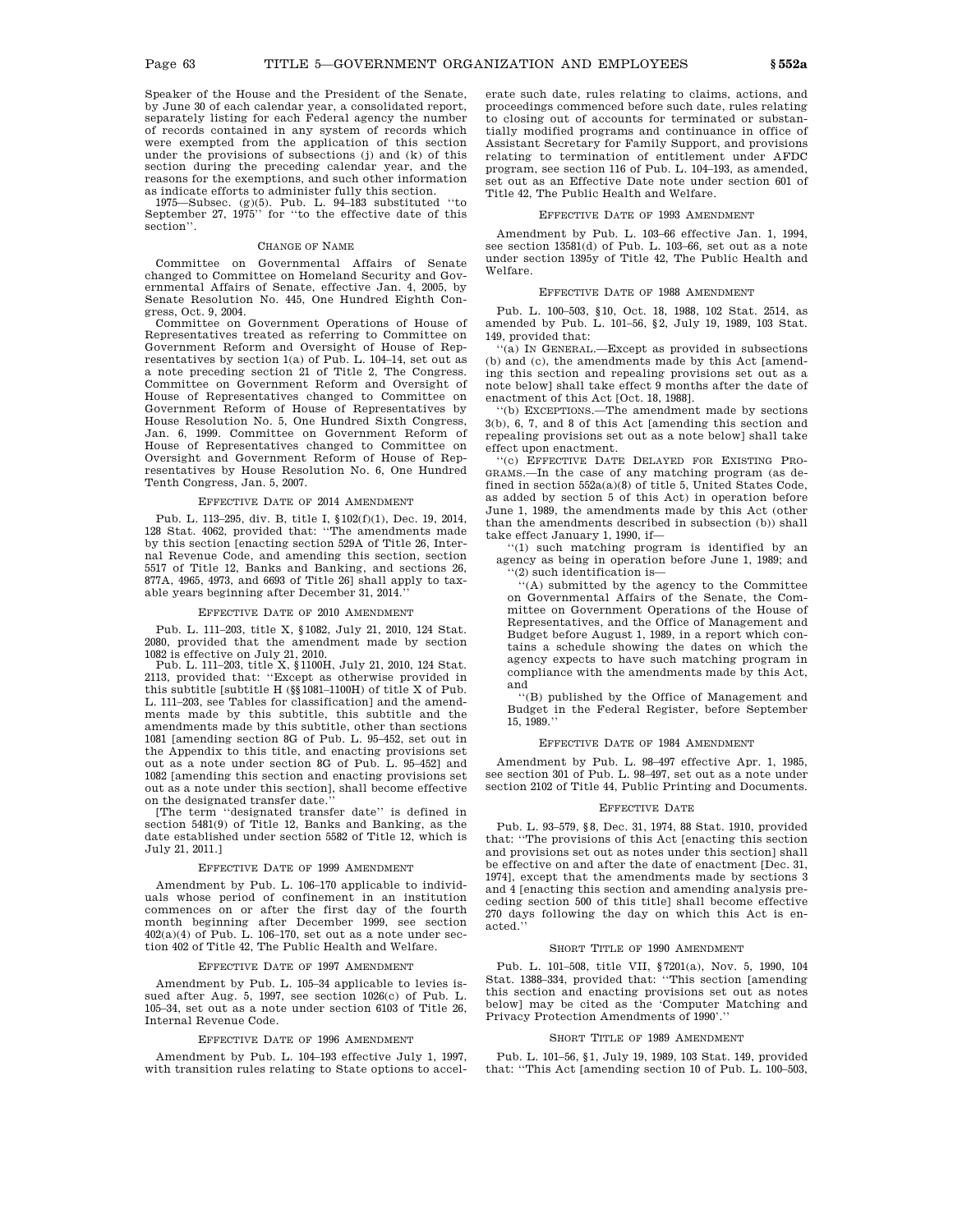set out as a note above] may be cited as the 'Computer Matching and Privacy Protection Act Amendments of 1989'.''

### SHORT TITLE OF 1988 AMENDMENT

Pub. L. 100–503, §1, Oct. 18, 1988, 102 Stat. 2507, provided that: ''This Act [amending this section, enacting provisions set out as notes above and below, and repealing provisions set out as a note below] may be cited as the 'Computer Matching and Privacy Protection Act of 1988'.''

#### SHORT TITLE OF 1974 AMENDMENT

Pub. L. 93–579, §1, Dec. 31, 1974, 88 Stat. 1896, provided: ''That this Act [enacting this section and provisions set out as notes under this section] may be cited as the 'Privacy Act of 1974'.''

### SHORT TITLE

This section is popularly known as the ''Privacy Act'' and the ''Privacy Act of 1974''.

#### TERMINATION OF REPORTING REQUIREMENTS

For termination, effective May 15, 2000, of reporting provisions in subsec. (s) of this section, see section 3003 of Pub. L. 104–66, as amended, set out as a note under section 1113 of Title 31, Money and Finance, and page 31 of House Document No. 103–7.

#### DELEGATION OF FUNCTIONS

Functions of Director of Office of Management and Budget under this section delegated to Administrator for Office of Information and Regulatory Affairs by section 3 of Pub. L. 96–511, Dec. 11, 1980, 94 Stat. 2825, set out as a note under section 3503 of Title 44, Public Printing and Documents.

EXTENSION OF PRIVACY ACT REMEDIES TO CITIZENS OF DESIGNATED COUNTRIES

Pub. L. 114–126, Feb. 24, 2016, 130 Stat. 282, provided that:

''SECTION 1. SHORT TITLE.

''This Act may be cited as the 'Judicial Redress Act of 2015'.

''SEC. 2. EXTENSION OF PRIVACY ACT REMEDIES TO CITIZENS OF DESIGNATED COUNTRIES.

''(a) CIVIL ACTION; CIVIL REMEDIES.—With respect to covered records, a covered person may bring a civil action against an agency and obtain civil remedies, in the same manner, to the same extent, and subject to the same limitations, including exemptions and exceptions, as an individual may bring and obtain with respect to records under—

 $''(1)$  section  $552a(g)(1)(D)$  of title 5, United States Code, but only with respect to disclosures intentionally or willfully made in violation of section 552a(b) of such title; and

 $(2)$  subparagraphs (A) and (B) of section  $552a(g)(1)$ of title 5, United States Code, but such an action may only be brought against a designated Federal agency or component.

''(b) EXCLUSIVE REMEDIES.—The remedies set forth in subsection (a) are the exclusive remedies available to a covered person under this section.

''(c) APPLICATION OF THE PRIVACY ACT WITH RESPECT TO A COVERED PERSON.—For purposes of a civil action described in subsection (a), a covered person shall have the same rights, and be subject to the same limitations, including exemptions and exceptions, as an individual has and is subject to under section 552a of title 5, United States Code, when pursuing the civil remedies described in paragraphs (1) and (2) of subsection (a).

'(d) DESIGNATION OF COVERED COUNTRY.

''(1) IN GENERAL.—The Attorney General may, with the concurrence of the Secretary of State, the Sec-retary of the Treasury, and the Secretary of Homeland Security, designate a foreign country or regional economic integration organization, or member country of such organization, as a 'covered country' for purposes of this section if—

 $'(A)(i)$  the country or regional economic integration organization, or member country of such organization, has entered into an agreement with the United States that provides for appropriate privacy protections for information shared for the purpose of preventing, investigating, detecting, or prosecuting criminal offenses; or

''(ii) the Attorney General has determined that the country or regional economic integration organization, or member country of such organization, has effectively shared information with the United States for the purpose of preventing, investigating, detecting, or prosecuting criminal offenses and has appropriate privacy protections for such shared information;

''(B) the country or regional economic integration organization, or member country of such organization, permits the transfer of personal data for commercial purposes between the territory of that country or regional economic organization and the territory of the United States, through an agreement with the United States or otherwise; and

''(C) the Attorney General has certified that the policies regarding the transfer of personal data for commercial purposes and related actions of the country or regional economic integration organization, or member country of such organization, do not materially impede the national security interests of the United States.

''(2) REMOVAL OF DESIGNATION.—The Attorney General may, with the concurrence of the Secretary of State, the Secretary of the Treasury, and the Secretary of Homeland Security, revoke the designation of a foreign country or regional economic integration organization, or member country of such organization, as a 'covered country' if the Attorney General determines that such designated 'covered country'—

''(A) is not complying with the agreement described under paragraph (1)(A)(i);

''(B) no longer meets the requirements for designation under paragraph  $(1)(A)(ii)$ ;

''(C) fails to meet the requirements under para $graph (1)(B);$ 

''(D) no longer meets the requirements for certification under paragraph  $(1)(C)$ ; or

''(E) impedes the transfer of information (for purposes of reporting or preventing unlawful activity) to the United States by a private entity or person. ''(e) DESIGNATION OF DESIGNATED FEDERAL AGENCY OR

COMPONENT.— ''(1) IN GENERAL.—The Attorney General shall determine whether an agency or component thereof is a 'designated Federal agency or component' for purposes of this section. The Attorney General shall not designate any agency or component thereof other than the Department of Justice or a component of the Department of Justice without the concurrence of the head of the relevant agency, or of the agency to which the component belongs.

''(2) REQUIREMENTS FOR DESIGNATION.—The Attorney General may determine that an agency or component of an agency is a 'designated Federal agency or component' for purposes of this section, if—

 $f(A)$  the Attorney General determines that information exchanged by such agency with a covered country is within the scope of an agreement referred to in subsection  $(d)(1)(A)$ ; or

''(B) with respect to a country or regional economic integration organization, or member country of such organization, that has been designated as a 'covered country' under subsection (d)(1)(B), the Attorney General determines that designating such agency or component thereof is in the law enforcement interests of the United States.

''(f) FEDERAL REGISTER REQUIREMENT; NONREVIEW-ABLE DETERMINATION.—The Attorney General shall publish each determination made under subsections (d) and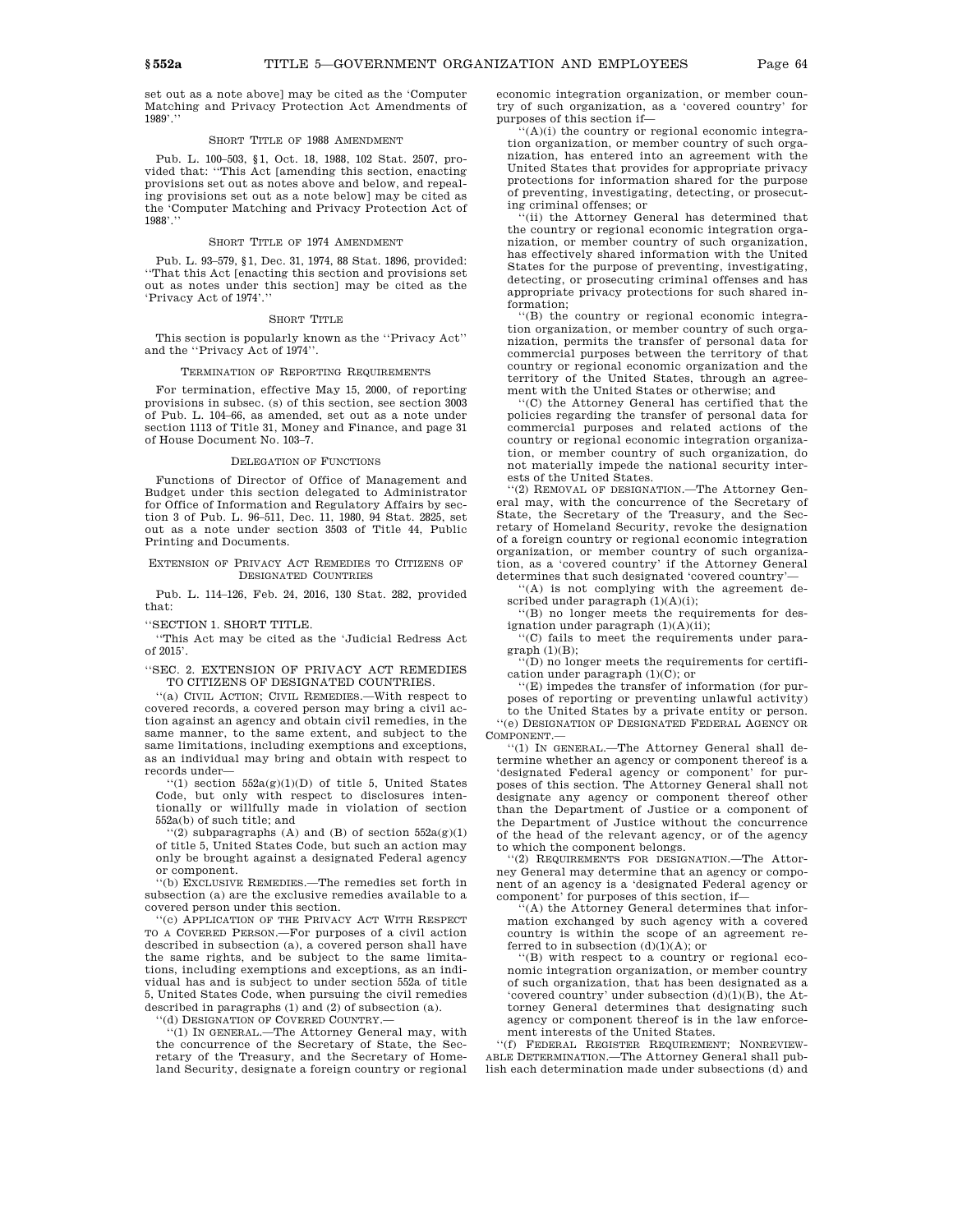(e). Such determination shall not be subject to judicial or administrative review.

''(g) JURISDICTION.—The United States District Court for the District of Columbia shall have exclusive jurisdiction over any claim arising under this section.

'(h) DEFINITIONS.—In this Act:

''(1) AGENCY.—The term 'agency' has the meaning given that term in section 552(f) of title 5, United States Code.

''(2) COVERED COUNTRY.—The term 'covered country' means a country or regional economic integration organization, or member country of such organization, designated in accordance with subsection (d).

''(3) COVERED PERSON.—The term 'covered person' means a natural person (other than an individual) who is a citizen of a covered country.

''(4) COVERED RECORD.—The term 'covered record' has the same meaning for a covered person as a record has for an individual under section 552a of title 5, United States Code, once the covered record is transferred—

''(A) by a public authority of, or private entity within, a country or regional economic organization, or member country of such organization, which at the time the record is transferred is a covered country; and

''(B) to a designated Federal agency or component for purposes of preventing, investigating, detecting, or prosecuting criminal offenses.

''(5) DESIGNATED FEDERAL AGENCY OR COMPONENT.— The term 'designated Federal agency or component' means a Federal agency or component of an agency designated in accordance with subsection (e).

''(6) INDIVIDUAL.—The term 'individual' has the meaning given that term in section 552a(a)(2) of title 5, United States Code.

''(i) PRESERVATION OF PRIVILEGES.—Nothing in this section shall be construed to waive any applicable privilege or require the disclosure of classified information. Upon an agency's request, the district court shall review in camera and ex parte any submission by the agency in connection with this subsection.

''(j) EFFECTIVE DATE.—This Act shall take effect 90 days after the date of the enactment of this Act [Feb. 24, 2016].''

### PUBLICATION OF GUIDANCE UNDER SUBSECTION  $(p)(1)(A)(ii)$

Pub. L. 101–508, title VII, §7201(b)(2), Nov. 5, 1990, 104 Stat. 1388–334, provided that: ''Not later than 90 days after the date of the enactment of this Act [Nov. 5, 1990], the Director of the Office of Management and Budget shall publish guidance under subsection  $(p)(1)(A)(ii)$  of section 552a of title 5, United States Code, as amended by this Act.''

### LIMITATION ON APPLICATION OF VERIFICATION REQUIREMENT

Pub. L. 101–508, title VII, §7201(c), Nov. 5, 1990, 104 Stat. 1388–335, provided that: 552a(p)(1)(A)(ii)(II) of title 5, United States Code, as amended by section 2 [probably means section 7201(b)(1) of Pub. L. 101–508], shall not apply to a program referred to in paragraph (1), (2), or (4) of section 1137(b) of the Social Security Act (42 U.S.C. 1320b–7), until the earlier of—

''(1) the date on which the Data Integrity Board of the Federal agency which administers that program determines that there is not a high degree of confidence that information provided by that agency under Federal matching programs is accurate; or

''(2) 30 days after the date of publication of guidance under section 2(b) [probably means section 7201(b)(2) of Pub. L. 101–508, set out as a note above].''

### EFFECTIVE DATE DELAYED FOR CERTAIN EDUCATION BENEFITS COMPUTER MATCHING PROGRAMS

Pub. L. 101–366, title II, §206(d), Aug. 15, 1990, 104 Stat. 442, provided that:

''(1) In the case of computer matching programs between the Department of Veterans Affairs and the Department of Defense in the administration of education benefits programs under chapters 30 and 32 of title 38 and chapter 106 of title 10, United States Code, the amendments made to section 552a of title 5, United States Code, by the Computer Matching and Privacy Protection Act of 1988 [Pub. L. 100–503] (other than the amendments made by section 10(b) of that Act) [see Effective Date of 1988 Amendment note above] shall take effect on October 1, 1990.

 $(2)$  For purposes of this subsection, the term 'matching program' has the same meaning provided in section  $552a(a)(8)$  of title 5, United States Code.

### IMPLEMENTATION GUIDANCE FOR 1988 AMENDMENTS

Pub. L. 100–503, §6(b), Oct. 18, 1988, 102 Stat. 2513, provided that: ''The Director shall, pursuant to section  $552a(v)$  of title 5, United States Code, develop guidelines and regulations for the use of agencies in implementing the amendments made by this Act [amending this section and repealing provisions set out as a note below] not later than 8 months after the date of enactment of this Act [Oct. 18, 1988].''

#### CONSTRUCTION OF 1988 AMENDMENTS

Pub. L. 100–503, §9, Oct. 18, 1988, 102 Stat. 2514, provided that: ''Nothing in the amendments made by this Act [amending this section and repealing provisions set out as a note below] shall be construed to authorize—

''(1) the establishment or maintenance by any agency of a national data bank that combines, merges, or links information on individuals maintained in systems of records by other Federal agencies;

''(2) the direct linking of computerized systems of records maintained by Federal agencies;

''(3) the computer matching of records not otherwise authorized by law; or

''(4) the disclosure of records for computer matching except to a Federal, State, or local agency.

CONGRESSIONAL FINDINGS AND STATEMENT OF PURPOSE

Pub. L. 93–579, §2, Dec. 31, 1974, 88 Stat. 1896, provided that:

''(a) The Congress finds that—

''(1) the privacy of an individual is directly affected by the collection, maintenance, use, and dissemination of personal information by Federal agencies;

''(2) the increasing use of computers and sophisticated information technology, while essential to the efficient operations of the Government, has greatly magnified the harm to individual privacy that can occur from any collection, maintenance, use, or dissemination of personal information;

''(3) the opportunities for an individual to secure employment, insurance, and credit, and his right to due process, and other legal protections are endangered by the misuse of certain information systems;

''(4) the right to privacy is a personal and fundamental right protected by the Constitution of the United States; and

''(5) in order to protect the privacy of individuals identified in information systems maintained by Federal agencies, it is necessary and proper for the Congress to regulate the collection, maintenance, use, and dissemination of information by such agencies.

''(b) The purpose of this Act [enacting this section and provisions set out as notes under this section] is to provide certain safeguards for an individual against an invasion of personal privacy by requiring Federal agencies, except as otherwise provided by law, to—

'(1) permit an individual to determine what records pertaining to him are collected, maintained, used, or disseminated by such agencies;

''(2) permit an individual to prevent records pertaining to him obtained by such agencies for a particular purpose from being used or made available for another purpose without his consent;

''(3) permit an individual to gain access to information pertaining to him in Federal agency records, to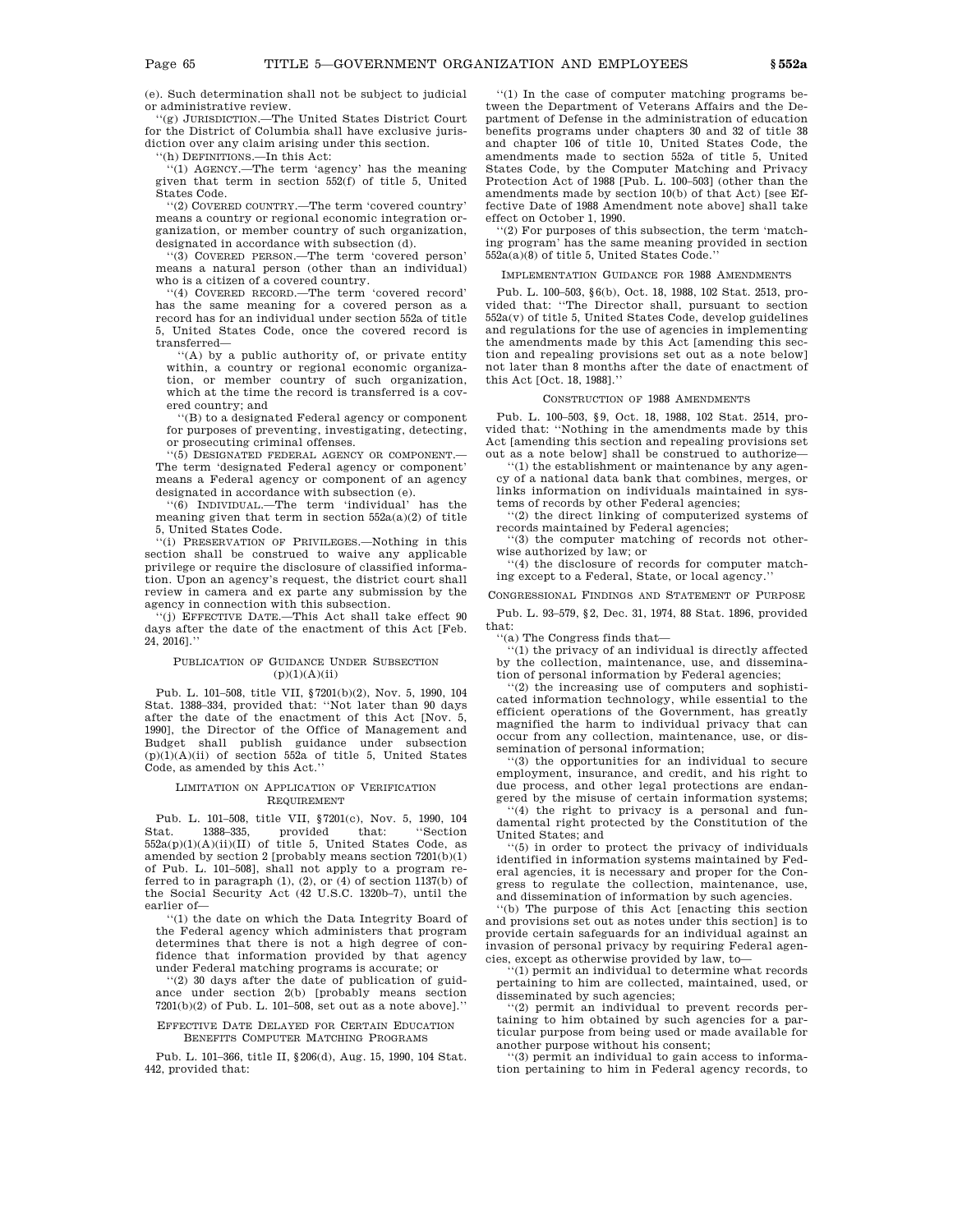have a copy made of all or any portion thereof, and to correct or amend such records;

''(4) collect, maintain, use, or disseminate any record of identifiable personal information in a manner that assures that such action is for a necessary and lawful purpose, that the information is current and accurate for its intended use, and that adequate safeguards are provided to prevent misuse of such information;

''(5) permit exemptions from the requirements with respect to records provided in this Act only in those cases where there is an important public policy need for such exemption as has been determined by specific statutory authority; and

''(6) be subject to civil suit for any damages which occur as a result of willful or intentional action which violates any individual's rights under this Act.''

### PRIVACY PROTECTION STUDY COMMISSION

Pub. L. 93–579, §5, Dec. 31, 1974, 88 Stat. 1905, as amended by Pub. L. 95–38, June 1, 1977, 91 Stat. 179, which established the Privacy Protection Study Commission and provided that the Commission study data banks, automated data processing programs and information systems of governmental, regional and private organizations to determine standards and procedures in force for protection of personal information, that the Commission report to the President and Congress the extent to which requirements and principles of section 552a of title 5 should be applied to the information practices of those organizations, and that it make other legislative recommendations to protect the privacy of individuals while meeting the legitimate informational needs of government and society, ceased to exist on September 30, 1977, pursuant to section 5(g) of Pub. L. 93–579.

GUIDELINES AND REGULATIONS FOR MAINTENANCE OF PRIVACY AND PROTECTION OF RECORDS OF INDIVIDUALS

Pub. L. 93–579, §6, Dec. 31, 1974, 88 Stat. 1909, which provided that the Office of Management and Budget shall develop guidelines and regulations for use of agencies in implementing provisions of this section and provide continuing assistance to and oversight of the implementation of the provisions of such section by agencies, was repealed by Pub. L. 100–503, §6(c), Oct. 18, 1988, 102 Stat. 2513.

DISCLOSURE OF SOCIAL SECURITY NUMBER

Pub. L. 93–579, §7, Dec. 31, 1974, 88 Stat. 1909, provided that:

''(a)(1) It shall be unlawful for any Federal, State or local government agency to deny to any individual any right, benefit, or privilege provided by law because of such individual's refusal to disclose his social security account number.

'(2) the [The] provisions of paragraph  $(1)$  of this subsection shall not apply with respect to—

''(A) any disclosure which is required by Federal statute, or

''(B) the disclosure of a social security number to any Federal, State, or local agency maintaining a system of records in existence and operating before January 1, 1975, if such disclosure was required under statute or regulation adopted prior to such date to verify the identity of an individual.

'(b) Any Federal, State, or local government agency which requests an individual to disclose his social security account number shall inform that individual whether that disclosure is mandatory or voluntary, by what statutory or other authority such number is solicited, and what uses will be made of it.''

### AUTHORIZATION OF APPROPRIATIONS TO PRIVACY PROTECTION STUDY COMMISSION

Pub. L. 93–579, §9, Dec. 31, 1974, 88 Stat. 1910, as amended by Pub. L. 94–394, Sept. 3, 1976, 90 Stat. 1198, authorized appropriations for the period beginning July 1, 1975, and ending on September 30, 1977.

EX. ORD. NO. 9397. NUMBERING SYSTEM FOR FEDERAL ACCOUNTS RELATING TO INDIVIDUAL PERSONS

Ex. Ord. No. 9397, Nov. 22, 1943, 8 F.R. 16095, as amended by Ex. Ord. No. 13478, §2, Nov. 18, 2008, 73 F.R. 70239, provided:

WHEREAS certain Federal agencies from time to time require in the administration of their activities a system of numerical identification of accounts of individual persons; and

WHEREAS some seventy million persons have heretofore been assigned account numbers pursuant to the Social Security Act; and

WHEREAS a large percentage of Federal employees have already been assigned account numbers pursuant to the Social Security Act; and

WHEREAS it is desirable in the interest of economy and orderly administration that the Federal Government move towards the use of a single, unduplicated numerical identification system of accounts and avoid the unnecessary establishment of additional systems:

NOW, THEREFORE, by virtue of the authority vested in me as President of the United States, it is hereby ordered as follows:

1. Hereafter any Federal department, establishment, or agency may, whenever the head thereof finds it advisable to establish a new system of permanent account numbers pertaining to individual persons, utilize the Social Security Act account numbers assigned pursuant to title 20, section 422.103 of the Code of Federal Regulations and pursuant to paragraph 2 of this order.

2. The Social Security Administration shall provide for the assignment of an account number to each person who is required by any Federal agency to have such a number but who has not previously been assigned such number by the Administration. The Administration may accomplish this purpose by (a) assigning such numbers to individual persons, (b) assigning blocks of numbers to Federal agencies for reassignment to individual persons, or (c) making such other arrangements for the assignment of numbers as it may deem appropriate.

3. The Social Security Administration shall furnish, upon request of any Federal agency utilizing the numerical identification system of accounts provided for in this order, the account number pertaining to any person with whom such agency has an account or the name and other identifying data pertaining to any account number of any such person.

4. The Social Security Administration and each Federal agency shall maintain the confidential character of information relating to individual persons obtained pursuant to the provisions of this order.

5. There shall be transferred to the Social Security Administration, from time to time, such amounts as the Director of the Office of Management and Budget shall determine to be required for reimbursement by any Federal agency for the services rendered by the Administration pursuant to the provisions of this order.

6. This order shall be implemented in accordance with applicable law and subject to the availability of appropriations.

7. This order is not intended to, and does not, create any right or benefit, substantive or procedural, enforceable at law or in equity, by any party against the United States, its departments, agencies, instrumentalities, or entities, its officers, employees, or agents, or any other person.

8. This order shall be published in the Federal Register.

### CLASSIFIED NATIONAL SECURITY INFORMATION

For provisions relating to a response to a request for information under this section when the fact of its existence or nonexistence is itself classified or when it was originally classified by another agency, see Ex. Ord. No. 13526, §3.6, Dec. 29, 2009, 75 F.R. 718, set out as a note under section 3161 of Title 50, War and National Defense.

### **§ 552b. Open meetings**

(a) For purposes of this section—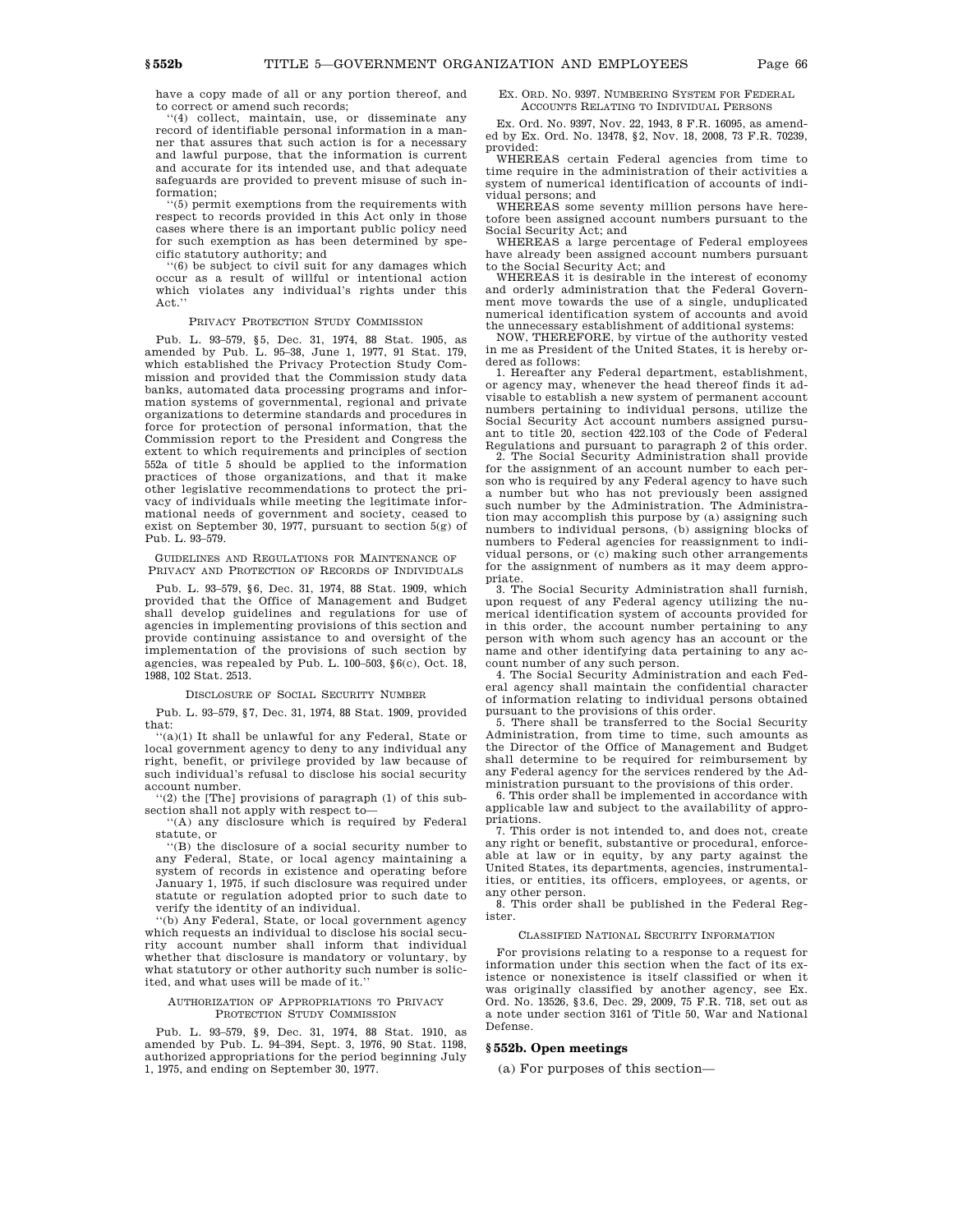(1) the term ''agency'' means any agency, as defined in section  $552(e)^1$  of this title, headed by a collegial body composed of two or more individual members, a majority of whom are appointed to such position by the President with the advice and consent of the Senate, and any subdivision thereof authorized to act on behalf of the agency;

(2) the term ''meeting'' means the deliberations of at least the number of individual agency members required to take action on behalf of the agency where such deliberations determine or result in the joint conduct or disposition of official agency business, but does not include deliberations required or permitted by subsection  $(d)$  or  $(e)$ ; and

(3) the term ''member'' means an individual who belongs to a collegial body heading an agency.

(b) Members shall not jointly conduct or dispose of agency business other than in accordance with this section. Except as provided in subsection (c), every portion of every meeting of an agency shall be open to public observation.

(c) Except in a case where the agency finds that the public interest requires otherwise, the second sentence of subsection (b) shall not apply to any portion of an agency meeting, and the requirements of subsections (d) and (e) shall not apply to any information pertaining to such meeting otherwise required by this section to be disclosed to the public, where the agency properly determines that such portion or portions of its meeting or the disclosure of such information is likely to—

(1) disclose matters that are (A) specifically authorized under criteria established by an Executive order to be kept secret in the interests of national defense or foreign policy and (B) in fact properly classified pursuant to such Executive order;

(2) relate solely to the internal personnel rules and practices of an agency;

(3) disclose matters specifically exempted from disclosure by statute (other than section 552 of this title), provided that such statute (A) requires that the matters be withheld from the public in such a manner as to leave no discretion on the issue, or (B) establishes particular criteria for withholding or refers to particular types of matters to be withheld;

(4) disclose trade secrets and commercial or financial information obtained from a person and privileged or confidential;

(5) involve accusing any person of a crime, or formally censuring any person;

(6) disclose information of a personal nature where disclosure would constitute a clearly unwarranted invasion of personal privacy;

(7) disclose investigatory records compiled for law enforcement purposes, or information which if written would be contained in such records, but only to the extent that the production of such records or information would (A) interfere with enforcement proceedings, (B) deprive a person of a right to a fair trial or an impartial adjudication, (C) constitute an unwarranted invasion of personal privacy, (D) disclose the identity of a confidential source and, in the case of a record compiled by a criminal law enforcement authority in the course of a criminal investigation, or by an agency conducting a lawful national security intelligence investigation, confidential information furnished only by the confidential source, (E) disclose investigative techniques and procedures, or (F) endanger the life or physical safety of law enforcement personnel;

(8) disclose information contained in or related to examination, operating, or condition reports prepared by, on behalf of, or for the use of an agency responsible for the regulation or supervision of financial institutions;

(9) disclose information the premature disclosure of which would—

(A) in the case of an agency which regulates currencies, securities, commodities, or financial institutions, be likely to (i) lead to significant financial speculation in currencies, securities, or commodities, or (ii) significantly endanger the stability of any financial institution; or

(B) in the case of any agency, be likely to significantly frustrate implementation of a proposed agency action,

except that subparagraph (B) shall not apply in any instance where the agency has already disclosed to the public the content or nature of its proposed action, or where the agency is required by law to make such disclosure on its own initiative prior to taking final agency action on such proposal; or

(10) specifically concern the agency's issuance of a subpena, or the agency's participation in a civil action or proceeding, an action in a foreign court or international tribunal, or an arbitration, or the initiation, conduct, or disposition by the agency of a particular case of formal agency adjudication pursuant to the procedures in section 554 of this title or otherwise involving a determination on the record after opportunity for a hearing.

(d)(1) Action under subsection (c) shall be taken only when a majority of the entire membership of the agency (as defined in subsection  $(a)(1)$ ) votes to take such action. A separate vote of the agency members shall be taken with respect to each agency meeting a portion or portions of which are proposed to be closed to the public pursuant to subsection (c), or with respect to any information which is proposed to be withheld under subsection (c). A single vote may be taken with respect to a series of meetings, a portion or portions of which are proposed to be closed to the public, or with respect to any information concerning such series of meetings, so long as each meeting in such series involves the same particular matters and is scheduled to be held no more than thirty days after the initial meeting in such series. The vote of each agency member participating in such vote shall be recorded and no proxies shall be allowed.

(2) Whenever any person whose interests may be directly affected by a portion of a meeting requests that the agency close such portion to the public for any of the reasons referred to in para $graph (5)$ ,  $(6)$ , or  $(7)$  of subsection  $(c)$ , the agency, upon request of any one of its members, shall

<sup>1</sup>See References in Text note below.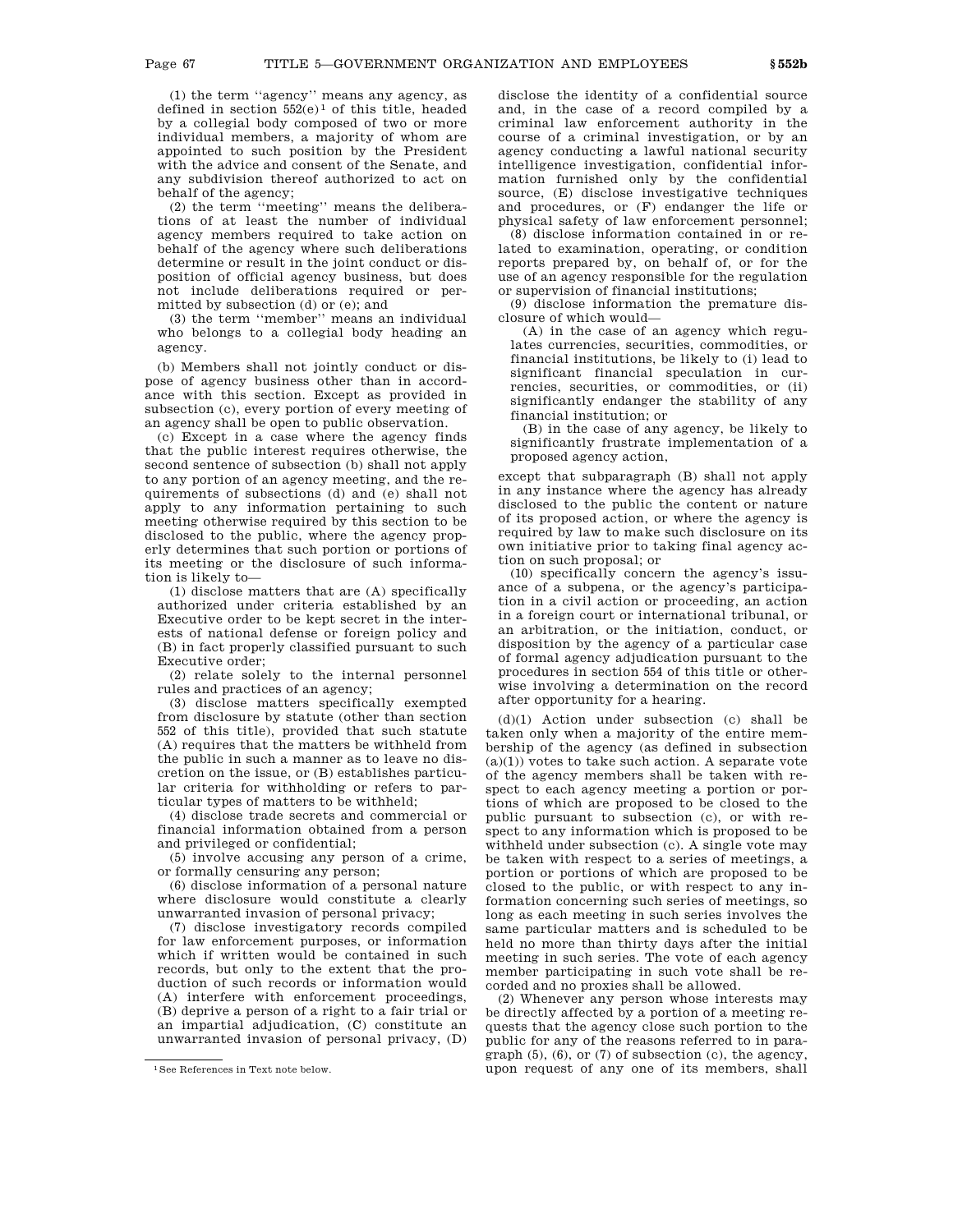vote by recorded vote whether to close such meeting.

(3) Within one day of any vote taken pursuant to paragraph (1) or (2), the agency shall make publicly available a written copy of such vote reflecting the vote of each member on the question. If a portion of a meeting is to be closed to the public, the agency shall, within one day of the vote taken pursuant to paragraph (1) or (2) of this subsection, make publicly available a full written explanation of its action closing the portion together with a list of all persons expected to attend the meeting and their affiliation.

(4) Any agency, a majority of whose meetings may properly be closed to the public pursuant to paragraph  $(4)$ ,  $(8)$ ,  $(9)(A)$ , or  $(10)$  of subsection  $(c)$ , or any combination thereof, may provide by regulation for the closing of such meetings or portions thereof in the event that a majority of the members of the agency votes by recorded vote at the beginning of such meeting, or portion thereof, to close the exempt portion or portions of the meeting, and a copy of such vote, reflecting the vote of each member on the question, is made available to the public. The provisions of paragraphs (1), (2), and (3) of this subsection and subsection (e) shall not apply to any portion of a meeting to which such regulations apply: *Provided*, That the agency shall, except to the extent that such information is exempt from disclosure under the provisions of subsection (c), provide the public with public announcement of the time, place, and subject matter of the meeting and of each portion thereof at the earliest practicable time.

 $(e)(1)$  In the case of each meeting, the agency shall make public announcement, at least one week before the meeting, of the time, place, and subject matter of the meeting, whether it is to be open or closed to the public, and the name and phone number of the official designated by the agency to respond to requests for information about the meeting. Such announcement shall be made unless a majority of the members of the agency determines by a recorded vote that agency business requires that such meeting be called at an earlier date, in which case the agency shall make public announcement of the time, place, and subject matter of such meeting, and whether open or closed to the public, at the earliest practicable time.

(2) The time or place of a meeting may be changed following the public announcement required by paragraph (1) only if the agency publicly announces such change at the earliest practicable time. The subject matter of a meeting, or the determination of the agency to open or close a meeting, or portion of a meeting, to the public, may be changed following the public announcement required by this subsection only if (A) a majority of the entire membership of the agency determines by a recorded vote that agency business so requires and that no earlier announcement of the change was possible, and (B) the agency publicly announces such change and the vote of each member upon such change at the earliest practicable time.

(3) Immediately following each public announcement required by this subsection, notice of the time, place, and subject matter of a meeting, whether the meeting is open or closed, any change in one of the preceding, and the name and phone number of the official designated by the agency to respond to requests for information about the meeting, shall also be submitted for publication in the Federal Register.

(f)(1) For every meeting closed pursuant to paragraphs (1) through (10) of subsection (c), the General Counsel or chief legal officer of the agency shall publicly certify that, in his or her opinion, the meeting may be closed to the public and shall state each relevant exemptive provision. A copy of such certification, together with a statement from the presiding officer of the meeting setting forth the time and place of the meeting, and the persons present, shall be retained by the agency. The agency shall maintain a complete transcript or electronic recording adequate to record fully the proceedings of each meeting, or portion of a meeting, closed to the public, except that in the case of a meeting, or portion of a meeting, closed to the public pursuant to paragraph  $(8)$ ,  $(9)(A)$ , or  $(10)$  of subsection (c), the agency shall maintain either such a transcript or recording, or a set of minutes. Such minutes shall fully and clearly describe all matters discussed and shall provide a full and accurate summary of any actions taken, and the reasons therefor, including a description of each of the views expressed on any item and the record of any rollcall vote (reflecting the vote of each member on the question). All documents considered in connection with any action shall be identified in such minutes.

(2) The agency shall make promptly available to the public, in a place easily accessible to the public, the transcript, electronic recording, or minutes (as required by paragraph (1)) of the discussion of any item on the agenda, or of any item of the testimony of any witness received at the meeting, except for such item or items of such discussion or testimony as the agency determines to contain information which may be withheld under subsection (c). Copies of such transcript, or minutes, or a transcription of such recording disclosing the identity of each speaker, shall be furnished to any person at the actual cost of duplication or transcription. The agency shall maintain a complete verbatim copy of the transcript, a complete copy of the minutes, or a complete electronic recording of each meeting, or portion of a meeting, closed to the public, for a period of at least two years after such meeting, or until one year after the conclusion of any agency proceeding with respect to which the meeting or portion was held, whichever occurs later.

(g) Each agency subject to the requirements of this section shall, within 180 days after the date of enactment of this section, following consultation with the Office of the Chairman of the Administrative Conference of the United States and published notice in the Federal Register of at least thirty days and opportunity for written comment by any person, promulgate regulations to implement the requirements of subsections (b) through (f) of this section. Any person may bring a proceeding in the United States District Court for the District of Columbia to require an agency to promulgate such regulations if such agency has not promulgated such regulations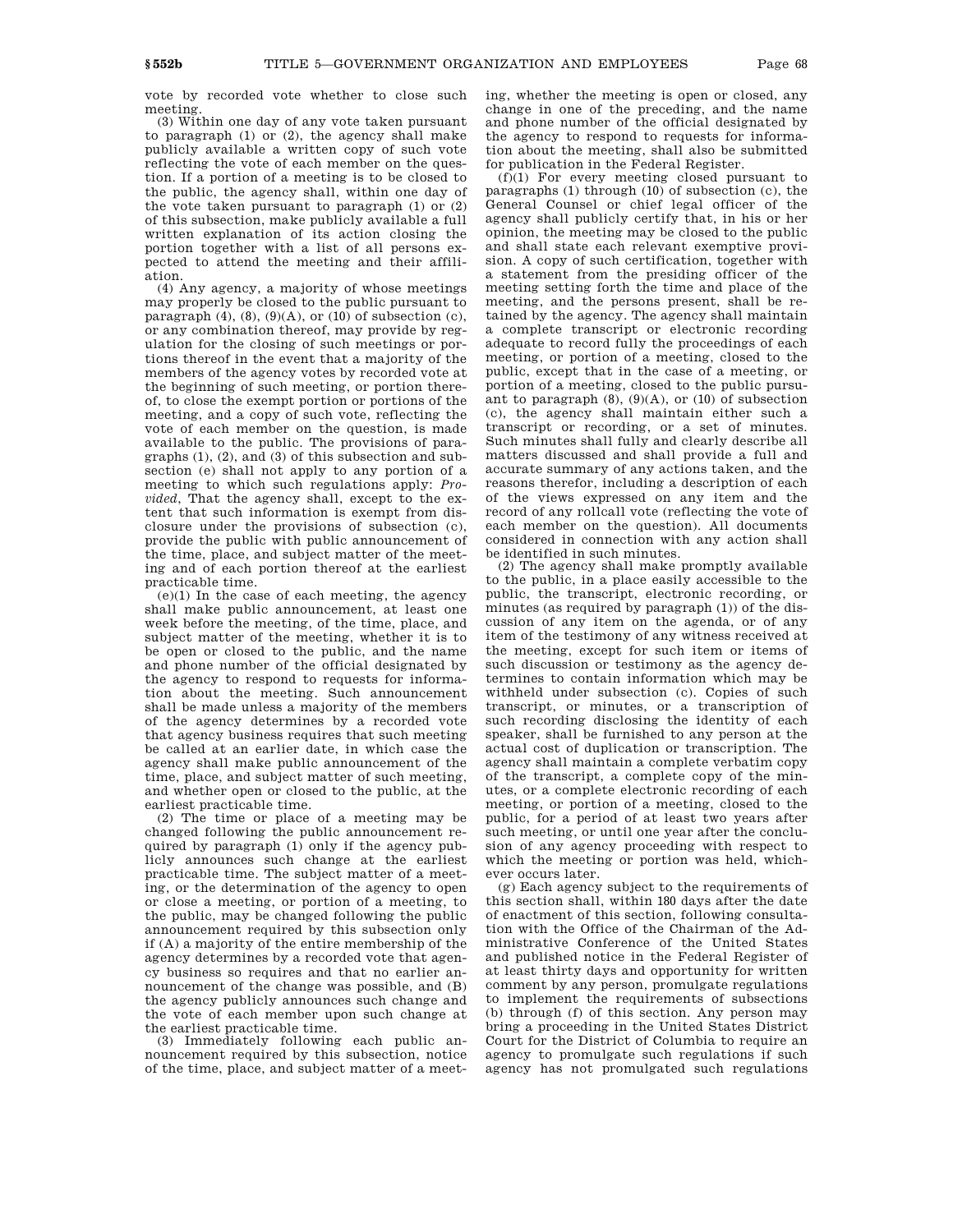within the time period specified herein. Subject to any limitations of time provided by law, any person may bring a proceeding in the United States Court of Appeals for the District of Columbia to set aside agency regulations issued pursuant to this subsection that are not in accord with the requirements of subsections (b) through (f) of this section and to require the promulgation of regulations that are in accord with such subsections.

(h)(1) The district courts of the United States shall have jurisdiction to enforce the requirements of subsections (b) through (f) of this section by declaratory judgment, injunctive relief, or other relief as may be appropriate. Such actions may be brought by any person against an agency prior to, or within sixty days after, the meeting out of which the violation of this section arises, except that if public announcement of such meeting is not initially provided by the agency in accordance with the requirements of this section, such action may be instituted pursuant to this section at any time prior to sixty days after any public announcement of such meeting. Such actions may be brought in the district court of the United States for the district in which the agency meeting is held or in which the agency in question has its headquarters, or in the District Court for the District of Columbia. In such actions a defendant shall serve his answer within thirty days after the service of the complaint. The burden is on the defendant to sustain his action. In deciding such cases the court may examine in camera any portion of the transcript, electronic recording, or minutes of a meeting closed to the public, and may take such additional evidence as it deems necessary. The court, having due regard for orderly administration and the public interest, as well as the interests of the parties, may grant such equitable relief as it deems appropriate, including granting an injunction against future violations of this section or ordering the agency to make available to the public such portion of the transcript, recording, or minutes of a meeting as is not authorized to be withheld under subsection (c) of this section.

(2) Any Federal court otherwise authorized by law to review agency action may, at the application of any person properly participating in the proceeding pursuant to other applicable law, inquire into violations by the agency of the requirements of this section and afford such relief as it deems appropriate. Nothing in this section authorizes any Federal court having jurisdiction solely on the basis of paragraph (1) to set aside, enjoin, or invalidate any agency action (other than an action to close a meeting or to withhold information under this section) taken or discussed at any agency meeting out of which the violation of this section arose.

(i) The court may assess against any party reasonable attorney fees and other litigation costs reasonably incurred by any other party who substantially prevails in any action brought in accordance with the provisions of subsection (g) or (h) of this section, except that costs may be assessed against the plaintiff only where the court finds that the suit was initiated by the plaintiff primarily for frivolous or dilatory purposes. In the case of assessment of costs against an agency, the costs may be assessed by the court against the United States.

(j) Each agency subject to the requirements of this section shall annually report to the Congress regarding the following:

(1) The changes in the policies and procedures of the agency under this section that have occurred during the preceding 1-year period.

(2) A tabulation of the number of meetings held, the exemptions applied to close meetings, and the days of public notice provided to close meetings.

(3) A brief description of litigation or formal complaints concerning the implementation of this section by the agency.

(4) A brief explanation of any changes in law that have affected the responsibilities of the agency under this section.

(k) Nothing herein expands or limits the present rights of any person under section 552 of this title, except that the exemptions set forth in subsection (c) of this section shall govern in the case of any request made pursuant to section 552 to copy or inspect the transcripts, recordings, or minutes described in subsection (f) of this section. The requirements of chapter 33 of title 44, United States Code, shall not apply to the transcripts, recordings, and minutes described in subsection (f) of this section.

(*l*) This section does not constitute authority to withhold any information from Congress, and does not authorize the closing of any agency meeting or portion thereof required by any other provision of law to be open.

(m) Nothing in this section authorizes any agency to withhold from any individual any record, including transcripts, recordings, or minutes required by this section, which is otherwise accessible to such individual under section 552a of this title.

(Added Pub. L. 94–409, §3(a), Sept. 13, 1976, 90 Stat. 1241; amended Pub. L. 104–66, title III, §3002, Dec. 21, 1995, 109 Stat. 734.)

### REFERENCES IN TEXT

Section 552(e) of this title, referred to in subsec.  $(a)(1)$ , was redesignated section  $552(f)$  of this title by section 1802(b) of Pub. L. 99–570.

180 days after the date of enactment of this section, referred to in subsec. (g), means 180 days after the date of enactment of Pub. L. 94–409, which was approved Sept. 13, 1976.

#### **AMENDMENTS**

1995—Subsec. (j). Pub. L. 104–66 amended subsec. (j) generally. Prior to amendment, subsec. (j) read as follows: ''Each agency subject to the requirements of this section shall annually report to Congress regarding its compliance with such requirements, including a tabulation of the total number of agency meetings open to the public, the total number of meetings closed to the public, the reasons for closing such meetings, and a description of any litigation brought against the agency under this section, including any costs assessed against the agency in such litigation (whether or not paid by the agency).''

#### EFFECTIVE DATE

Pub. L. 94–409, §6, Sept. 13, 1976, 90 Stat. 1248, provided that:

''(a) Except as provided in subsection (b) of this section, the provisions of this Act [see Short Title note set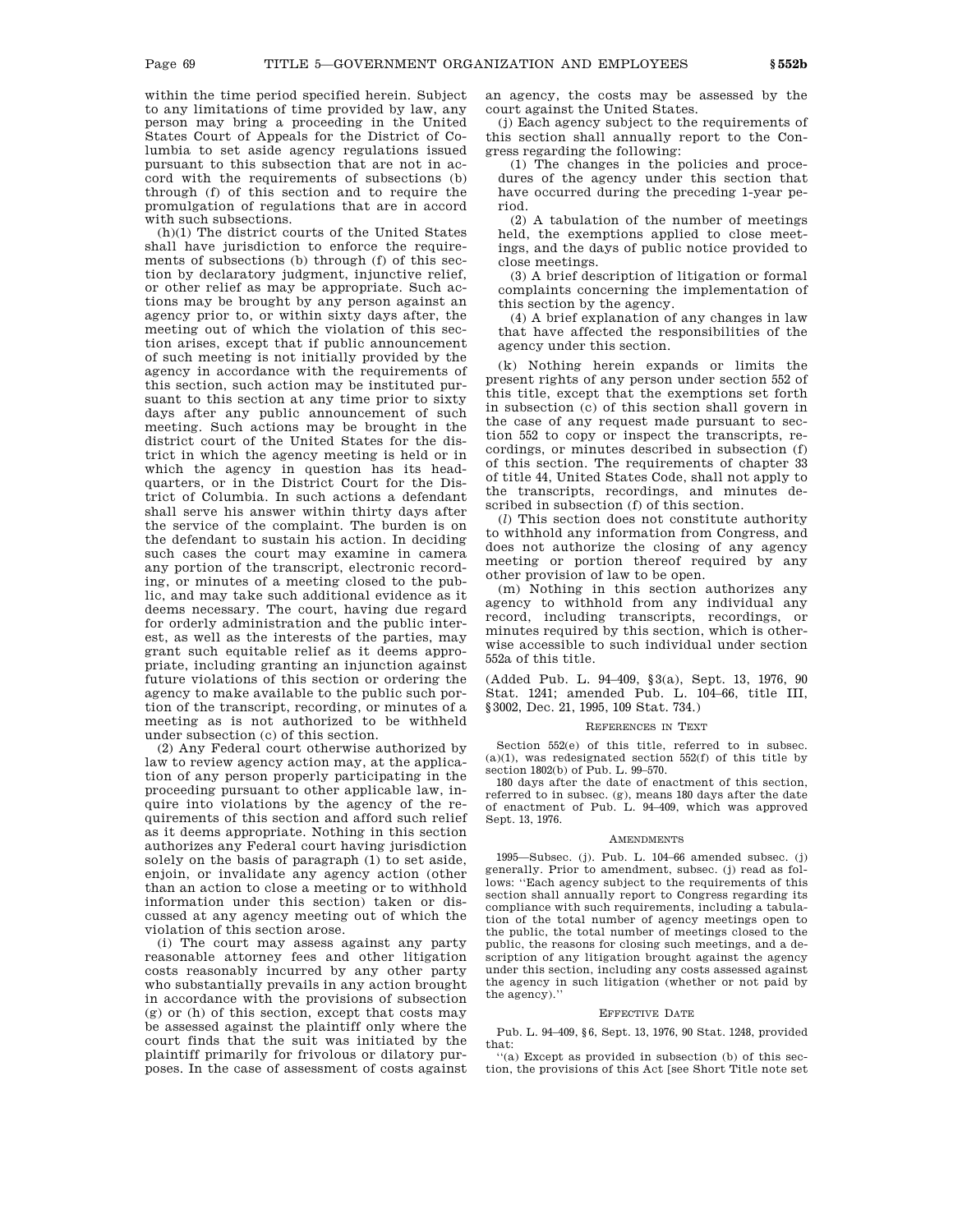out below] shall take effect 180 days after the date of its enactment [Sept. 13, 1976].

''(b) Subsection (g) of section 552b of title 5, United States Code, as added by section 3(a) of this Act, shall take effect upon enactment [Sept. 13, 1976].''

### SHORT TITLE OF 1976 AMENDMENT

Pub. L. 94–409, §1, Sept. 13, 1976, 90 Stat. 1241, provided: ''That this Act [enacting this section, amending sections 551, 552, 556, and 557 of this title, section 10 of Pub. L. 92–463, set out in the Appendix to this title, and section 410 of Title 39, and enacting provisions set out as notes under this section] may be cited as the 'Government in the Sunshine Act'.

### TERMINATION OF REPORTING REQUIREMENTS

For termination, effective May 15, 2000, of provisions of law requiring submittal to Congress of any annual, semiannual, or other regular periodic report listed in House Document No. 103–7 (in which the report required by subsec. (j) of this section is listed on page 151), see section 3003 of Pub. L. 104–66, as amended, set out as a note under section 1113 of Title 31, Money and Finance.

#### TERMINATION OF ADMINISTRATIVE CONFERENCE OF UNITED STATES

For termination of Administrative Conference of United States, see provision of title IV of Pub. L. 104–52, set out as a note preceding section 591 of this title.

DECLARATION OF POLICY AND STATEMENT OF PURPOSE

Pub. L. 94–409, §2, Sept. 13, 1976, 90 Stat. 1241, provided that: ''It is hereby declared to be the policy of the United States that the public is entitled to the fullest practicable information regarding the decisionmaking processes of the Federal Government. It is the purpose of this Act [see Short Title note set out above] to provide the public with such information while protecting the rights of individuals and the ability of the Government to carry out its responsibilities.''

## **§ 553. Rule making**

(a) This section applies, according to the provisions thereof, except to the extent that there is involved—

(1) a military or foreign affairs function of the United States; or

(2) a matter relating to agency management or personnel or to public property, loans, grants, benefits, or contracts.

(b) General notice of proposed rule making shall be published in the Federal Register, unless persons subject thereto are named and either personally served or otherwise have actual notice thereof in accordance with law. The notice shall include—

(1) a statement of the time, place, and nature of public rule making proceedings;

(2) reference to the legal authority under which the rule is proposed; and

(3) either the terms or substance of the proposed rule or a description of the subjects and issues involved.

Except when notice or hearing is required by statute, this subsection does not apply—

(A) to interpretative rules, general statements of policy, or rules of agency organization, procedure, or practice; or

(B) when the agency for good cause finds (and incorporates the finding and a brief statement of reasons therefor in the rules issued) that notice and public procedure thereon are

impracticable, unnecessary, or contrary to the public interest.

(c) After notice required by this section, the agency shall give interested persons an opportunity to participate in the rule making through submission of written data, views, or arguments with or without opportunity for oral presentation. After consideration of the relevant matter presented, the agency shall incorporate in the rules adopted a concise general statement of their basis and purpose. When rules are required by statute to be made on the record after opportunity for an agency hearing, sections 556 and 557 of this title apply instead of this subsection.

(d) The required publication or service of a substantive rule shall be made not less than 30 days before its effective date, except—

(1) a substantive rule which grants or recognizes an exemption or relieves a restriction;

(2) interpretative rules and statements of policy; or

(3) as otherwise provided by the agency for good cause found and published with the rule.

(e) Each agency shall give an interested person the right to petition for the issuance, amendment, or repeal of a rule.

(Pub. L. 89–554, Sept. 6, 1966, 80 Stat. 383.)

HISTORICAL AND REVISION NOTES

| Derivation | U.S. Code      | Revised Statutes and<br>Statutes at Large    |
|------------|----------------|----------------------------------------------|
|            | 5 U.S.C. 1003. | June 11, 1946, ch. 324, §4, 60<br>Stat. 238. |

In subsection (a)(1), the words ''or naval'' are omitted as included in ''military''.

In subsection (b), the word ''when'' is substituted for ''in any situation in which''.

In subsection (c), the words ''for oral presentation'' are substituted for ''to present the same orally in any manner''. The words ''sections 556 and 557 of this title apply instead of this subsection'' are substituted for ''the requirements of sections 1006 and 1007 of this title shall apply in place of the provisions of this subsection''.

Standard changes are made to conform with the definitions applicable and the style of this title as outlined in the preface to the report.

#### CODIFICATION

Section 553 of former Title 5, Executive Departments and Government Officers and Employees, was transferred to section 2245 of Title 7, Agriculture.

### EXECUTIVE ORDER NO. 12044

Ex. Ord. No. 12044, Mar. 23, 1978, 43 F.R. 12661, as amended by Ex. Ord. No. 12221, June 27, 1980, 45 F.R. 44249, which related to the improvement of Federal regulations, was revoked by Ex. Ord. No. 12291, Feb. 17, 1981, 46 F.R. 13193, formerly set out as a note under section 601 of this title.

### **§ 554. Adjudications**

(a) This section applies, according to the provisions thereof, in every case of adjudication required by statute to be determined on the record after opportunity for an agency hearing, except to the extent that there is involved—

(1) a matter subject to a subsequent trial of the law and the facts de novo in a court;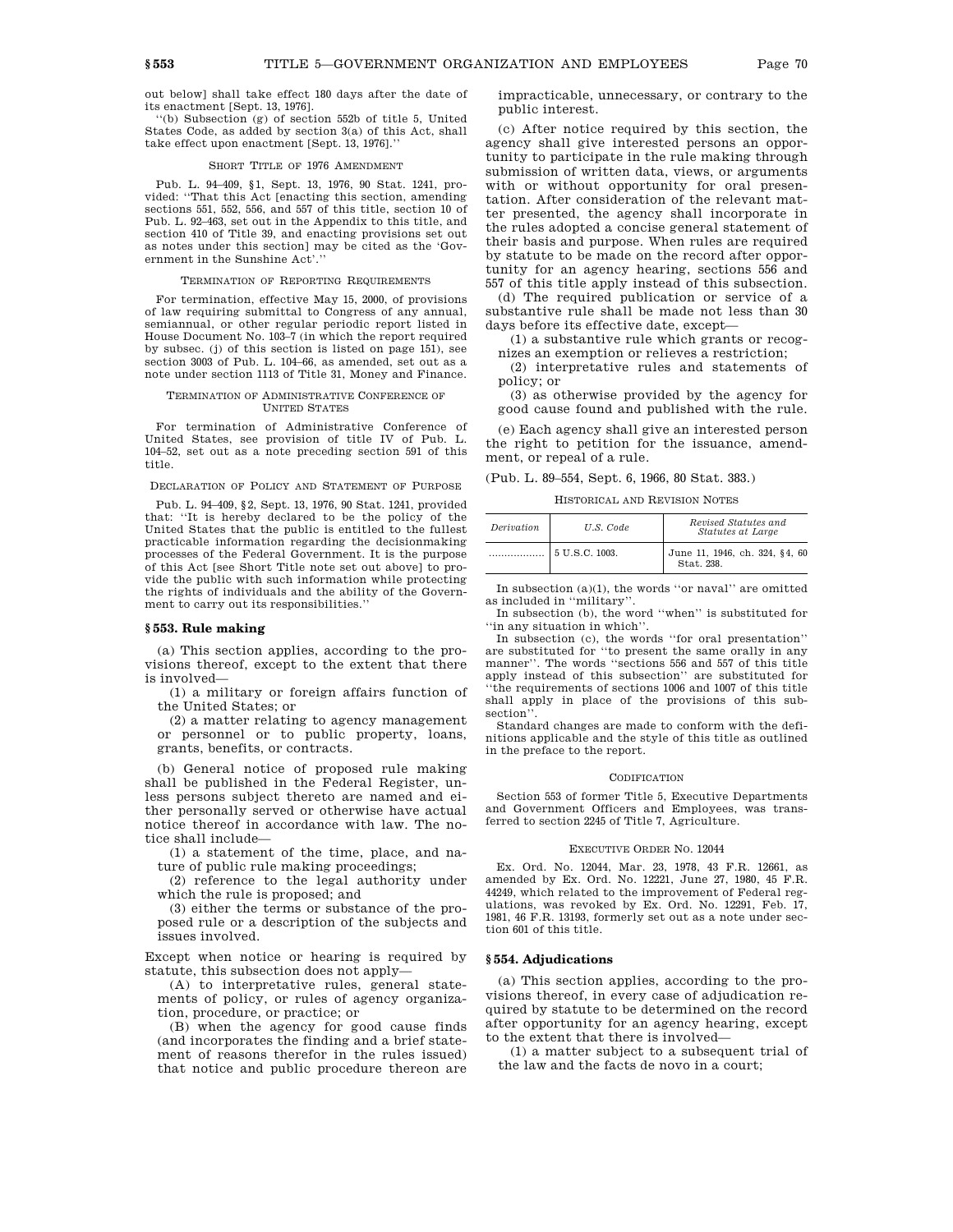(2) the selection or tenure of an employee, except  $a<sup>1</sup>$  administrative law judge appointed under section 3105 of this title;

(3) proceedings in which decisions rest solely on inspections, tests, or elections;

(4) the conduct of military or foreign affairs functions;

(5) cases in which an agency is acting as an agent for a court; or

(6) the certification of worker representatives.

(b) Persons entitled to notice of an agency hearing shall be timely informed of—

(1) the time, place, and nature of the hearing;

(2) the legal authority and jurisdiction under which the hearing is to be held; and

(3) the matters of fact and law asserted.

When private persons are the moving parties, other parties to the proceeding shall give prompt notice of issues controverted in fact or law; and in other instances agencies may by rule require responsive pleading. In fixing the time and place for hearings, due regard shall be had for the convenience and necessity of the parties or their representatives.

(c) The agency shall give all interested parties opportunity for—

(1) the submission and consideration of facts, arguments, offers of settlement, or proposals of adjustment when time, the nature of the proceeding, and the public interest permit; and

(2) to the extent that the parties are unable so to determine a controversy by consent, hearing and decision on notice and in accordance with sections 556 and 557 of this title.

(d) The employee who presides at the reception of evidence pursuant to section 556 of this title shall make the recommended decision or initial decision required by section 557 of this title, unless he becomes unavailable to the agency. Except to the extent required for the disposition of ex parte matters as authorized by law, such an employee may not—

(1) consult a person or party on a fact in issue, unless on notice and opportunity for all parties to participate; or

(2) be responsible to or subject to the supervision or direction of an employee or agent engaged in the performance of investigative or prosecuting functions for an agency.

An employee or agent engaged in the performance of investigative or prosecuting functions for an agency in a case may not, in that or a factually related case, participate or advise in the decision, recommended decision, or agency review pursuant to section 557 of this title, except as witness or counsel in public proceedings. This subsection does not apply—

(A) in determining applications for initial licenses;

(B) to proceedings involving the validity or application of rates, facilities, or practices of public utilities or carriers; or

(C) to the agency or a member or members of the body comprising the agency.

(e) The agency, with like effect as in the case of other orders, and in its sound discretion, may issue a declaratory order to terminate a controversy or remove uncertainty.

(Pub. L. 89–554, Sept. 6, 1966, 80 Stat. 384; Pub. L. 95–251, §2(a)(1), Mar. 27, 1978, 92 Stat. 183.)

HISTORICAL AND REVISION NOTES

| Derivation | U.S. Code      | Revised Statutes and<br>Statutes at Large    |
|------------|----------------|----------------------------------------------|
|            | 5 U.S.C. 1004. | June 11, 1946, ch. 324, §5, 60<br>Stat. 239. |

In subsection (a)(2), the word ''employee'' is substituted for ''officer or employee of the United States'' in view of the definition of ''employee'' in section 2105.

In subsection (a)(4), the word ''naval'' is omitted as included in ''military''.

In subsection (a)(5), the word ''or'' is substituted for "and" since the exception is applicable if any one of the factors are involved.

In subsection (a)(6), the word ''worker'' is substituted for ''employee'', since the latter is defined in section 2105 as meaning Federal employees.

In subsection (b), the word ''When'' is substituted for ''In instances in which''.

In subsection (c)(2), the comma after the word ''hearing'' is omitted to correct an editorial error.

In subsection (d), the words ''The employee'' and ''such an employee'' are substituted in the first two sentences for ''The same officers'' and ''such officers'' in view of the definition of ''employee'' in section 2105. The word ''officer'' is omitted in the third and fourth sentences as included in ''employee'' as defined in section 2105. The prohibition in the third and fourth sentences is restated in positive form. In paragraph (C) of the last sentence, the words ''in any manner'' are omitted as surplusage.

Standard changes are made to conform with the definitions applicable and the style of this title as outlined in the preface to the report.

#### CODIFICATION

Section 554 of former Title 5, Executive Departments and Government Officers and Employees, was transferred to section 2246 of Title 7, Agriculture.

#### AMENDMENTS

1978—Subsec. (a)(2). Pub. L. 95–251 substituted ''administrative law judge'' for ''hearing examiner''.

### **§ 555. Ancillary matters**

(a) This section applies, according to the provisions thereof, except as otherwise provided by this subchapter.

(b) A person compelled to appear in person before an agency or representative thereof is entitled to be accompanied, represented, and advised by counsel or, if permitted by the agency, by other qualified representative. A party is entitled to appear in person or by or with counsel or other duly qualified representative in an agency proceeding. So far as the orderly conduct of public business permits, an interested person may appear before an agency or its responsible employees for the presentation, adjustment, or determination of an issue, request, or controversy in a proceeding, whether interlocutory, summary, or otherwise, or in connection with an agency function. With due regard for the convenience and necessity of the parties or their representatives and within a reasonable time, each agency shall proceed to conclude a matter presented to it. This subsection does not grant

<sup>1</sup>So in original.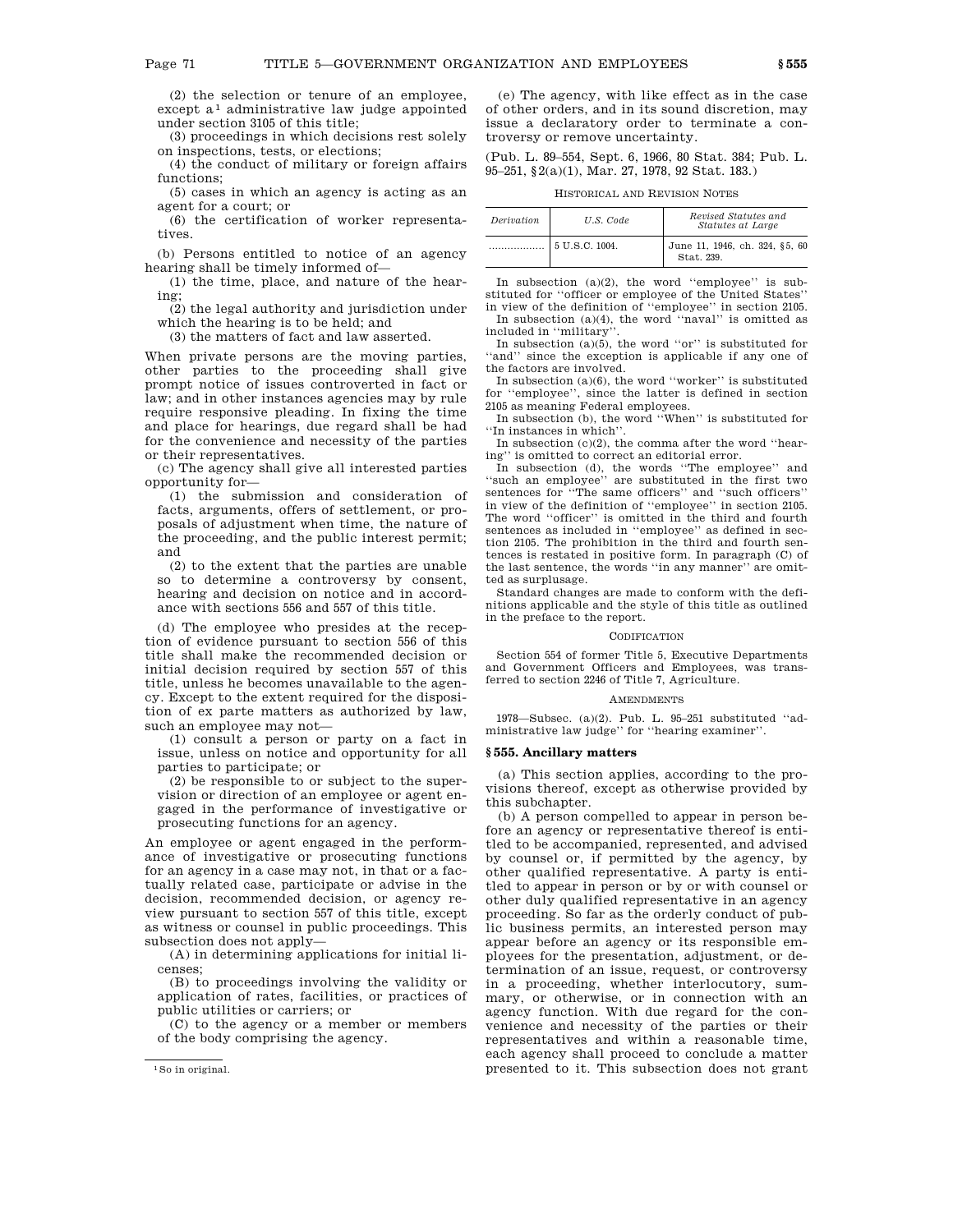or deny a person who is not a lawyer the right to appear for or represent others before an agency or in an agency proceeding.

(c) Process, requirement of a report, inspection, or other investigative act or demand may not be issued, made, or enforced except as authorized by law. A person compelled to submit data or evidence is entitled to retain or, on payment of lawfully prescribed costs, procure a copy or transcript thereof, except that in a nonpublic investigatory proceeding the witness may for good cause be limited to inspection of the official transcript of his testimony.

(d) Agency subpenas authorized by law shall be issued to a party on request and, when required by rules of procedure, on a statement or showing of general relevance and reasonable scope of the evidence sought. On contest, the court shall sustain the subpena or similar process or demand to the extent that it is found to be in accordance with law. In a proceeding for enforcement, the court shall issue an order requiring the appearance of the witness or the production of the evidence or data within a reasonable time under penalty of punishment for contempt in case of contumacious failure to comply.

(e) Prompt notice shall be given of the denial in whole or in part of a written application, petition, or other request of an interested person made in connection with any agency proceeding. Except in affirming a prior denial or when the denial is self-explanatory, the notice shall be accompanied by a brief statement of the grounds for denial.

## (Pub. L. 89–554, Sept. 6, 1966, 80 Stat. 385.)

HISTORICAL AND REVISION NOTES

| Derivation | U.S. Code      | Revised Statutes and<br>Statutes at Large    |
|------------|----------------|----------------------------------------------|
|            | 5 U.S.C. 1005. | June 11, 1946, ch. 324, §6, 60<br>Stat. 240. |

In subsection (b), the words ''is entitled'' are substituted for ''shall be accorded the right''. The word ''officers'' is omitted as included in ''employees'' in view of the definition of ''employee'' in section 2105. The words ''With due regard for the convenience and necessity of the parties or their representatives and within a reasonable time'' are substituted for ''with reasonable dispatch'' and ''except that due regard shall be had for the convenience and necessity of the parties or their representatives''. The prohibition in the last sentence is restated in positive form and the words ''This subsection does not'' are substituted for ''Nothing herein shall be construed either to''.

In subsection (c), the words ''in any manner or for any purpose'' are omitted as surplusage.

In subsection (e), the word "brief" is substituted for "simple". The words "of the grounds for denial" are substituted for "of procedural or other grounds" for clarity.

Standard changes are made to conform with the definitions applicable and the style of this title as outlined in the preface to the report.

#### CODIFICATION

Section 555 of former Title 5, Executive Departments and Government Officers and Employees, was transferred to section 2247 of Title 7, Agriculture.

## **§ 556. Hearings; presiding employees; powers and duties; burden of proof; evidence; record as basis of decision**

(a) This section applies, according to the provisions thereof, to hearings required by section 553 or 554 of this title to be conducted in accordance with this section.

(b) There shall preside at the taking of evidence—

(1) the agency;

(2) one or more members of the body which comprises the agency; or

(3) one or more administrative law judges appointed under section 3105 of this title.

This subchapter does not supersede the conduct of specified classes of proceedings, in whole or in part, by or before boards or other employees specially provided for by or designated under statute. The functions of presiding employees and of employees participating in decisions in accordance with section 557 of this title shall be conducted in an impartial manner. A presiding or participating employee may at any time disqualify himself. On the filing in good faith of a timely and sufficient affidavit of personal bias or other disqualification of a presiding or participating employee, the agency shall determine the matter as a part of the record and decision in the case.

(c) Subject to published rules of the agency and within its powers, employees presiding at hearings may—

(1) administer oaths and affirmations;

(2) issue subpenas authorized by law;

(3) rule on offers of proof and receive relevant evidence;

(4) take depositions or have depositions taken when the ends of justice would be served;

(5) regulate the course of the hearing;

(6) hold conferences for the settlement or simplification of the issues by consent of the parties or by the use of alternative means of dispute resolution as provided in subchapter IV of this chapter;

(7) inform the parties as to the availability of one or more alternative means of dispute resolution, and encourage use of such methods;

(8) require the attendance at any conference held pursuant to paragraph (6) of at least one representative of each party who has authority to negotiate concerning resolution of issues in controversy;

(9) dispose of procedural requests or similar matters;

(10) make or recommend decisions in accordance with section 557 of this title; and

(11) take other action authorized by agency rule consistent with this subchapter.

(d) Except as otherwise provided by statute, the proponent of a rule or order has the burden of proof. Any oral or documentary evidence may be received, but the agency as a matter of policy shall provide for the exclusion of irrelevant, immaterial, or unduly repetitious evidence. A sanction may not be imposed or rule or order issued except on consideration of the whole record or those parts thereof cited by a party and supported by and in accordance with the reliable, probative, and substantial evidence. The agency may, to the extent consistent with the interests of justice and the policy of the underlying statutes administered by the agency, consider a violation of section 557(d) of this title sufficient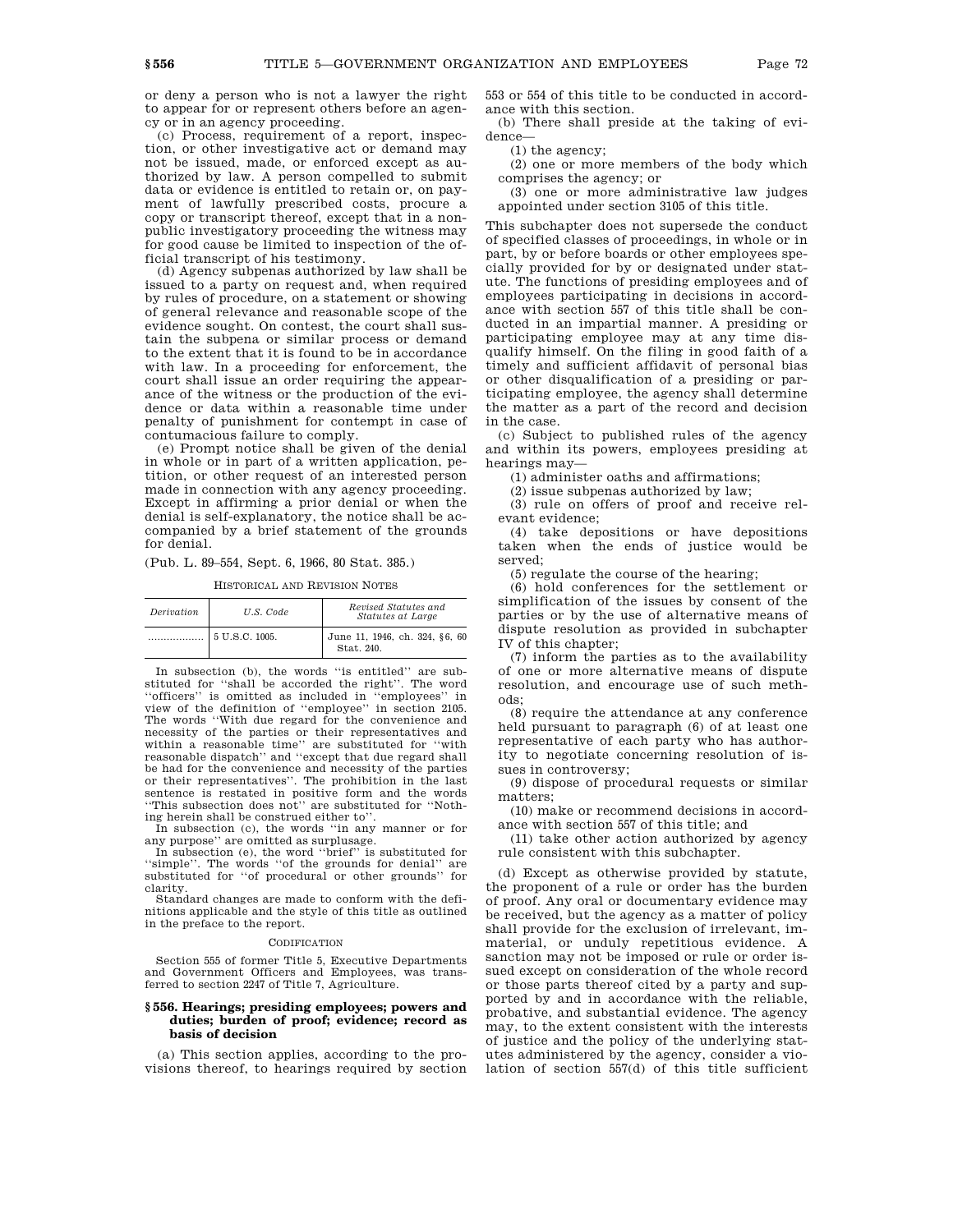grounds for a decision adverse to a party who has knowingly committed such violation or knowingly caused such violation to occur. A party is entitled to present his case or defense by oral or documentary evidence, to submit rebuttal evidence, and to conduct such cross-examination as may be required for a full and true disclosure of the facts. In rule making or determining claims for money or benefits or applications for initial licenses an agency may, when a party will not be prejudiced thereby, adopt procedures for the submission of all or part of the evidence in written form.

(e) The transcript of testimony and exhibits, together with all papers and requests filed in the proceeding, constitutes the exclusive record for decision in accordance with section 557 of this title and, on payment of lawfully prescribed costs, shall be made available to the parties. When an agency decision rests on official notice of a material fact not appearing in the evidence in the record, a party is entitled, on timely request, to an opportunity to show the contrary.

(Pub. L. 89–554, Sept. 6, 1966, 80 Stat. 386; Pub. L. 94–409, §4(c), Sept. 13, 1976, 90 Stat. 1247; Pub. L. 95–251, §2(a)(1), Mar. 27, 1978, 92 Stat. 183; Pub. L. 101–552, §4(a), Nov. 15, 1990, 104 Stat. 2737.)

HISTORICAL AND REVISION NOTES

| <i>Derivation</i> | U.S. Code      | Revised Statutes and<br>Statutes at Large    |
|-------------------|----------------|----------------------------------------------|
|                   | 5 U.S.C. 1006. | June 11, 1946, ch. 324, §7, 60<br>Stat. 241. |

In subsection (b), the words ''hearing examiners'' are substituted for "examiners" in paragraph (3) for clarity. The prohibition in the second sentence is restated in positive form and the words ''This subchapter does not'' are substituted for ''but nothing in this chapter shall be deemed to''. The words ''employee'' and ''employees'' are substituted for ''officer'' and ''officers'' in view of the definition of ''employee'' in section 2105. The sentence ''A presiding or participating employee may at any time disqualify himself.'' is substituted for the words ''Any such officer may at any time withdraw if he deems himself disqualified.''

Standard changes are made to conform with the definitions applicable and the style of this title as outlined in the preface to the report.

### **AMENDMENTS**

1990—Subsec. (c)(6). Pub. L. 101–552, §4(a)(1), inserted before semicolon at end ''or by the use of alternative means of dispute resolution as provided in subchapter IV of this chapter''.

Subsec. (c)(7) to (11). Pub. L. 101–552, §4(a)(2), added pars. (7) and (8) and redesignated former pars. (7) to (9) as (9) to (11), respectively.

1978—Subsec. (b)(3). Pub. L. 95–251 substituted ''administrative law judges'' for ''hearing examiners''.

1976—Subsec. (d). Pub. L. 94–409 inserted provisions relating to consideration by agency of a violation under section 557(d) of this title.

## EFFECTIVE DATE OF 1976 AMENDMENT

Amendment by Pub. L. 94–409 effective 180 days after Sept. 13, 1976, see section 6 of Pub. L. 94–409, set out as an Effective Date note under section 552b of this title.

#### HEARING EXAMINERS EMPLOYED BY DEPARTMENT OF AGRICULTURE

Functions vested by this subchapter in hearing examiners employed by Department of Agriculture not included in functions of officers, agencies, and employees of that Department transferred to Secretary of Agriculture by 1953 Reorg. Plan No. 2, §1, eff. June 4, 1953, 18 F.R. 3219, 67 Stat. 633, set out in the Appendix to this title.

## HEARING EXAMINERS EMPLOYED BY DEPARTMENT OF **COMMERCE**

Functions vested by this subchapter in hearing examiners employed by Department of Commerce not included in functions of officers, agencies, and employees of that Department transferred to Secretary of Commerce by 1950 Reorg. Plan No. 5, §1, eff. May 24, 1950, 15 F.R. 3174, 64 Stat. 1263, set out in the Appendix to this title.

### HEARING EXAMINERS EMPLOYED BY DEPARTMENT OF THE INTERIOR

Functions vested by this subchapter in hearing examiners employed by Department of the Interior not included in functions of officers, agencies, and employees of that Department transferred to Secretary of the Interior by 1950 Reorg. Plan No. 3, §1, eff. May 24, 1950, 15 F.R. 3174, 64 Stat. 1262, set out in the Appendix to this title.

#### HEARING EXAMINERS EMPLOYED BY DEPARTMENT OF **JUSTICE**

Functions vested by this subchapter in hearing examiners employed by Department of Justice not included in functions of officers, agencies, and employees of that Department transferred to Attorney General by 1950 Reorg. Plan No. 2, §1, eff. May 24, 1950, 15 F.R. 3173, 64 Stat. 1261, set out in the Appendix to this title.

#### HEARING EXAMINERS EMPLOYED BY DEPARTMENT OF LABOR

Functions vested by this subchapter in hearing examiners employed by Department of Labor not included in functions of officers, agencies, and employees of that Department transferred to Secretary of Labor by 1950 Reorg. Plan No. 6, §1, eff. May 24, 1950, 15 F.R. 3174, 64 Stat. 1263, set out in the Appendix to this title.

### HEARING EXAMINERS EMPLOYED BY DEPARTMENT OF THE TREASURY

Functions vested by this subchapter in hearing examiners employed by Department of the Treasury not included in functions of officers, agencies, and employees of that Department transferred to Secretary of the Treasury by 1950 Reorg. Plan. No. 26, §1, eff. July 31, 1950, 15 F.R. 4935, 64 Stat. 1280, set out in the Appendix to this title.

## **§ 557. Initial decisions; conclusiveness; review by agency; submissions by parties; contents of decisions; record**

(a) This section applies, according to the provisions thereof, when a hearing is required to be conducted in accordance with section 556 of this title.

(b) When the agency did not preside at the reception of the evidence, the presiding employee or, in cases not subject to section 554(d) of this title, an employee qualified to preside at hearings pursuant to section 556 of this title, shall initially decide the case unless the agency requires, either in specific cases or by general rule, the entire record to be certified to it for decision. When the presiding employee makes an initial decision, that decision then becomes the decision of the agency without further proceedings unless there is an appeal to, or review on motion of, the agency within time provided by rule. On appeal from or review of the initial decision, the agency has all the powers which it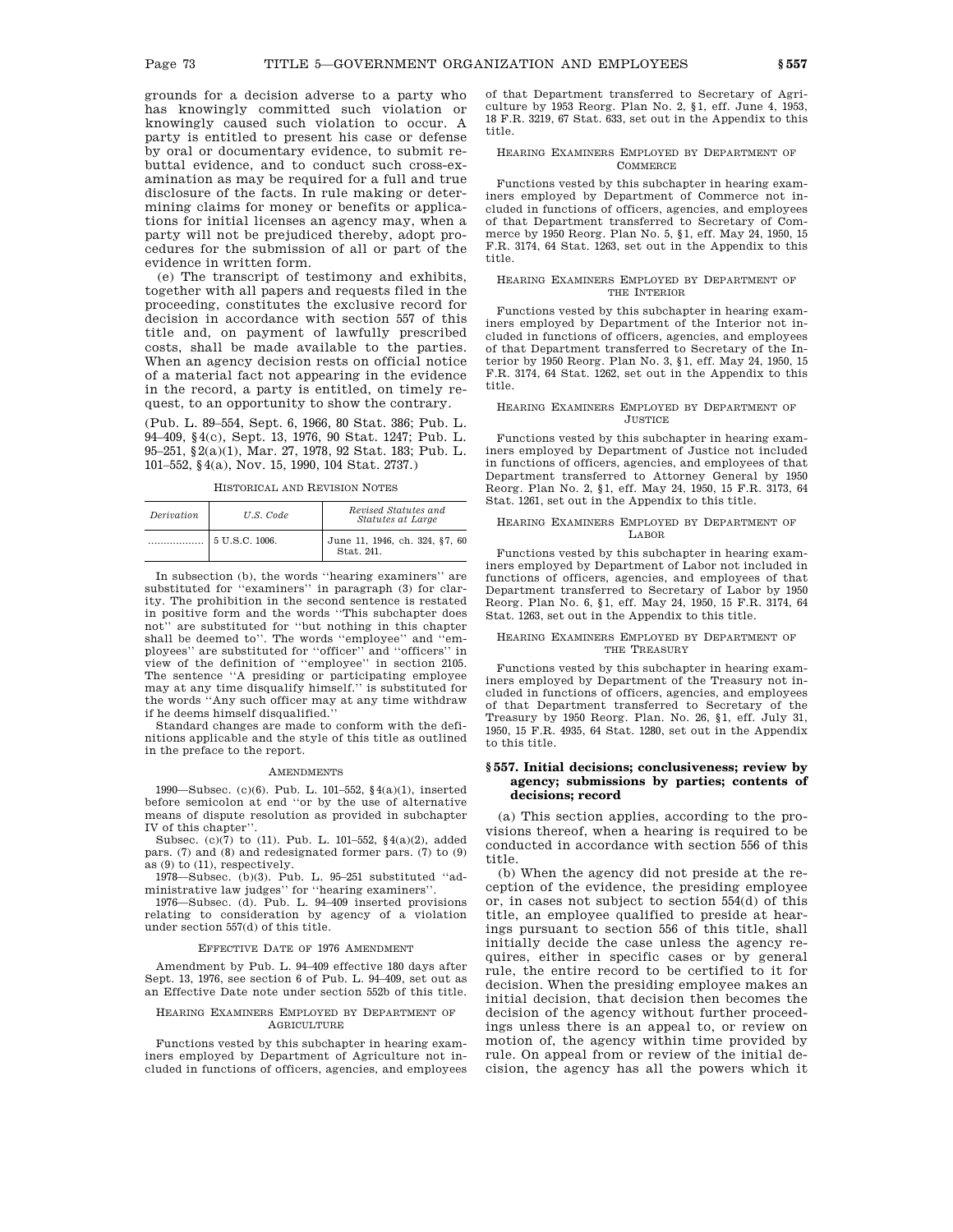would have in making the initial decision except as it may limit the issues on notice or by rule. When the agency makes the decision without having presided at the reception of the evidence, the presiding employee or an employee qualified to preside at hearings pursuant to section 556 of this title shall first recommend a decision, except that in rule making or determining applications for initial licenses—

(1) instead thereof the agency may issue a tentative decision or one of its responsible employees may recommend a decision; or

(2) this procedure may be omitted in a case in which the agency finds on the record that due and timely execution of its functions imperatively and unavoidably so requires.

(c) Before a recommended, initial, or tentative decision, or a decision on agency review of the decision of subordinate employees, the parties are entitled to a reasonable opportunity to submit for the consideration of the employees participating in the decisions—

(1) proposed findings and conclusions; or

(2) exceptions to the decisions or recommended decisions of subordinate employees or to tentative agency decisions; and

(3) supporting reasons for the exceptions or proposed findings or conclusions.

The record shall show the ruling on each finding, conclusion, or exception presented. All decisions, including initial, recommended, and tentative decisions, are a part of the record and shall include a statement of—

(A) findings and conclusions, and the reasons or basis therefor, on all the material issues of fact, law, or discretion presented on the record; and

(B) the appropriate rule, order, sanction, relief, or denial thereof.

 $(d)(1)$  In any agency proceeding which is subject to subsection (a) of this section, except to the extent required for the disposition of ex parte matters as authorized by law—

(A) no interested person outside the agency shall make or knowingly cause to be made to any member of the body comprising the agency, administrative law judge, or other employee who is or may reasonably be expected to be involved in the decisional process of the proceeding, an ex parte communication relevant to the merits of the proceeding;

(B) no member of the body comprising the agency, administrative law judge, or other employee who is or may reasonably be expected to be involved in the decisional process of the proceeding, shall make or knowingly cause to be made to any interested person outside the agency an ex parte communication relevant to the merits of the proceeding;

(C) a member of the body comprising the agency, administrative law judge, or other employee who is or may reasonably be expected to be involved in the decisional process of such proceeding who receives, or who makes or knowingly causes to be made, a communication prohibited by this subsection shall place on the public record of the proceeding:

(i) all such written communications;

(ii) memoranda stating the substance of all such oral communications; and

(iii) all written responses, and memoranda stating the substance of all oral responses, to the materials described in clauses (i) and (ii) of this subparagraph;

(D) upon receipt of a communication knowingly made or knowingly caused to be made by a party in violation of this subsection, the agency, administrative law judge, or other employee presiding at the hearing may, to the extent consistent with the interests of justice and the policy of the underlying statutes, require the party to show cause why his claim or interest in the proceeding should not be dismissed, denied, disregarded, or otherwise adversely affected on account of such violation; and

(E) the prohibitions of this subsection shall apply beginning at such time as the agency may designate, but in no case shall they begin to apply later than the time at which a proceeding is noticed for hearing unless the person responsible for the communication has knowledge that it will be noticed, in which case the prohibitions shall apply beginning at the time of his acquisition of such knowledge.

(2) This subsection does not constitute authority to withhold information from Congress.

(Pub. L. 89–554, Sept. 6, 1966, 80 Stat. 387; Pub. L. 94–409, § 4(a), Sept. 13, 1976, 90 Stat. 1246.)

HISTORICAL AND REVISION NOTES

| <i>Derivation</i> | U.S. Code      | Revised Statutes and<br>Statutes at Large    |
|-------------------|----------------|----------------------------------------------|
|                   | 5 U.S.C. 1007. | June 11, 1946, ch. 324, §8, 60<br>Stat. 242. |

In subsection (b), the word ''employee'' is substituted for ''officer'' and ''officers'' in view of the definition of 'employee'' in section 2105. The word "either" is added after the word ''requires'' in the first sentence to eliminate the need for parentheses. The words ''the presiding employee or an employee qualified to preside at hearings under section 556 of this title'' are substituted for ''such officers'' in the last sentence. The word ''initial'' is omitted before ''decision'', the final word in the first sentence and the sixth word of the fourth sentence, to avoid confusion between the ''initial decision'' of the presiding employee and the ''initial decision'' of the agency.

In subsection (c), the word ''employees'' is substituted for ''officers'' in view of the definition of ''employee'' in section 2105.

Standard changes are made to conform with the definitions applicable and the style of this title as outlined in the preface to the report.

#### CODIFICATION

Section 557 of former Title 5, Executive Departments and Government Officers and Employees, was transferred to section 2207 of Title 7, Agriculture.

Section 557a of former Title 5, Executive Departments and Government Officers and Employees, was transferred to section 2208 of Title 7.

## **AMENDMENTS**

### 1976—Subsec. (d). Pub. L. 94–409 added subsec. (d).

### EFFECTIVE DATE OF 1976 AMENDMENT

Amendment by Pub. L. 94–409 effective 180 days after Sept. 13, 1976, see section 6 of Pub. L. 94–409, set out as an Effective Date note under section 552b of this title.